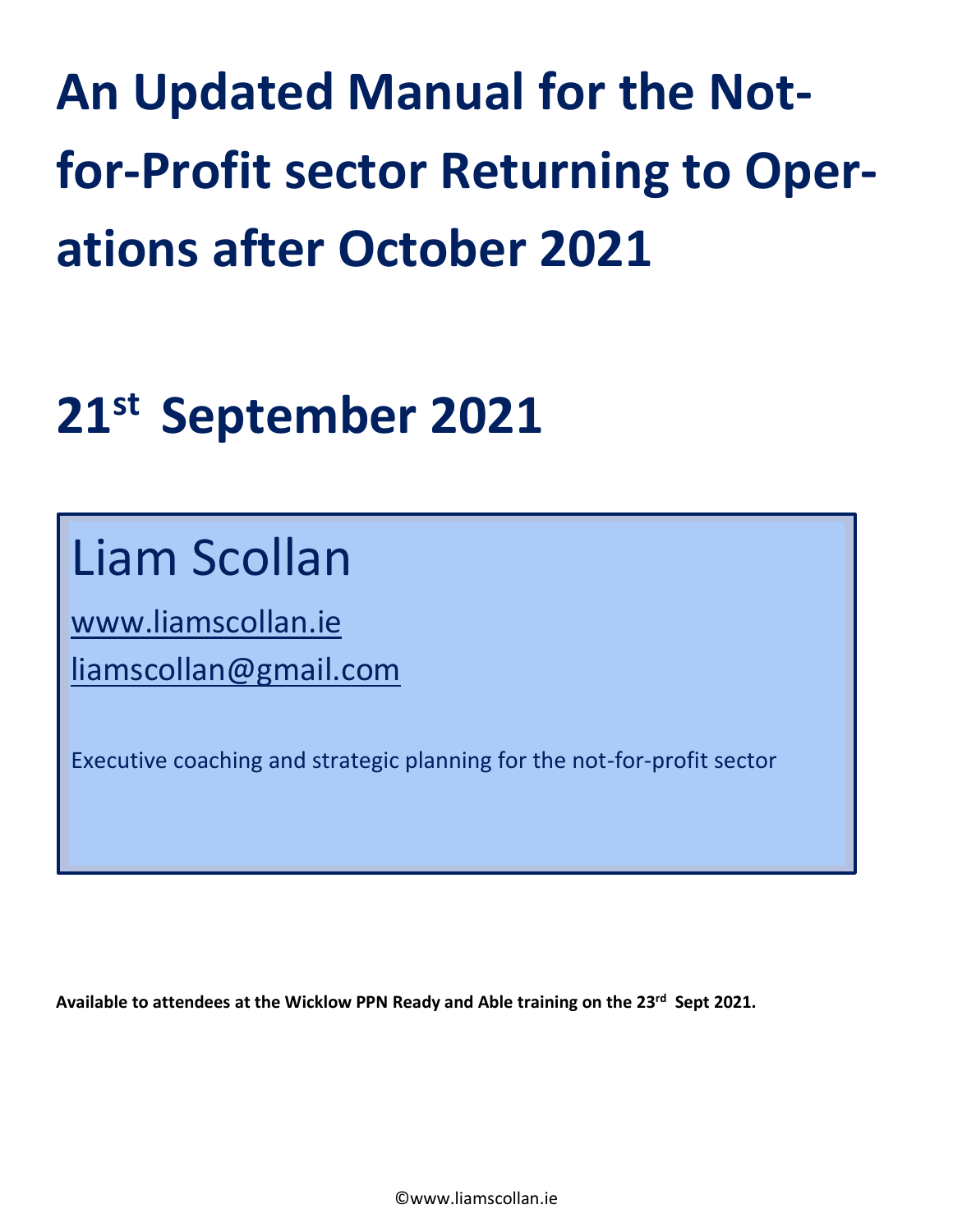## **Table of Contents**

| $\mathcal I$<br>1.1<br>1.2<br>2.1<br>2.2<br>2.3<br>3.1<br>3.2<br>3.3<br>3.3.1<br>3.3.2<br>3.3.3<br>3.3.4<br>3.3.5<br>3.4<br>3.5<br>4.1<br>4.2<br>4.2.1<br>4.2.2<br>4.3<br>4.3.1<br>4.3.2<br>4.3.3<br>4.3.4<br>4.4<br>4.4.1<br>Deciding on which level of risk to apply in returning to operations - useful for smaller groups13<br>4.5<br>4.5.1 |  |                                                                                                |  |
|-------------------------------------------------------------------------------------------------------------------------------------------------------------------------------------------------------------------------------------------------------------------------------------------------------------------------------------------------|--|------------------------------------------------------------------------------------------------|--|
| $\overline{\mathcal{L}}$<br>3<br>4                                                                                                                                                                                                                                                                                                              |  |                                                                                                |  |
|                                                                                                                                                                                                                                                                                                                                                 |  |                                                                                                |  |
|                                                                                                                                                                                                                                                                                                                                                 |  |                                                                                                |  |
|                                                                                                                                                                                                                                                                                                                                                 |  |                                                                                                |  |
|                                                                                                                                                                                                                                                                                                                                                 |  |                                                                                                |  |
|                                                                                                                                                                                                                                                                                                                                                 |  |                                                                                                |  |
|                                                                                                                                                                                                                                                                                                                                                 |  |                                                                                                |  |
|                                                                                                                                                                                                                                                                                                                                                 |  |                                                                                                |  |
|                                                                                                                                                                                                                                                                                                                                                 |  |                                                                                                |  |
|                                                                                                                                                                                                                                                                                                                                                 |  |                                                                                                |  |
|                                                                                                                                                                                                                                                                                                                                                 |  |                                                                                                |  |
|                                                                                                                                                                                                                                                                                                                                                 |  |                                                                                                |  |
|                                                                                                                                                                                                                                                                                                                                                 |  |                                                                                                |  |
|                                                                                                                                                                                                                                                                                                                                                 |  |                                                                                                |  |
|                                                                                                                                                                                                                                                                                                                                                 |  |                                                                                                |  |
|                                                                                                                                                                                                                                                                                                                                                 |  |                                                                                                |  |
|                                                                                                                                                                                                                                                                                                                                                 |  |                                                                                                |  |
|                                                                                                                                                                                                                                                                                                                                                 |  |                                                                                                |  |
|                                                                                                                                                                                                                                                                                                                                                 |  |                                                                                                |  |
|                                                                                                                                                                                                                                                                                                                                                 |  |                                                                                                |  |
|                                                                                                                                                                                                                                                                                                                                                 |  |                                                                                                |  |
|                                                                                                                                                                                                                                                                                                                                                 |  |                                                                                                |  |
|                                                                                                                                                                                                                                                                                                                                                 |  |                                                                                                |  |
|                                                                                                                                                                                                                                                                                                                                                 |  |                                                                                                |  |
|                                                                                                                                                                                                                                                                                                                                                 |  | Formally checking on our ability to return to operations - useful for small groups 11          |  |
|                                                                                                                                                                                                                                                                                                                                                 |  |                                                                                                |  |
|                                                                                                                                                                                                                                                                                                                                                 |  |                                                                                                |  |
|                                                                                                                                                                                                                                                                                                                                                 |  |                                                                                                |  |
|                                                                                                                                                                                                                                                                                                                                                 |  |                                                                                                |  |
|                                                                                                                                                                                                                                                                                                                                                 |  | Formally checking our ability to return - useful for larger organisations and with employees18 |  |
|                                                                                                                                                                                                                                                                                                                                                 |  |                                                                                                |  |
|                                                                                                                                                                                                                                                                                                                                                 |  |                                                                                                |  |
|                                                                                                                                                                                                                                                                                                                                                 |  |                                                                                                |  |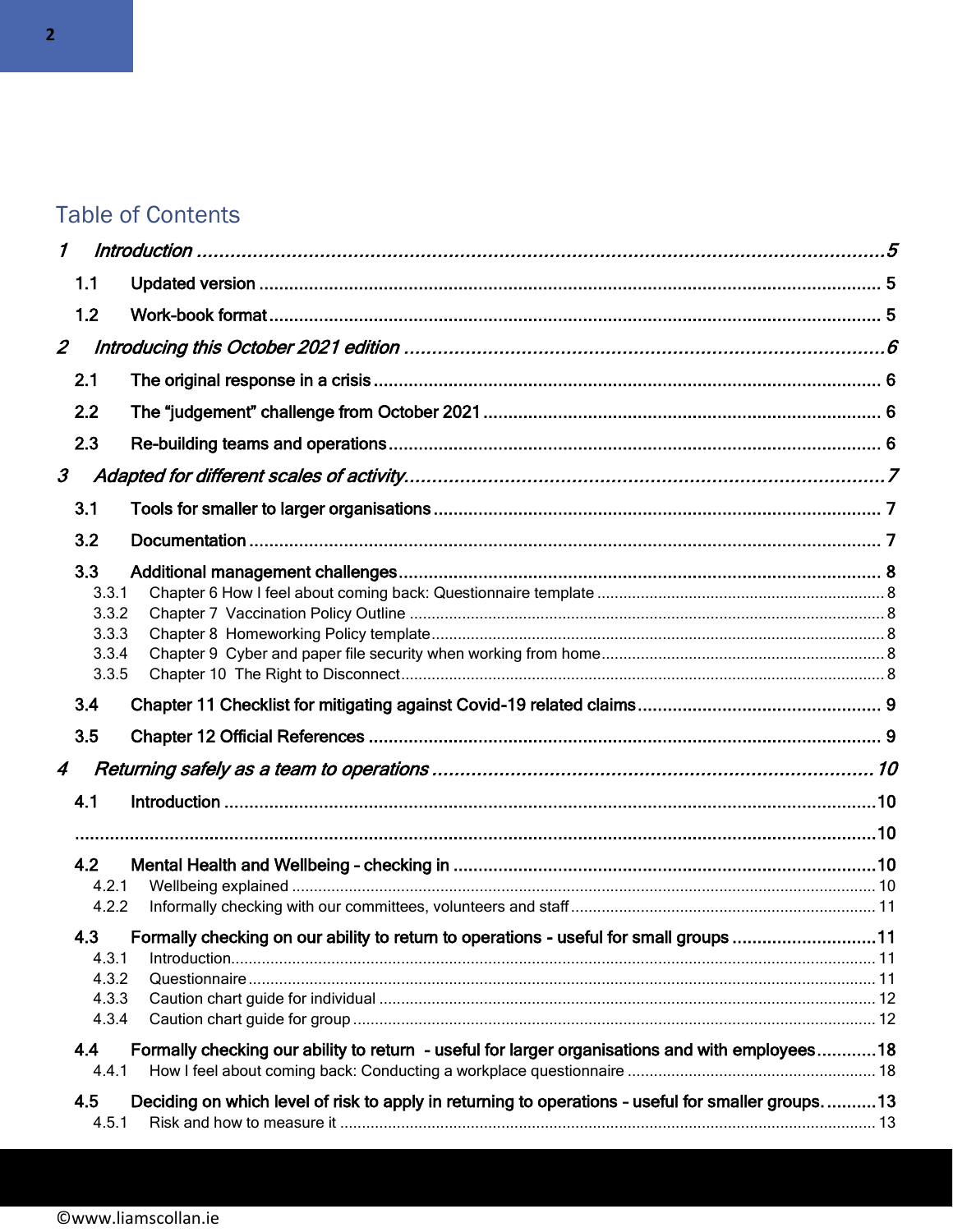|               | 4.5.2          |  |
|---------------|----------------|--|
|               | 4.5.3          |  |
|               | 4.6            |  |
|               | 4.6.1          |  |
|               | 4.6.2<br>4.6.3 |  |
|               | 4.6.4          |  |
|               | 4.7            |  |
|               | 4.7.1          |  |
|               | 4.7.2          |  |
|               | 4.7.3          |  |
|               | 4.7.4<br>4.7.5 |  |
|               |                |  |
|               | 4.8<br>4.8.1   |  |
|               |                |  |
| 5             |                |  |
|               | 5.1            |  |
|               | 5.2            |  |
|               | 5.3            |  |
|               | 5.4            |  |
|               | 5.5            |  |
|               |                |  |
|               | 5.6            |  |
|               |                |  |
|               | 5.6.1          |  |
|               | 5.6.2          |  |
| 6             |                |  |
| $\mathcal{I}$ |                |  |
|               | 7.1            |  |
|               | 7.2            |  |
| 8             |                |  |
|               | 8.1            |  |
|               | 8.2            |  |
| 9             |                |  |
|               | 9.1            |  |
|               | 9.2            |  |
|               | 9.3            |  |
|               |                |  |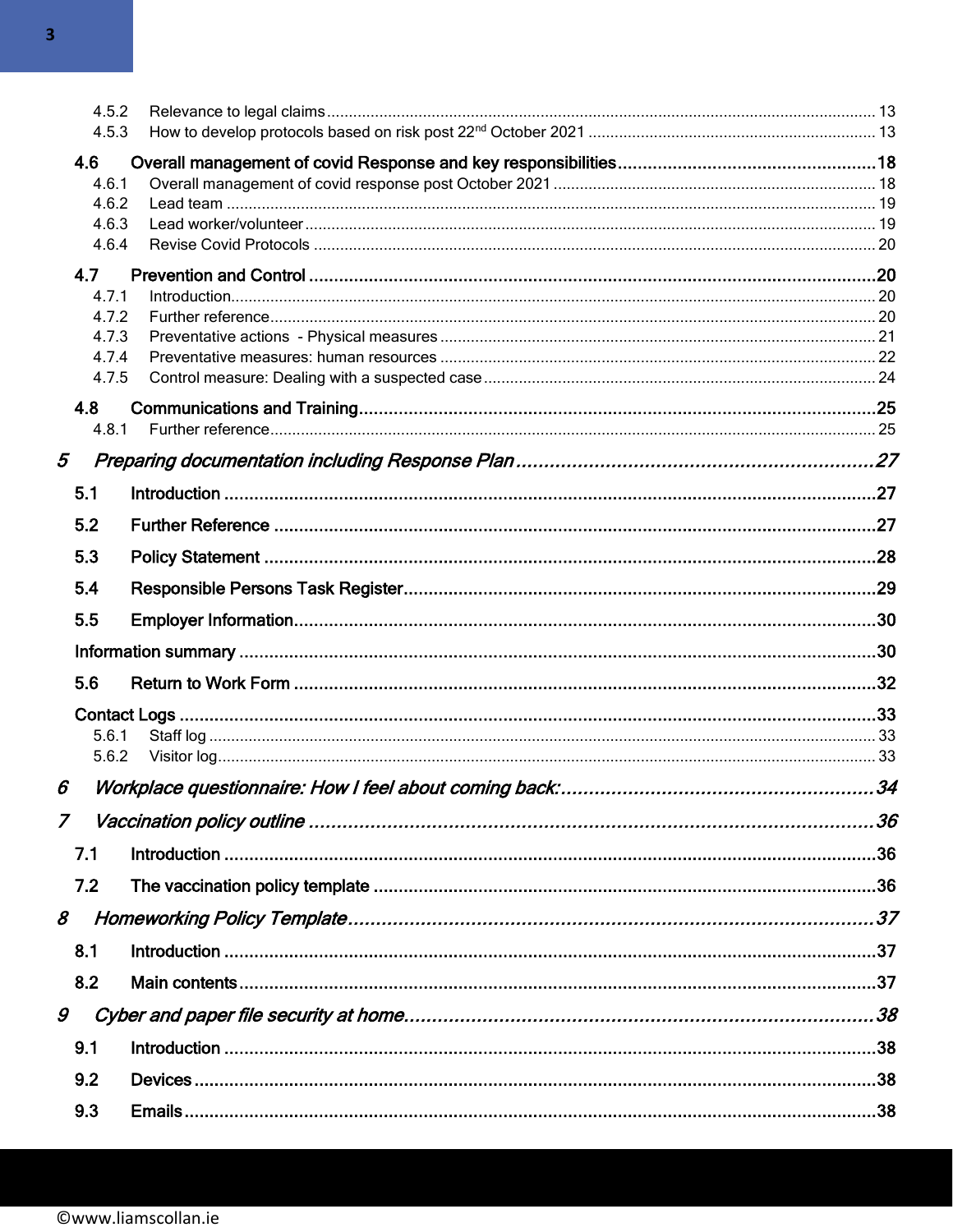| 9.4             |  |
|-----------------|--|
| 9.5             |  |
| 10              |  |
| 10.1            |  |
| 10.2            |  |
| 10.3            |  |
| 10.4            |  |
| 11              |  |
| 11.1            |  |
| 11.2            |  |
| 12 <sup>7</sup> |  |

#### *Disclaimer*

*The information contained in this manual is for educational purposes only and is non-exhaustive. It is not intended to provide legal advice to you, and you should not rely upon the information to provide any such advice. We do not provide any warranty, express or implied, of its accuracy or completeness. Liam Scollan shall not be liable in any manner or to any extent for any direct, indirect, special, incidental or consequential damages, losses or expenses arising out of the use of this manual.* 

*Users are advised to consult with and keep up to date with official government advice available on [www.gov.ie](http://www.gov.ie/) as guidance may change after the date of this manual's publication. Also organisations should check if there are specific guidelines published by their own sector or national body.* 

*Date 21 st Sept 2021*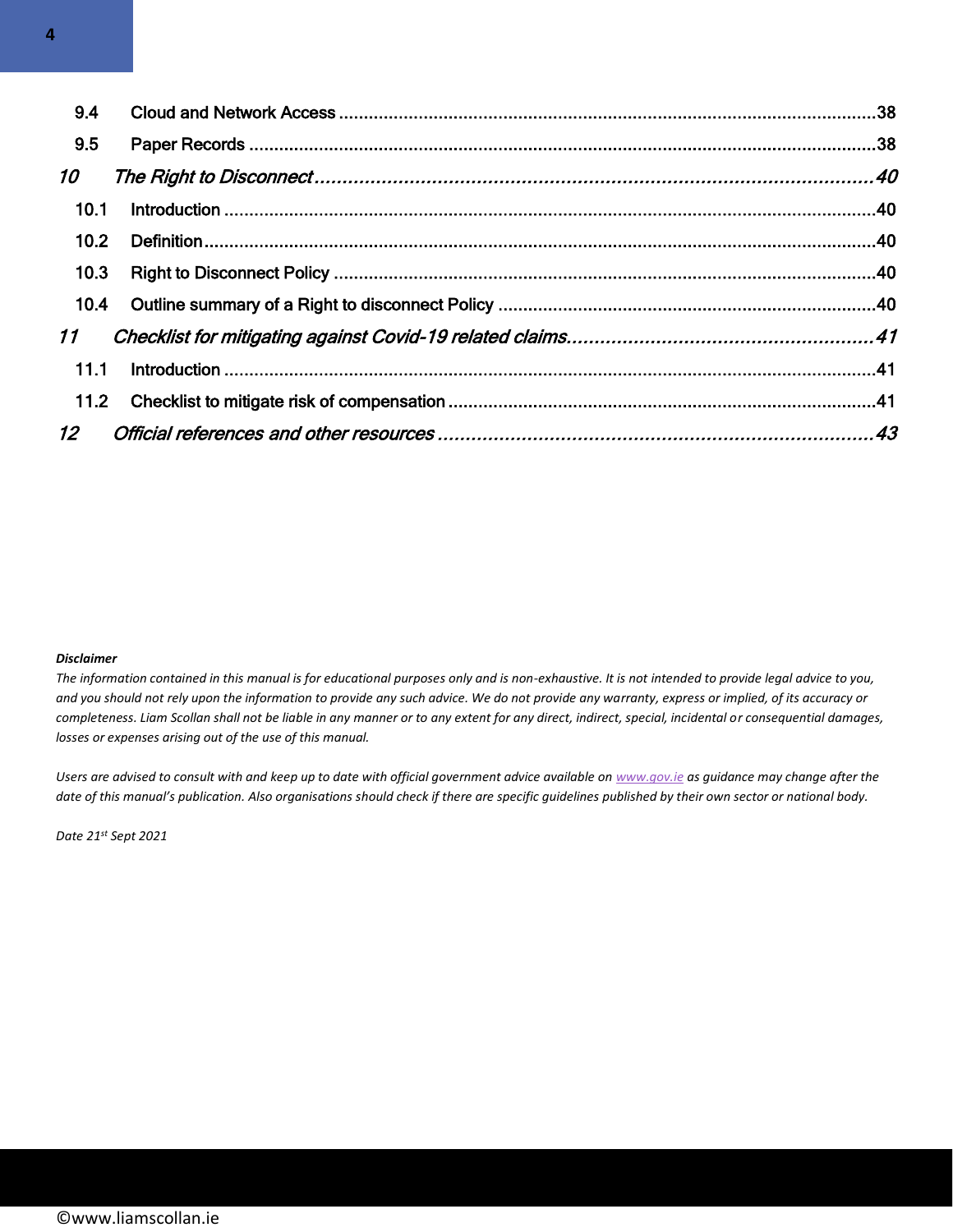## <span id="page-4-0"></span>1 Introduction

## <span id="page-4-1"></span>1.1 Updated version

This manual provides a generic template by which not-for-profit organisations can structure their return to operations and assemble the documentation required by Covid-19 official guidance. It enables users to work through step by step from beginning to end by completing the questions and tables provided. *Users are advised to consult with and keep up to date with official government advice available on [www.gov.ie](http://www.gov.ie/) as guidance may change after the date of this manual's publication. Also organisations should also check if there are specific guidelines published by their own sector or national body.* 

This latest manual is not meant as a substitute for Government guidance and users are strongly advised to keep up to date with the websites suggested in the manual and any special guidance from their own sector. All those managing the return to work or activities are advised to read the latest Government guidance:

- Reframing the Challenge: Continuing our Recovery and Reconnecting [https://www.gov.ie/en/publica](https://www.gov.ie/en/publication/3361b-public-health-updates/)[tion/3361b-public-health-updates/](https://www.gov.ie/en/publication/3361b-public-health-updates/)
- The Government's Resilience and Recovery 2020-2021: Plan for Living with Covid-19 [https://www.gov.ie/en/publication/e5175-resilience-and-recovery-2020-2021-plan-for-living-with](https://www.gov.ie/en/publication/e5175-resilience-and-recovery-2020-2021-plan-for-living-with-covid-19/)[covid-19/](https://www.gov.ie/en/publication/e5175-resilience-and-recovery-2020-2021-plan-for-living-with-covid-19/)
- Guidance to all employers for returning safely to work is still provided in the Return to Work Safely Protocol: [https://www.gov.ie/en/publication/22829a-return-to-work-safely-protocol/?refer](https://www.gov.ie/en/publication/22829a-return-to-work-safely-protocol/?referrer=http://www.gov.ie/en/publication/bb7fd-work-safely-protocol/)[rer=http://www.gov.ie/en/publication/bb7fd-work-safely-protocol/](https://www.gov.ie/en/publication/22829a-return-to-work-safely-protocol/?referrer=http://www.gov.ie/en/publication/bb7fd-work-safely-protocol/)

## <span id="page-4-2"></span>1.2 Work-book format

The manual is laid out like a workbook drawing together the key steps to re-open, re-operate and document as required. It contains blank tables for you to complete. If there are not sufficient spaces then add as many as you need.

Key aspects of Government guidance are summarised in easy-to-use steps. However, references are also provided throughout the manual so that you can refer to more detailed guidelines.,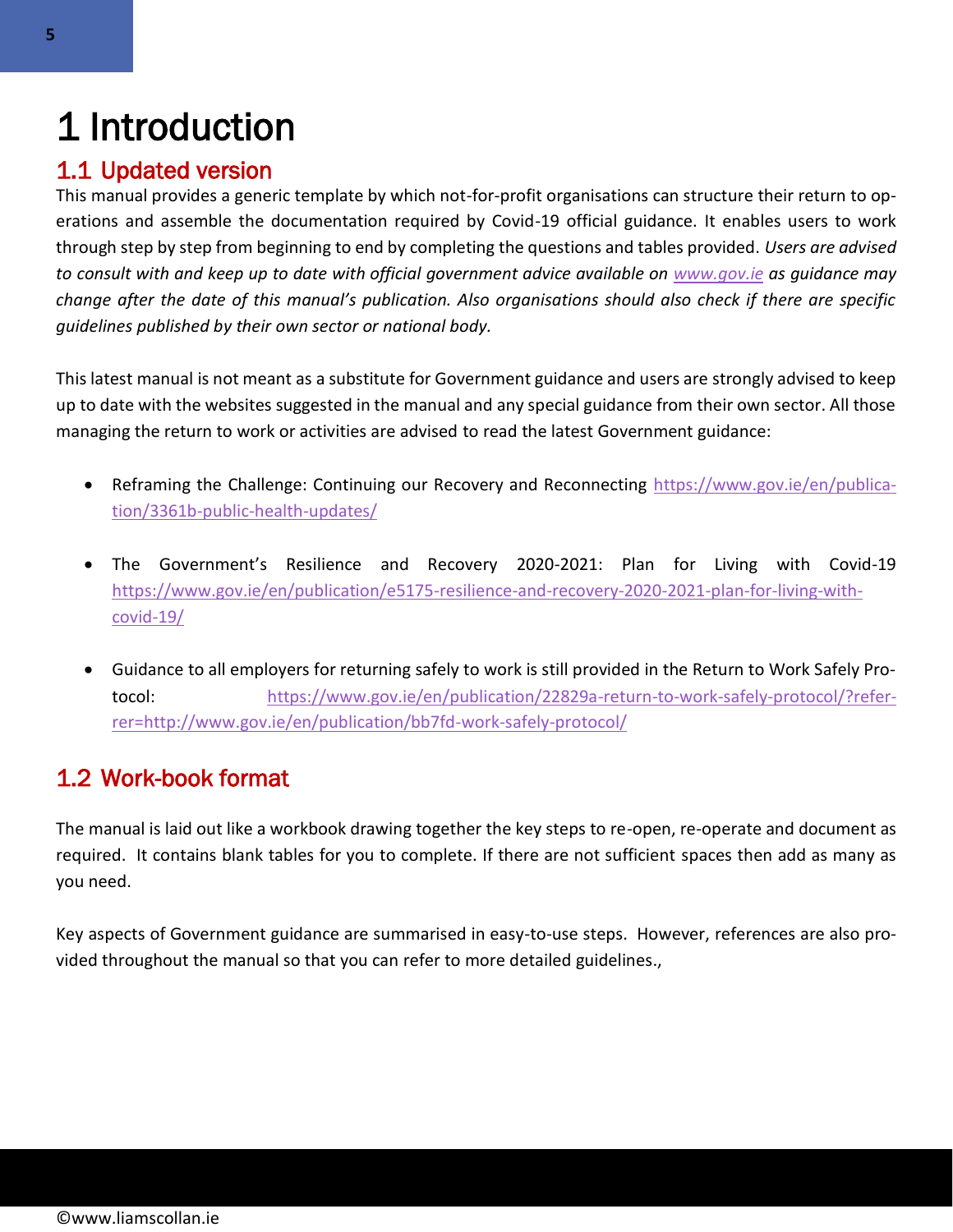## <span id="page-5-0"></span>2 Introducing this October 2021 edition

## <span id="page-5-1"></span>2.1 The original response in a crisis

This Ready and Returning manual started life in April 2020 having grown out of a call by communities for a practical easy-to-use, step by step guide to following the various protocols. The manual adapted to new changes over the past 18 months and has been shaped by feedback from many of the 1,000 voluntary groups who have used it so far.

## <span id="page-5-2"></span>2.2 The "judgement" challenge from October 2021

The anticipated removal of restrictions on the 22<sup>nd</sup> October, 2021 signals both

- the removal of the vast majority of protective measures and regulations and
- an even greater challenge for many voluntary groups. to exercise "personal judgement and personal protective behaviours."

Operating safely from October 2021 is still a rather complex challenge for voluntary groups which have responsibilities to run centres, often without any direct formal guidance on the protocols to follow.

Many people still feel vulnerable, are still in a lock-down mode of thinking, fearful of getting the virus and most of all mindful of their responsibilities towards those who use their services. October and beyond will require from community leaders really sound judgements reflecting the diversity of the people they serve.

## <span id="page-5-3"></span>2.3 Re-building teams and operations

Covid has been a time when many voluntary Boards and teams have become dispersed or reduced. Confusion and the tension of varying views on Covid and re-opening could well add further pressures to team cohesion and spirit. Once again this manual has adapted to provide some practical tools to re-open safely and agreeably by:

- Providing a means by which groups, small and large, can make balanced decisions about the manner in which they re-open;
- Offering practical tools by which voluntary groups can re-open while respecting the feelings, beliefs and health conditions of their diverse users;
- Suggesting ways, for larger groups in particular, to manage new issues such as testing, vaccination, working from home and the right to disconnect;
- Updating the re-opening protocols so that organisations can revise (mainly downwards) the current Government guidance.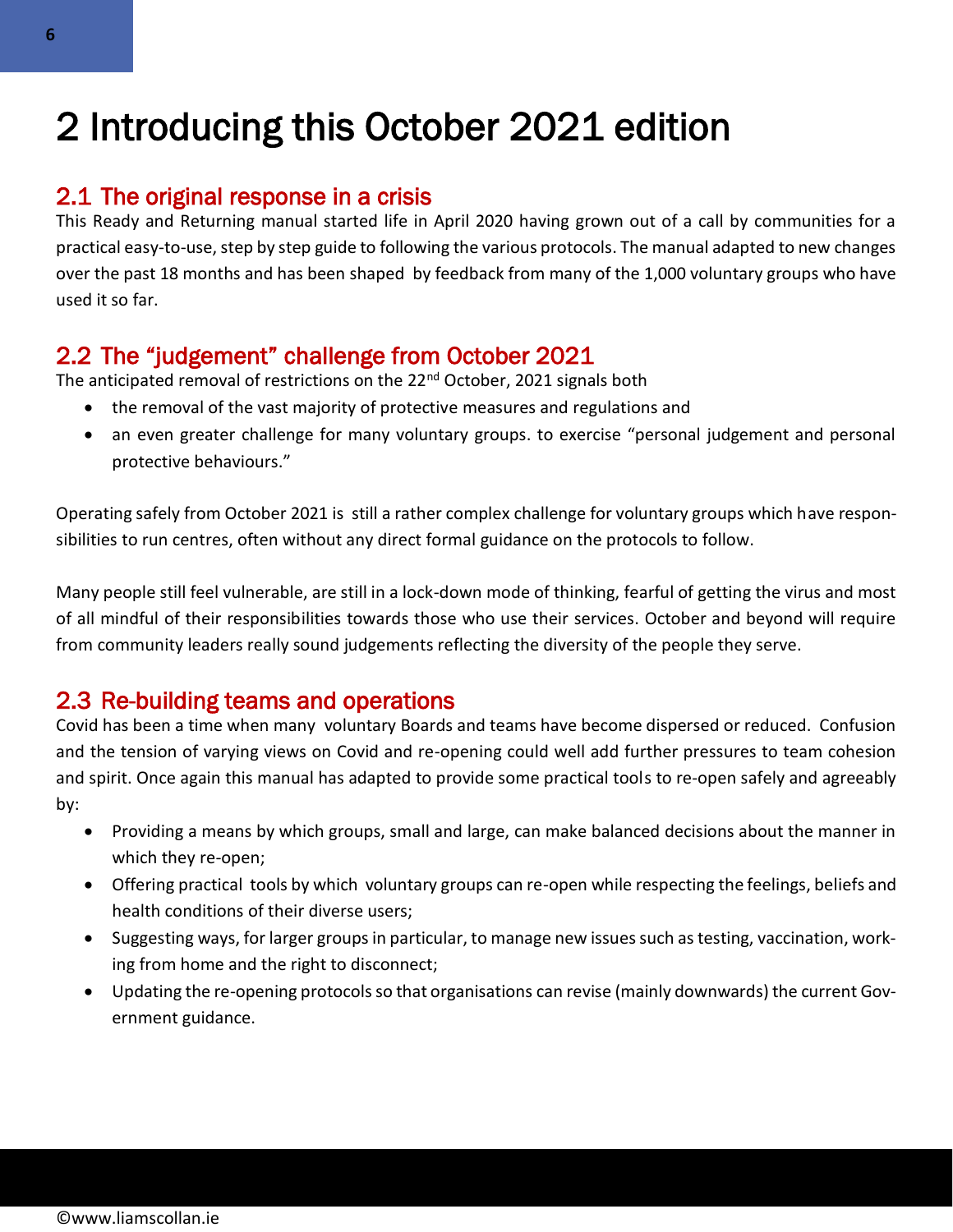## <span id="page-6-0"></span>3 Adapted for different scales of activity

## <span id="page-6-1"></span>3.1 Tools for smaller to larger organisations

Chapter 4 "Pathway to returning to operations" is relevant to all sizes of organisations. It contains mechanisms for determining risk, ways of identifying real levels of caution within groups going back to activities and it uses simple tools to create or update a post 22<sup>nd</sup> October response plan making it particularly useful for small organisations.

Sections 4.6 and 4.7 provide an abridged version of the covid protocols and adds some new considerations which have been precipitated by Covid-19 e.g. home-working. It will help those who are scaling down their preventative measures as well as those who want a checklist in one place of measures they may want to know more about. References with more information are included in many cases.

In summary it deals with:

- Identifying overall responsibilities
- How to carry out a risk analysis and how to make decisions even if not all the facts are clear
- Sharing responsibilities
- Preventative actions including physical measures and human resources measures
- Planning controls measures in the event of a suspected case and
- Communications and training

## <span id="page-6-2"></span>3.2 Documentation

Chapter 5 will be largely more useful for bigger organisations as they wind down the protocols and decide which they may wish to retain. It will also be a useful reference point for smaller organisations which may find they want to draw on parts.

This Chapter (Preparing documentation including Response Plan) assists voluntary bodies in compiling the Response Plan required and the additional documentation which will need to be on file. It does this by providing additional templates for completion as well as incorporating some of the information compiled in Chapter 4. The templates contain additional items such as vaccination and homeworking and updated links pertaining to Government policy and Resilience and Recovery: The Path Ahead.

It helps you assemble the information provided in the above steps to create the documentation and Response Plan required by Covid-19 guidance.

- Policy Statement
- Responsible Persons Task Register
- Employer Information
- Prevention and control measures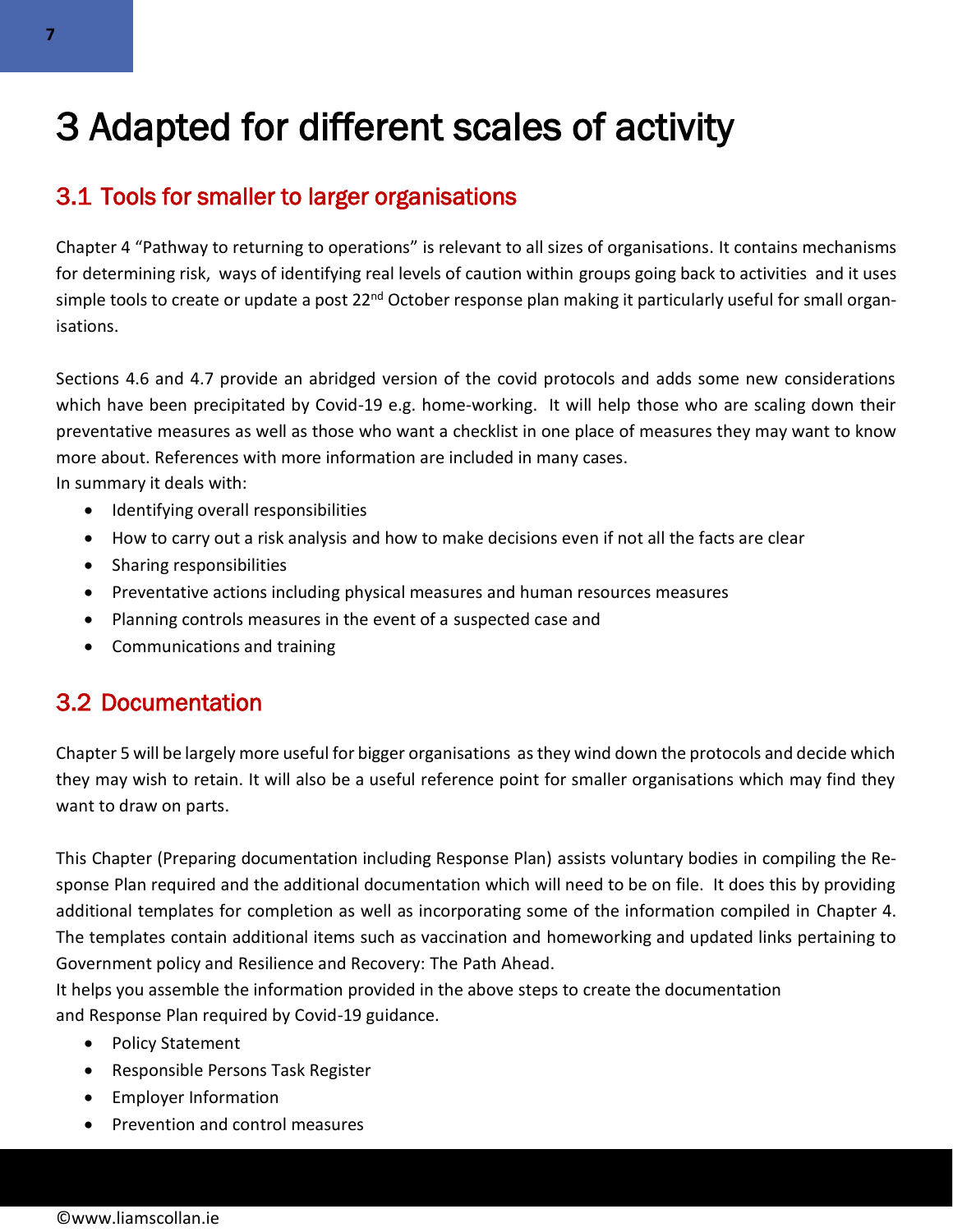- Return to work forms
- Contact Logs

### <span id="page-7-0"></span>3.3 Additional management challenges

Chapters 6 to 10 address ways of managing additional challenges that have emerged as a result of Covid, namely:

- Building a constructive open atmosphere by addressing people's concerns early on
- Dealing with the complexities of mixed vaccination status
- Exploring the choice of homeworking
- Cyber security and
- The new rights under the right to disconnect

#### <span id="page-7-1"></span>3.3.1 Chapter 6 How I feel about coming back: Questionnaire template

This questionnaire supports the content in Section 4.4 and relates to the additional (optional) consultation you may wish to undertake as you re-open for work. It provides a template that you can adapt to help your organisation engage your workers and create a stronger sense of inclusivity and empowerment.

#### <span id="page-7-2"></span>3.3.2 Chapter 7 Vaccination Policy Outline

This addresses the challenging considerations around how the not-for-profit sector might manage the workplace in situations where some people may be vaccinated and some people may not and where there are different opinions on the matter. A full Vaccination Policy template is available separate to this manual for those completing the Ready and Returning Session. It is designed to enable voluntary sector workplaces to manage these issues in a fair, open, safe and inclusive manner.

#### <span id="page-7-3"></span>3.3.3 Chapter 8 Homeworking Policy template

An acceleration in remote digital working from home has been one of the long-term impacts of Covid-19. We provide a template by which not-for-profit bodies can quickly and easily develop their policy for enabling employees or volunteers to work from home. A summary outline is contained in this chapter of the manual and the full policy template is provided under separate cover to this manual for those completing the Ready and Returning Session.

#### <span id="page-7-4"></span>3.3.4 Chapter 9 Cyber and paper file security when working from home

Measures to control and prevent the spread of COVID-19 will involve more people working remotely than usual. We provide some tips to keep personal data safe when working away from the office.

#### <span id="page-7-5"></span>3.3.5 Chapter 10 The Right to Disconnect

A new Code of Practice called "The Right to Disconnect" was introduced by the Government in April 2021.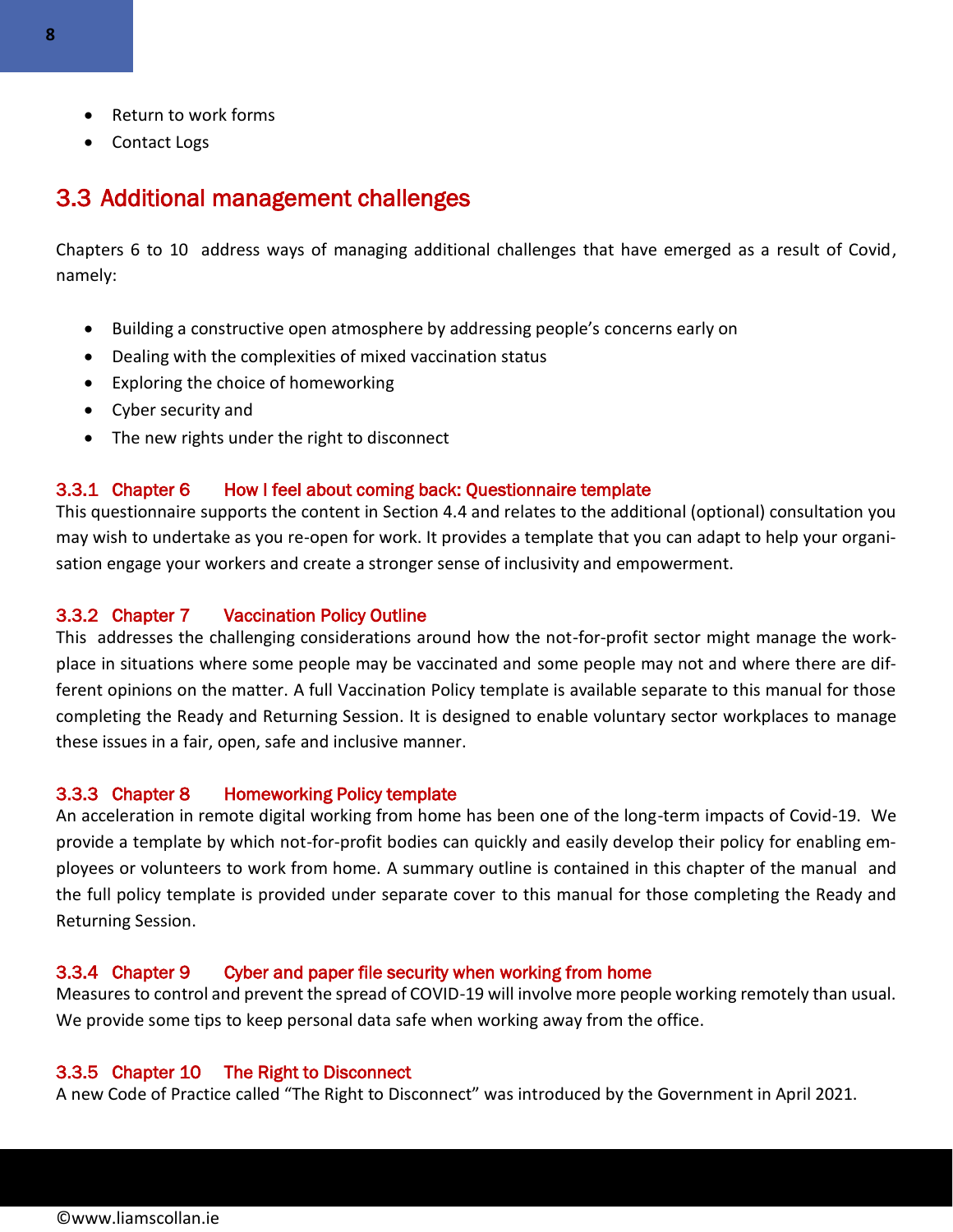The Right to Disconnect refers to an employee's right to be able to disengage from work and refrain from engaging in work-related electronic communications, such as emails, telephone calls or other messages, outside normal working hours.

A summary outline is contained in Chapter 10 of this manual and the full policy template is provided under separate cover to this manual for those completing the Ready and Returning Session.

## <span id="page-8-0"></span>3.4 Chapter 11 Checklist for mitigating against Covid-19 related claims

In response to concerns raised by many organisations I have included in this second edition a checklist of actions to help mitigate against the risk of covid-19 related compensation claims.

## <span id="page-8-1"></span>3.5 Chapter 12 Official References

The post Covid-19 world is an ever evolving one and official guidance evolves with it. It is strongly advised to keep up to date with the main sources of Government advice and with the references which are provided here.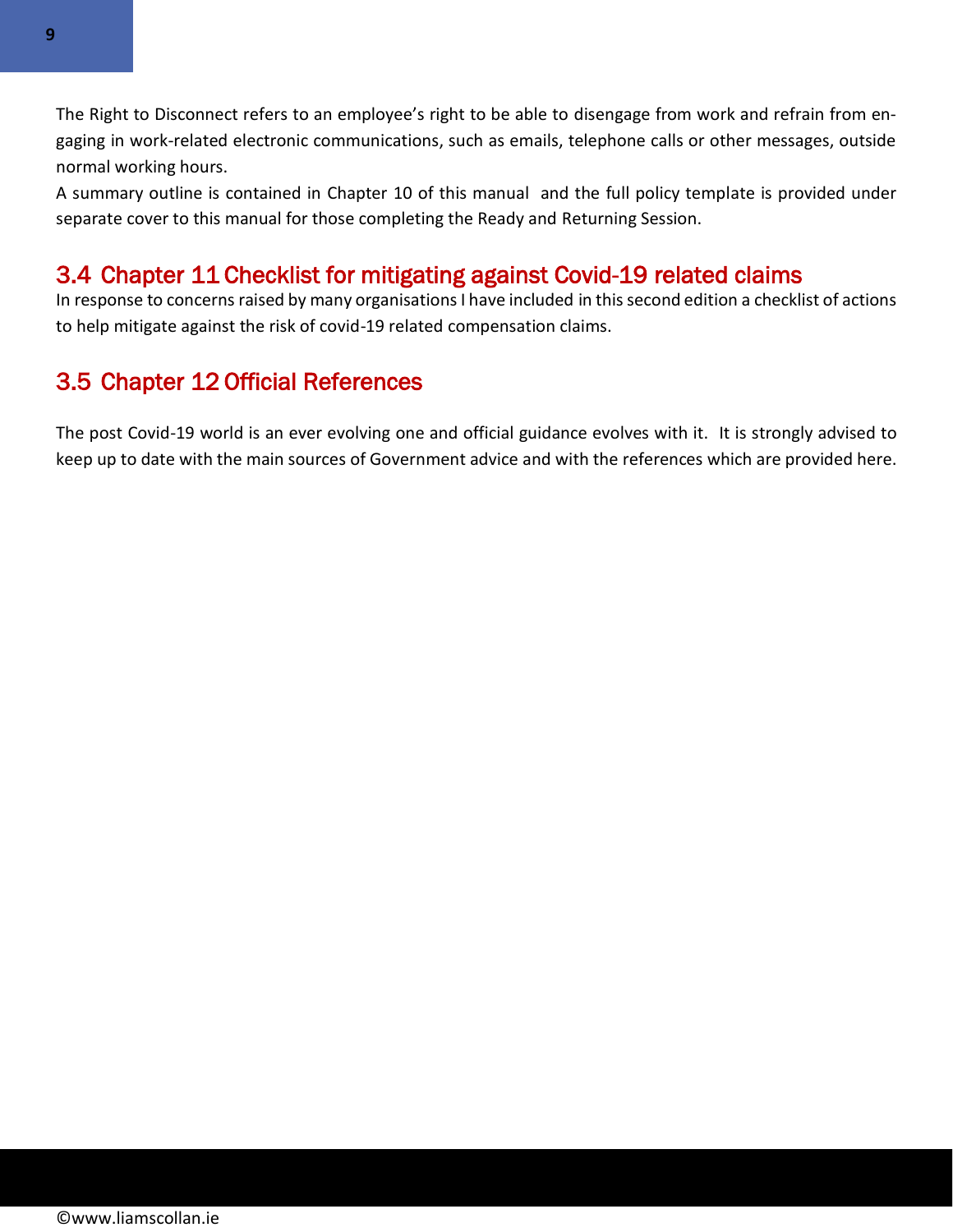## <span id="page-9-0"></span>4 Returning safely as a team to operations

## <span id="page-9-1"></span>4.1 Introduction

<span id="page-9-2"></span>Despite the fact that restrictions are being largely lifted as of  $22<sup>nd</sup>$  October 2021 the reality is that many people are in different states of preparedness for retuning.

We first understand the possible impacts suffered by colleagues and then see how we can sensitively plan our re-openings so that we re-build our teams rather than lose them and attract back our service users.

## Look in Look around  $to$ Lockdown from  $\ldots$  and Look  $UP$ .

## <span id="page-9-3"></span>4.2 Mental Health and Wellbeing – checking in

### <span id="page-9-4"></span>4.2.1 Wellbeing explained

Covid-19 has taken a huge toll on our mental health and wellbeing. As we enter late 2021 we can remind ourselves of the challenges many of our colleagues will have faced:

Physical security from having enough food to having a roof over our heads.

Mental health to cope with the new pressures of a much changed environment.

Being able to socialise with others inside and outside the workplace.

Societal acceptance of me or the group/gender or ethnicity I belong to.

A spiritual belief system that helps me make sense of life.

An emotional sense of balance that enables me to manage my moods and my reactions to events around me.

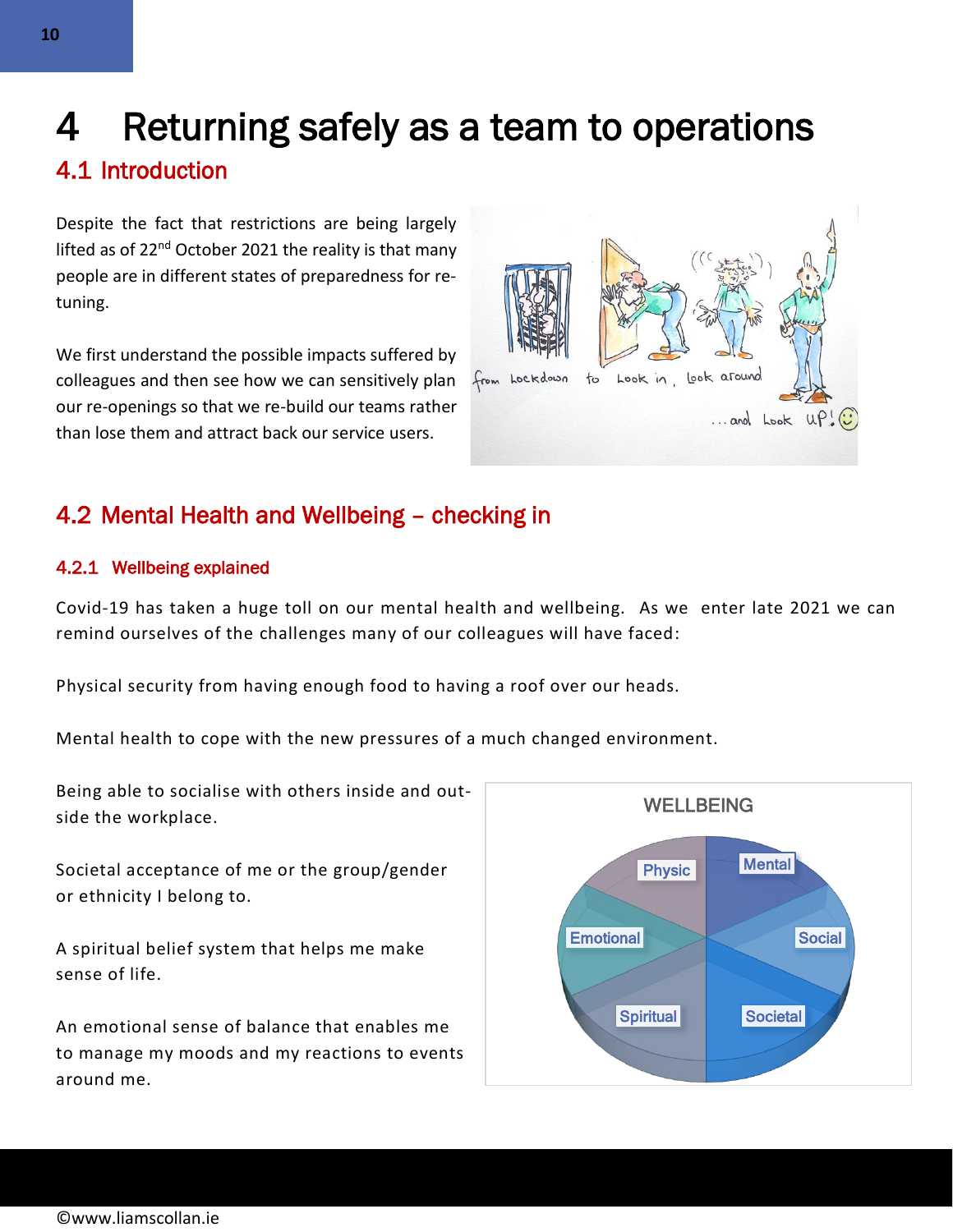| Look in/look<br>around | <b>Ask questions</b>                    | Be honest with each other |
|------------------------|-----------------------------------------|---------------------------|
| Mental health          | Are we ok? See chart above.             |                           |
| Vision                 | Why does our organisation exist?        |                           |
| Capacity               | Can we still serve?                     |                           |
| Change                 | Are we prepared to do this differently? |                           |
| Additional effort      | Who will step up for extra work?        |                           |
| Resources              | Have we the resources to re-open?       |                           |

#### <span id="page-10-0"></span>4.2.2 Informally checking with our committees, volunteers and staff

## <span id="page-10-1"></span>4.3 Formally checking on our ability to return to operations - useful for small groups

#### <span id="page-10-2"></span>4.3.1 Introduction

Please note many sectors may have their own national guidelines. This is aimed at those sectors which have no national or sector guidelines to follow. The test below is designed to support groups to conclude on the level of caution they will apply when returning to operations. The test can be seen as a simple form of risk identification and measurement upon which protocol decisions can be based, as seen in section 4.5 below. Each person in the group anonymously completes the short questionnaire below. All results are added up and the resulting score gives your whole group an indication of the level of caution you might apply when returning to operation.

Give yourself a score for each question below. Higher scores indicate increased reasons for caution. First read the definition of "Very High" and "High Risk" persons.

<https://www2.hse.ie/conditions/covid19/people-at-higher-risk/overview/>

#### <span id="page-10-3"></span>4.3.2 Questionnaire

(Please remember even if you are one of many of us who freak at numbers, remember that there will usually be someone in your group who loves numbers and will work it out below!!)

| <b>Question</b>                                                                     | <b>Yes</b> | <b>No</b> | <b>Your Score</b> |
|-------------------------------------------------------------------------------------|------------|-----------|-------------------|
| I belong to a very high or high risk group                                          | $Yes = 10$ | $No = 0$  |                   |
| I am fully vaccinated or am covid immune                                            | $Yes = 0$  | $No = 7$  |                   |
| I am in regular close contact with a person who is catego-<br>rized as "vulnerable" | $Yes = 7$  | $No = 0$  |                   |
| I am in regular close contact with a person who is not vac-<br>cinated              | $Yes = 6$  | $No = 0$  |                   |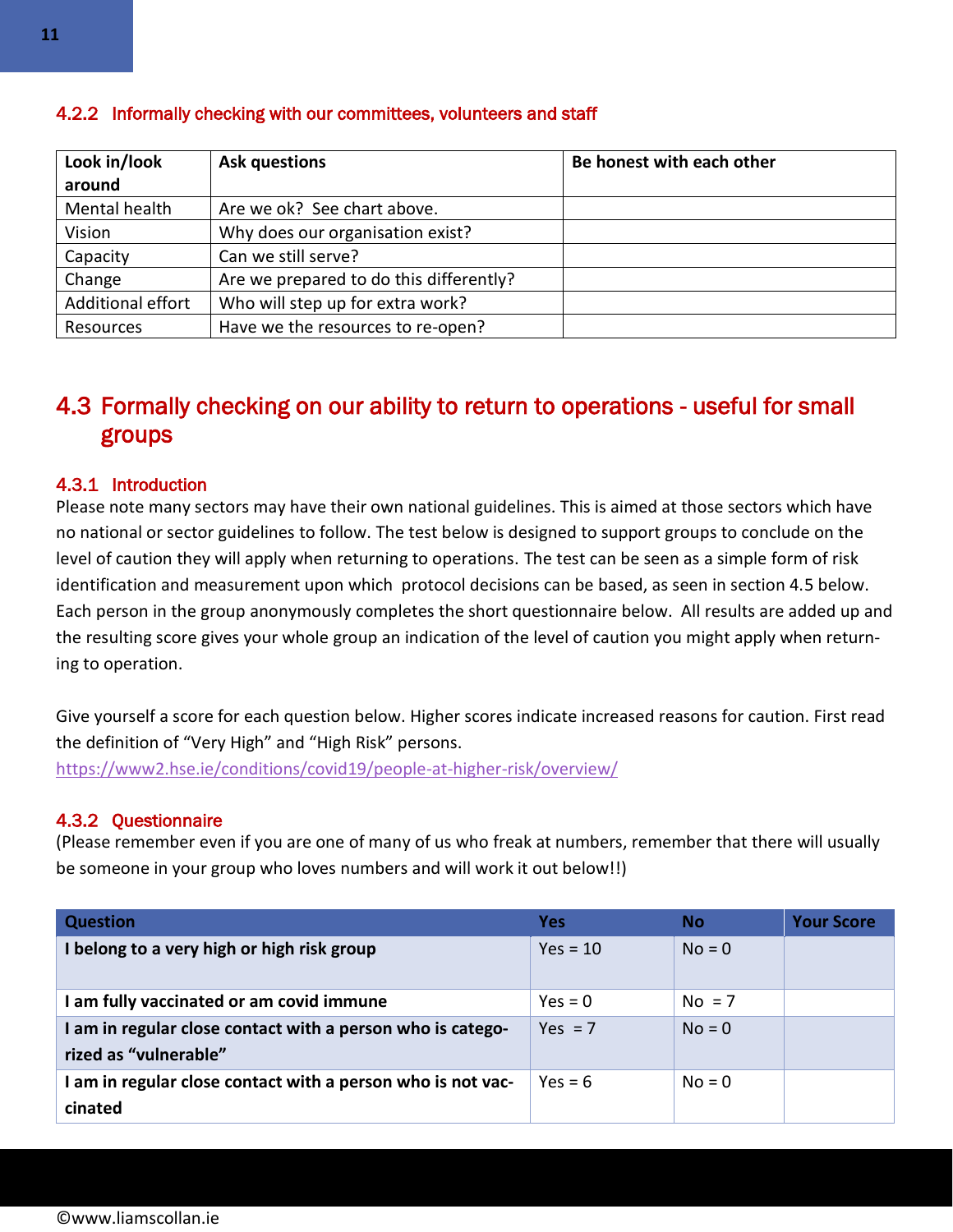| My own estimate of the degree of personal caution I wish<br>to exercise | Score between 1 and 10, with<br>towards 10 indicating high<br>caution and towards 0 indicat- |  |
|-------------------------------------------------------------------------|----------------------------------------------------------------------------------------------|--|
|                                                                         | ing low caution.                                                                             |  |
| My own estimate of the degree of caution I feel my group                | Score between 1 and 10, with                                                                 |  |
| should exercise                                                         | towards 10 indicating high                                                                   |  |
|                                                                         | caution and towards 0 indicat-                                                               |  |
|                                                                         | ing low caution.                                                                             |  |
| <b>Total score</b>                                                      | Will be between 0 and 50                                                                     |  |

#### <span id="page-11-0"></span>4.3.3 Caution chart guide for individual

| <b>Caution level</b>    | LOW       | <b>Medium</b>      | High      |
|-------------------------|-----------|--------------------|-----------|
| <b>Individual score</b> | 0 to 12   | $13 - 30$          | $31 - 50$ |
| Colour code             | up to 24% | Between 25 and 60% | Over 60%  |

#### <span id="page-11-1"></span>4.3.4 Caution chart guide for group

Simply add up the total scores of all group members and use the final total to estimate the level of caution which is indicated.

You can calculate the % caution and therefore the colour code for the group by:

- 1. Adding up all the individual scores to find THE GROUP TOTAL SCORE
- 2. FINDING THE GROUP MAXIMUM SCORE POSSIBLE by multiplying the number of people who took the questionnaire by 50
- 3. Now, divide 100 by the maximum possible score for the group (e.g. 250 above) and multiply by the total score for the group (e.g. 167 above) gives you the percentage and therefore the colour code!

#### **Example**

**Fi**ve people are in the group. Assign numbers randomly to your group members to further preserve anonymity.

| Person |    |    |    |    |    | <b>Group Total</b> | % of group max score of 250 |
|--------|----|----|----|----|----|--------------------|-----------------------------|
| Scores | 42 | 23 | 19 | 39 | 45 | 168                | 67%                         |

In this example the total scores indicate how this group might discuss and make decisions about how they get back in action with an indication that a high level of caution should be exercised.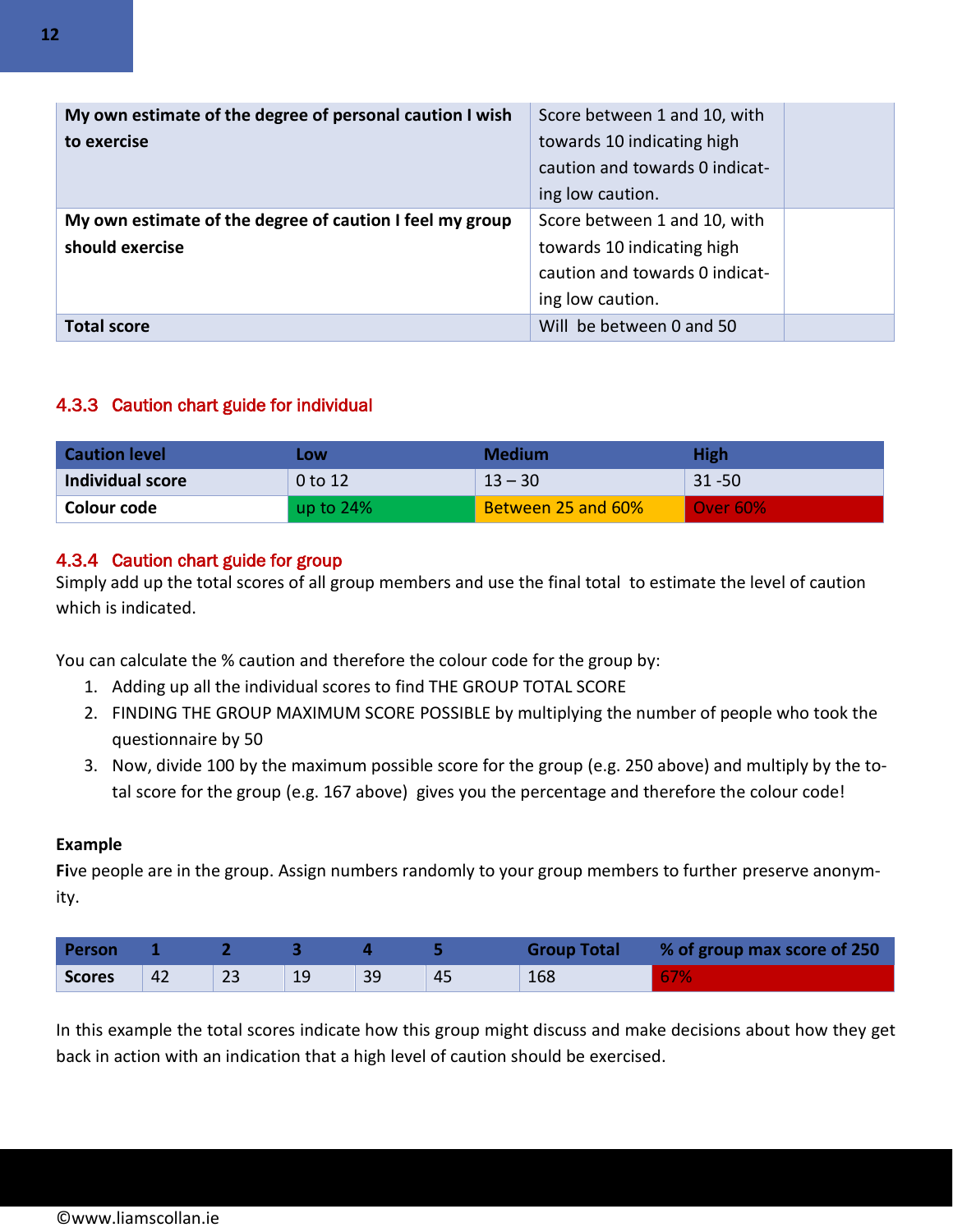Both the total scores and the individual scores can then be used by the group to make careful decisions about how they get back into operation and even how individuals in the group can further adjust their own behaviour based on their own personal score.

## <span id="page-12-0"></span>4.4 Deciding on which level of risk to apply in returning to operations – useful for smaller groups.

#### 4.4.1 Using the caution guide as a way of judging the scale of protocols

We can now use the group scores above and the level caution identified for our group to practically judge for ourselves which protocols we might drop and which we can retain. Firstly, let's look at risk management more generally.

#### <span id="page-12-1"></span>4.4.2 Risk and how to measure it

Risk is a situation involving exposure to danger, or a threat requiring something to be protected.

The basic approach to measuring risk is to ask two questions:

- What is the likelihood that a specific dangerous situation will happen?
- How severe will the impact of that happening be?

For further reference and to see a risk register template refer to Workplace Protection and Improvement Guide; Annex A page 34; NSAI or click below:

<https://www.nsai.ie/images/uploads/general/NSAI-COVID19-Guidelines-Workplace-20201023.pdf>

#### <span id="page-12-2"></span>4.4.3 Relevance to legal claims

The Safety, Health and Welfare at Work Act 2005 requires an employer to take reasonable measures, perform risk assessments and put in place appropriate measures to remove or mitigate these risks. Therefore, risk assessment and the safety measures that flow from it will constitute the grounds for defence for an employer/volunteer manager/building owner in the event of possible claims for damages as a result of Covid-19 in the workplace. See also Chapter 5 Checklist for mitigating against Covid-19 related claims

#### <span id="page-12-3"></span>4.4.4 How to develop protocols based on risk post 22<sup>nd</sup> October 2021

In 4.3 above your group will have gauged their own level of preparedness and their desired level of caution on returning to activity with the group. The resulting score for the whole group will give an indication of which level of cation you may apply below" low, medium or high.

The group will therefore have decided whether it wants to operate with a low , medium or high level of caution. In the table below the group can view all the protocols described later in this manual and decide what degree of caution it will apply each safety measure. The first three measures, physical distancing, masks and ventilation are highlighted in the Government's Reframing the Challenge guidance as measures of continued importance for certain groups. The rest of the measures are in alphabetical order.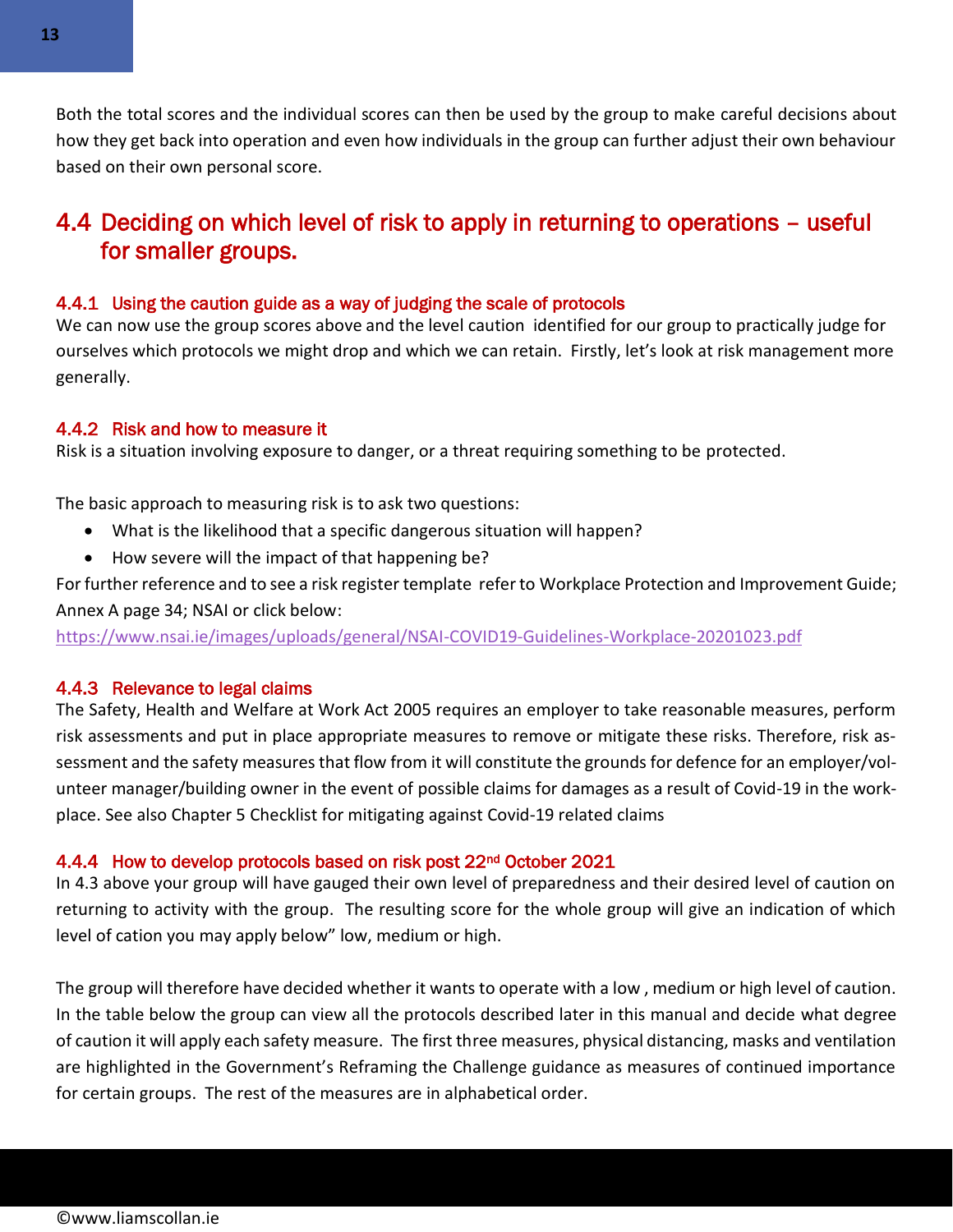

By deciding below which of the three columns best match your organisation and by making any further changes to match your individual needs your organisation will be able to define its protocols in a varied and group sensitive fashion.

Please note that the choices given below for each level of caution are meant to be indicative only and groups should satisfy themselves of the specific measures under each of the three caution levels.

See next page:

(Please note that voluntary groups providing services to vulnerable groups or who are subject to the guidelines of the HSE or other national or sectoral bodies will need to apply the protocols advised by these bodies rather than those set out below.)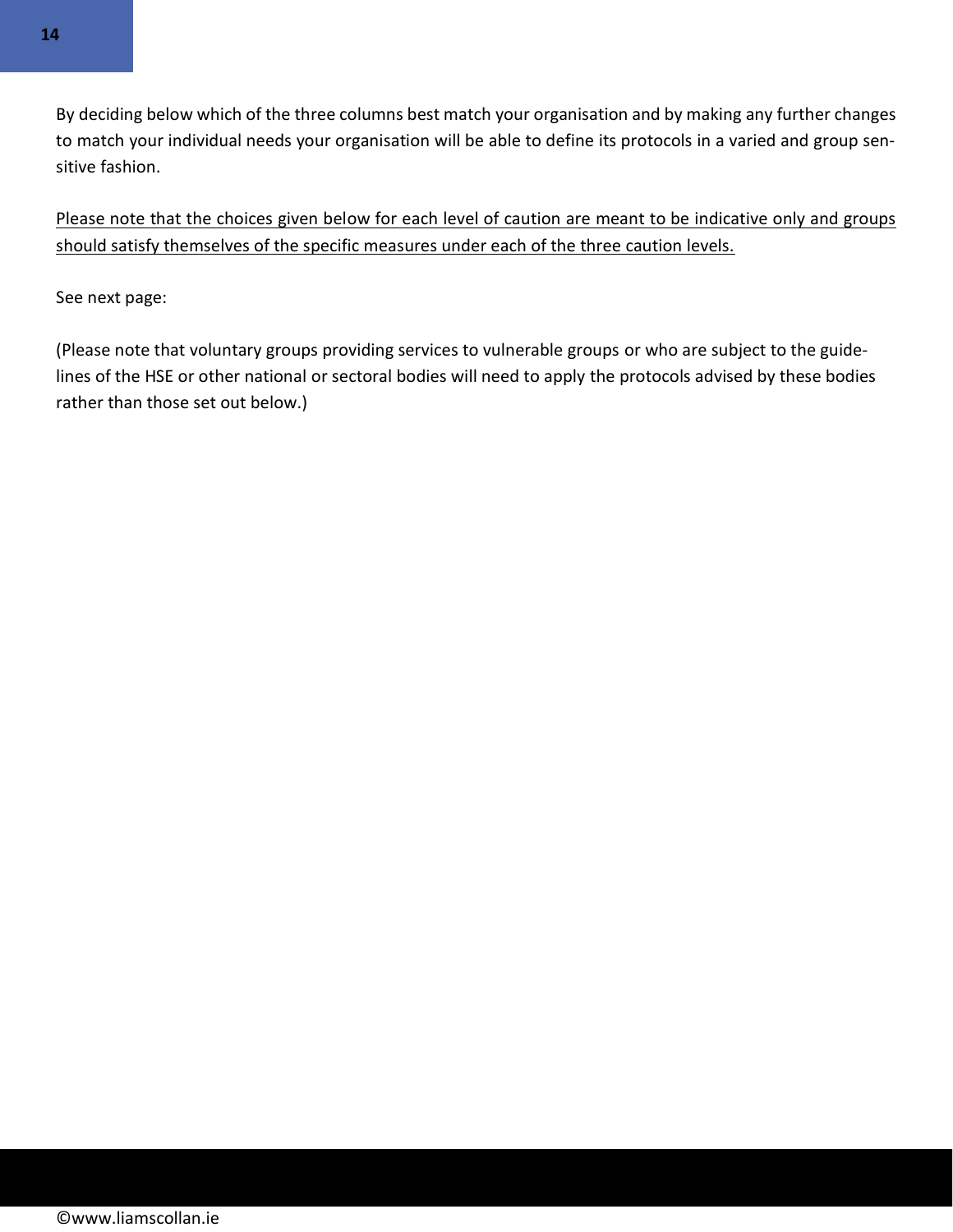| <b>Safety</b>                                   | Low caution                              | <b>Medium caution</b>                                                                                                                                                                                                | <b>High caution</b>                                                                                                                                                                 |
|-------------------------------------------------|------------------------------------------|----------------------------------------------------------------------------------------------------------------------------------------------------------------------------------------------------------------------|-------------------------------------------------------------------------------------------------------------------------------------------------------------------------------------|
| measure                                         |                                          |                                                                                                                                                                                                                      |                                                                                                                                                                                     |
| <b>Physical</b><br>distancing                   | None                                     | Respect physical distance more<br>than normal                                                                                                                                                                        | 1 or 2m                                                                                                                                                                             |
|                                                 |                                          |                                                                                                                                                                                                                      |                                                                                                                                                                                     |
|                                                 |                                          | No pods                                                                                                                                                                                                              | Pods of 6                                                                                                                                                                           |
| <b>Masks</b>                                    | None                                     | Only when moving around or                                                                                                                                                                                           | Adults, and children over 13 years of<br>age at all times except when eating<br>or for other medical reasons                                                                        |
|                                                 |                                          | At individuals discretion                                                                                                                                                                                            |                                                                                                                                                                                     |
| <b>Ventilation</b>                              | Normal levels                            | Windows open                                                                                                                                                                                                         | Entry and exit doors remain open                                                                                                                                                    |
|                                                 |                                          |                                                                                                                                                                                                                      |                                                                                                                                                                                     |
| <b>Cleaning</b><br>actions                      | Normal routines                          | Heightened levels                                                                                                                                                                                                    | Regular cleaning of frequently<br>touched spots                                                                                                                                     |
| <b>Customer</b><br>facing<br>roles              | Observe basic covid<br>etiquette always. | Observe basic covid etiquette<br>always.<br>Wear masks and observe social<br>distancing until 9 <sup>th</sup> Nov 2021<br>and check with users/custom-<br>ers thereafter if they wish to<br>observe these protocols. | Observe basic covid etiquette al-<br>ways.<br>Wear masks and observe social dis-<br>tancing as a norm and check with us-<br>ers/customers if it is ok to discard<br>these measures. |
| Hand hy-<br>giene                               | Provide sanitiser                        | Provide sanitiser                                                                                                                                                                                                    | Availability of hand sanitizer on entry                                                                                                                                             |
| Induc-<br>tion/train-<br>ing in covid<br>safety | Yes                                      | Yes                                                                                                                                                                                                                  | Yes                                                                                                                                                                                 |
| Legionella                                      | Normal health and<br>safety precautions  | Normal health and safety pre-<br>cautions                                                                                                                                                                            | Normal health and safety precau-<br>tions                                                                                                                                           |
| <b>Online or</b><br>face-to-<br>face?           | Face-to-face                             | Face to face but with vigilance<br>around covid safety measures<br>above.                                                                                                                                            | Consider blended options where<br>some events or meetings are online.<br>For face-to-face exercise the covid<br>safety measures above.                                              |
| <b>Movement</b><br>of people                    | No rules                                 | Respect social distance                                                                                                                                                                                              | Separate entry and exit                                                                                                                                                             |
|                                                 |                                          | Wear masks when moving                                                                                                                                                                                               |                                                                                                                                                                                     |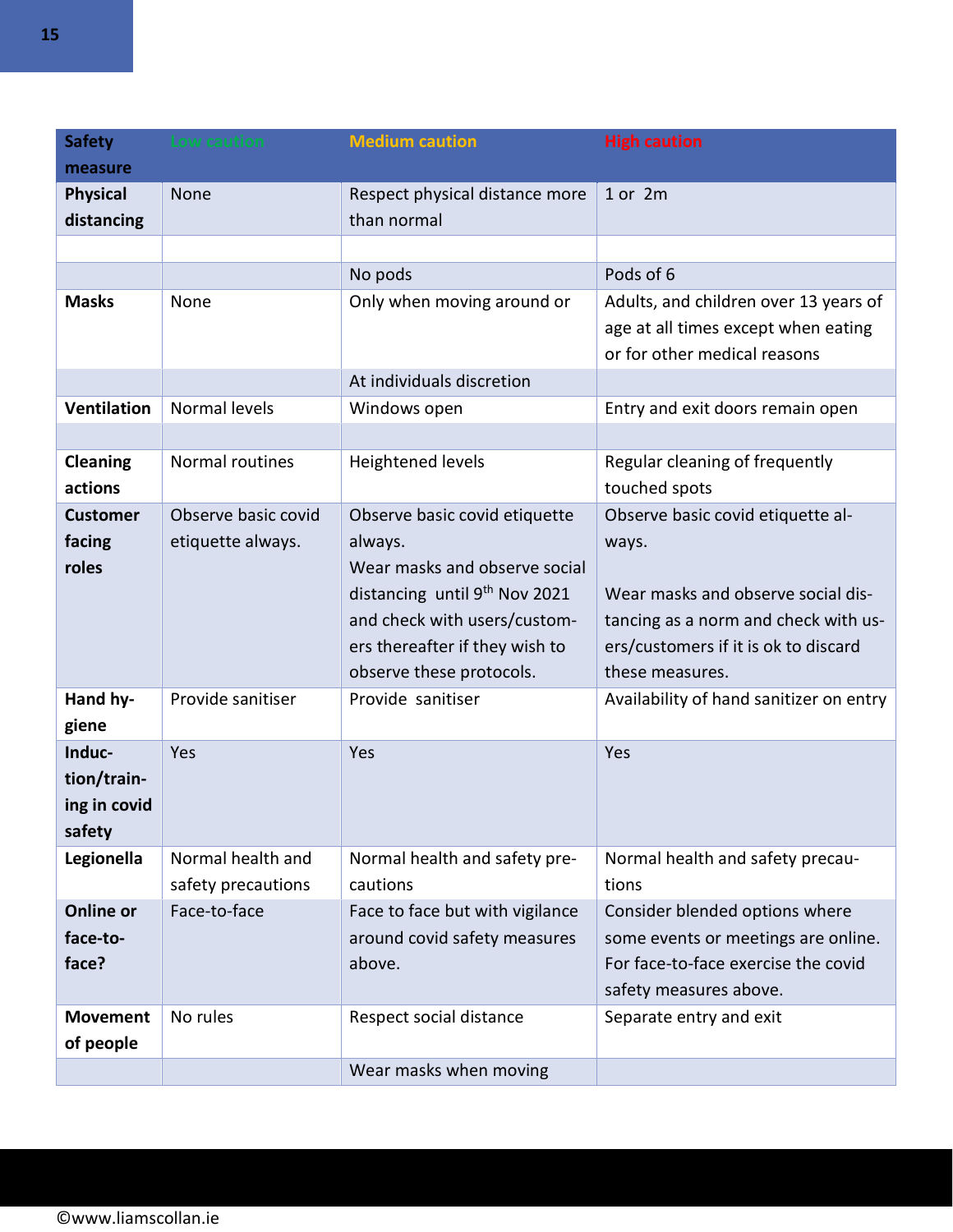| Respira-<br>tory hy-                            | Observe covid-19<br>cough and respira-                                                                                                                 | Observe covid-19 cough and<br>respiratory etiquette                                                                                                                                              | Observe covid-19 cough and respira-<br>tory etiquette                                                                                                                                 |
|-------------------------------------------------|--------------------------------------------------------------------------------------------------------------------------------------------------------|--------------------------------------------------------------------------------------------------------------------------------------------------------------------------------------------------|---------------------------------------------------------------------------------------------------------------------------------------------------------------------------------------|
| giene                                           | tory etiquette                                                                                                                                         |                                                                                                                                                                                                  |                                                                                                                                                                                       |
| <b>RADT Test-</b><br>ing                        | <b>No</b>                                                                                                                                              | Consider for use in higher risk<br>environments                                                                                                                                                  | Consider introduction when availa-<br>ble                                                                                                                                             |
| <b>Return to</b><br>work<br>form/ques-<br>tions | Leave to personal<br>judgement                                                                                                                         | Leave to personal judgement<br>but clearly display the ques-<br>tions                                                                                                                            | Verbally check if it's a "no" or "yes"<br>to the government return to work<br>questions                                                                                               |
| <b>Suspected</b><br>case                        | Implement emer-<br>gency protocols im-<br>mediately                                                                                                    | Implement emergency proto-<br>cols immediately                                                                                                                                                   | Implement emergency protocols im-<br>mediately                                                                                                                                        |
| Tempera-<br>ture test-<br>ing                   | No                                                                                                                                                     | No but review if high risk situa-<br>tions are likely                                                                                                                                            | Consider use of temperature testing<br>If not, review if high risk situations<br>are likely                                                                                           |
| <b>Tracing</b><br>logs (CI)                     | Recommended                                                                                                                                            | Yes                                                                                                                                                                                              | Yes                                                                                                                                                                                   |
| <b>Travelling</b><br>in groups                  | Operate at 100% ca-<br>pacity.<br>Continue additional<br>hygiene measures<br>(cleaning and availa-<br>bility of sanitizer)                             | Operate at 100% capacity.<br>Continue additional hygiene<br>measures (cleaning and availa-<br>bility of sanitizer)<br>Encourage face masks where<br>permitted and ventilation<br>where possible. | Operate at 75% capacity.<br>Continue additional hygiene<br>measures (cleaning and availability<br>of sanitizer)<br>Wear face masks where permitted<br>and ventilation where possible. |
| Vaccina-<br>tion status                         | No. Left to self-dis-<br>cretion                                                                                                                       | No. Non-vaccinated advised to<br>exercise caution.                                                                                                                                               | Consider requesting proof of cert in<br>higher risk situations and where it is<br>permitted under GDPR.                                                                               |
| Vulnerable<br>persons                           | Avoid environments<br>exercising low cau-<br>tion                                                                                                      | Exercise high caution                                                                                                                                                                            | Exercise high caution                                                                                                                                                                 |
| <b>Using</b><br>shared fa-<br>cilities          | Call a meeting of all<br>users and reach<br>agreement common<br>protocols across the<br>whole building and<br>protocols for each<br>user organisation. | Call a meeting of all users and<br>reach agreement common pro-<br>tocols across the whole build-<br>ing and protocols for each user<br>organisation.                                             | Minimse attendance at buildings<br>where protocols are mixed or un-<br>clear.                                                                                                         |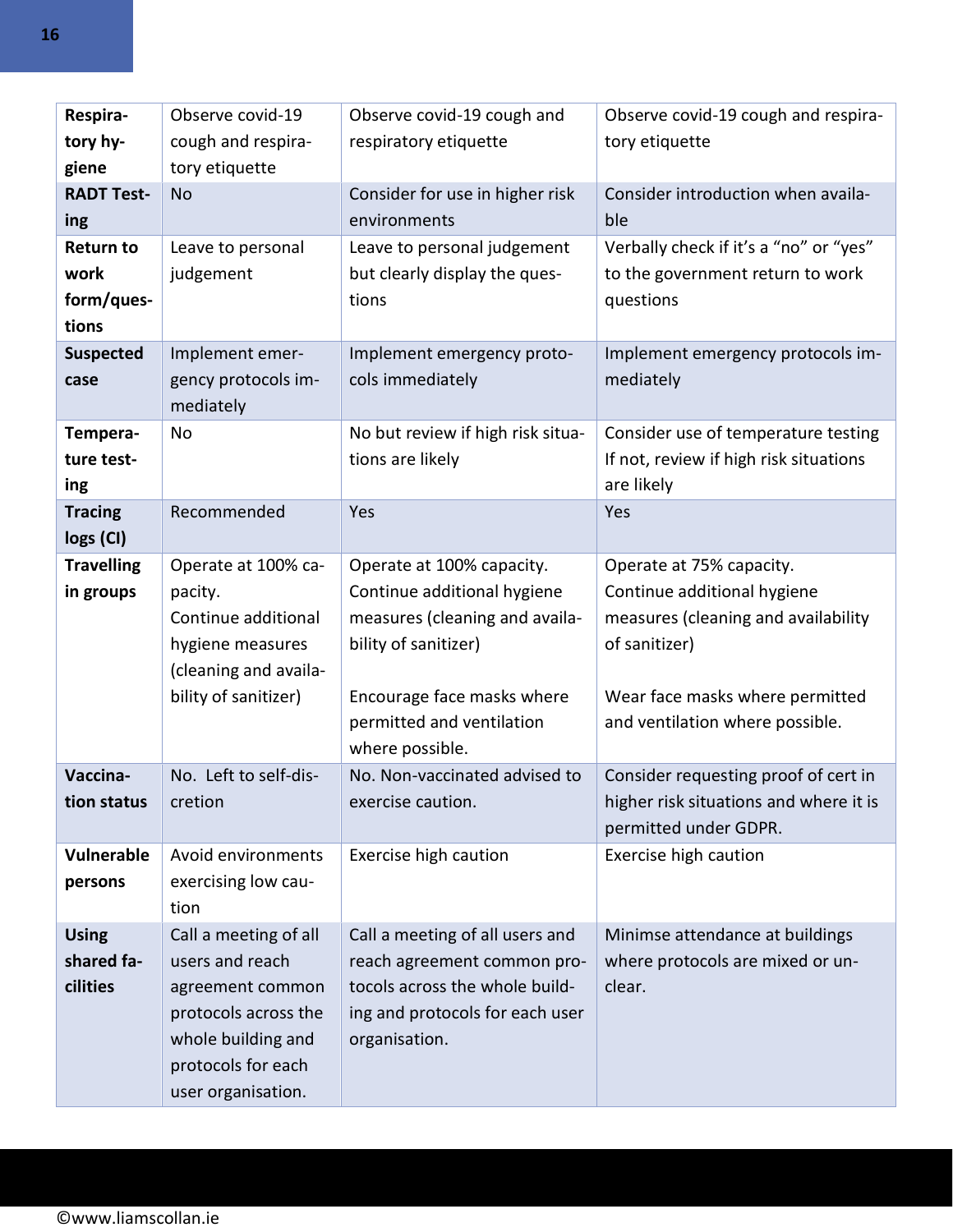| Wellbeing  | Check in with your  | Rebuild your team.         | Rebuild your team.                    |
|------------|---------------------|----------------------------|---------------------------------------|
|            | team at least every | Check in with your team at | Check in with your team very regu-    |
| two months |                     | least every month.         | larly                                 |
|            |                     |                            | Consciously plan wellbeing activities |

#### 4.4.5 Suggestion on how to manage return to multi-use centres

Many centres facilitate use by a wide diversity of groups with varying requirements for safely returning. In these cases it is helpful for the management of the centres concerned to bring together all the users and agree which remaining protocols are required and how these could be shared out. The table below is indicative only and voluntary groups will adapt it to their own circumstances.

#### Sharing multi-use spaces

| <b>Task</b>               | <b>Community Centre</b>           | <b>Hirer</b>                                |
|---------------------------|-----------------------------------|---------------------------------------------|
| Cleaning/legionella       | Building-wide regular cleaning,   | Clean and sanitize the space after you are  |
|                           | sanitization and safety           | finished, noting frequently touched spaces  |
| Communications            | Display agreement. Appoint Lead   | Communicate with Community Centre           |
|                           | Board member or volunteer         | Lead Member                                 |
| Contact tracing           | Details of hirer                  | Details of all attendees                    |
| Costs                     | Consider sharing additional costs | Additional contribution to overall building |
|                           |                                   | usage costs                                 |
| Entry/Exit                | Ensure availability of separate   | Observe protocols for your group and /or    |
|                           | room entry and exit               | for the building                            |
| Management                | Call meeting of all hirers and    | Participate in meeting and agree joined up  |
|                           | agree joined up protocols         | protocols                                   |
| Respiratory hygiene       | <b>Embed safe culture</b>         | Embed safe culture in your group            |
| (coughing/sneezing)       |                                   |                                             |
| <b>PPE/Face Coverings</b> | Make spares available             | Observe protocols for your group and /or    |
|                           |                                   | for the building                            |
| Hand sanitizer            | Make available at entry and exit  | Use hand sanitizer provided                 |
| Signage                   | Building wide signage             | Any additional signage for your group       |
| Social distance           | Retain room social distance ca-   | Observe social distance capacities for your |
|                           | pacities                          | group                                       |
| Suspected case            | Provide designated space or       | Immediately isolate suspected cases in      |
|                           | equivalent                        | designated space                            |
| Rostering of usage        | Maximise separation for vulnera-  | Re-adjust to maximize separation for vul-   |
|                           | ble groups                        | nerable groups                              |
| Ventilation               | Ensure it is possible             | Apply it according to your group's needs    |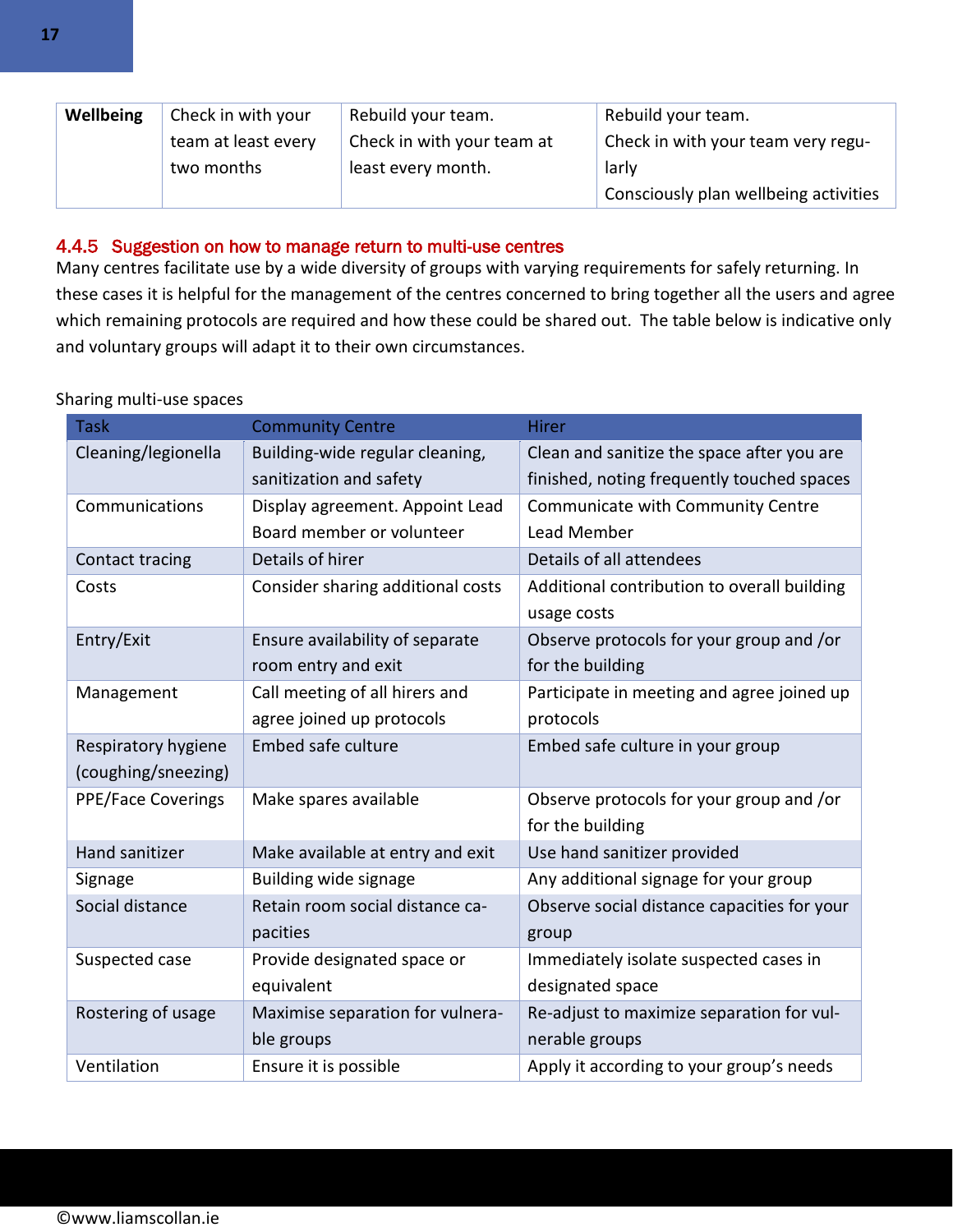## <span id="page-17-0"></span>4.5 Formally checking our ability to return - useful for larger organisations and with employees

#### <span id="page-17-1"></span>4.5.1 How I feel about coming back: Conducting a workplace questionnaire

We can take a further step of conducting a workplace questionnaire which gauges how our employees or volunteers feel about returning to work, what changes might make this better and how best to manage changes around homeworking, vaccination and other potentially difficult issues. A sample workplace questionnaire is provided in Chapter 6 of this manual.

Essentially the questionnaire aims to create an open and respectful discussion about issues where people may have differing views

## <span id="page-17-2"></span>4.6 Overall management of covid Response and key responsibilities

#### <span id="page-17-3"></span>4.6.1 Overall management of covid response post October 2021

Post 22<sup>nd</sup> October 2021 Covid will continue to be present. While it may well cease to be seen as an exceptional threat to society it will be necessary to maintain vigilance. It will be managed more in the mainstream. There is still management responsibility to limit the possibility of COVID-19 outbreak and to ensure that services continue.

In 4.3 and 4.4 we saw how small organisations in particular can continue to take a risk management approach and take reasonable prevention and control measures. In addition organisations small or large continue to have a responsibility to have a lead team, to remain vigilant, to revise downwards the covid protocols to have a lead worker (where relevant) and to keep up to date with the Government's Covid guidance.

These responsibilities are summarised below.

| <b>Safety measure</b>                                                |     | Low caution Medium caution | <b>High caution</b> |
|----------------------------------------------------------------------|-----|----------------------------|---------------------|
| Continue risk management approach                                    | Yes | Yes                        | Yes                 |
| Take reasonable prevention and control measures                      | Yes | Yes                        | Yes                 |
| Lead team                                                            | Yes | Yes                        | Yes                 |
| Lead worker                                                          | Yes | Yes                        | Yes                 |
| Revise Covid protocols                                               | Yes | Yes                        | Yes                 |
| Keep up to date with Government Covid guidance and<br>communicate it | Yes | Yes                        | Yes                 |

In this edition of the manual we will focus on the key additional core responsibilities: leadership, revising protocols, having a lead worker and keeping up to date with the Government's Covid advice.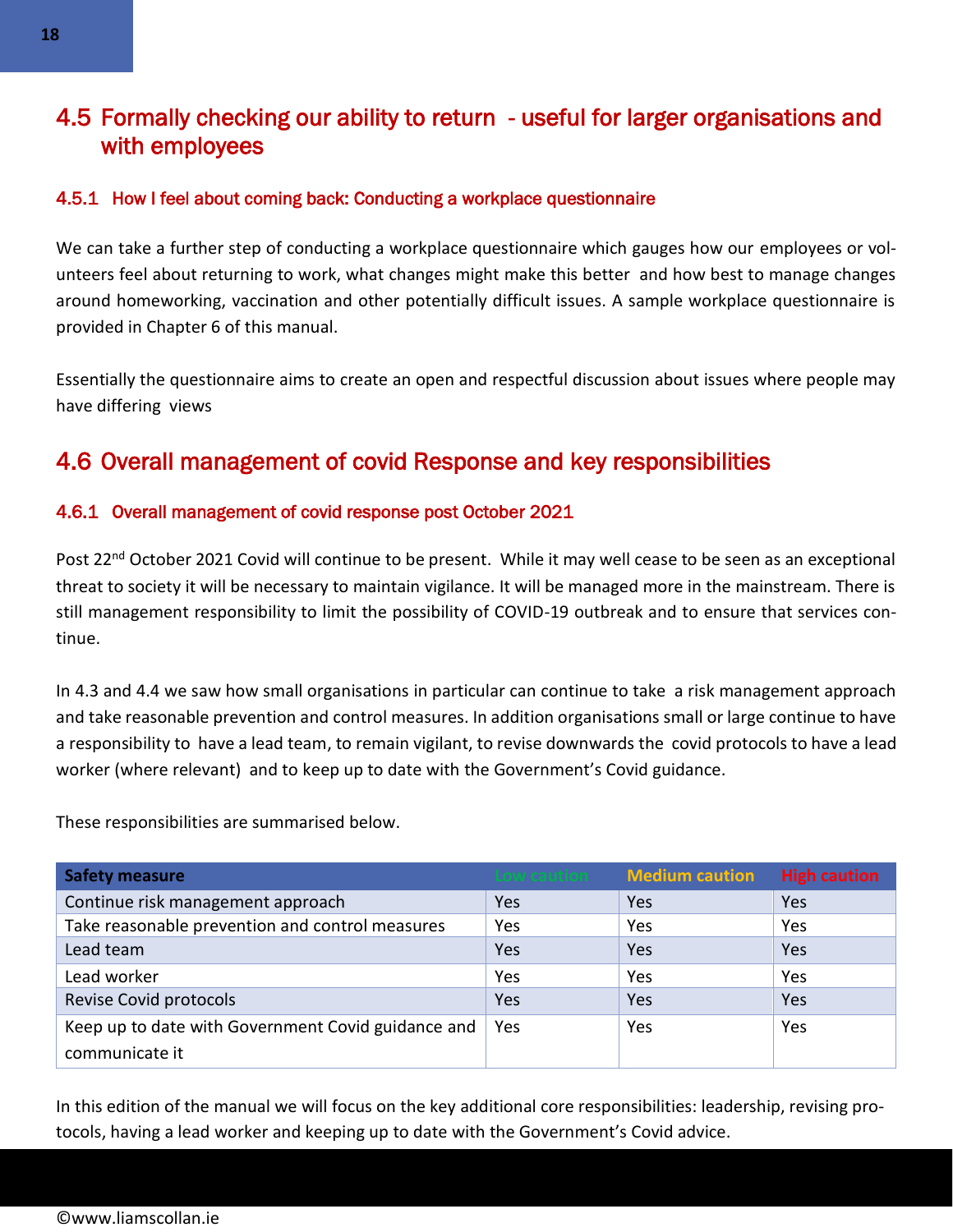#### <span id="page-18-0"></span>4.6.2 Lead team

It remains vital the leadership of any organisation remains vigilant around Covid-19. This section 4 summarises in practical terms what that leadership team could now do as a response to the Oct 2021 relaxation of rules and regulations.

More formally the role of a lead team is set out below:

- Measuring the impact on your organisation;
- Gauging if these impacts are big enough to mean you have to respond;
- Planning how your organisation can still function;
- Devising actions that need to be undertaken;
- Setting priorities;
- Interacting with your wider network, authorities and the media
- Implementing the actions decided upon above

See Workplace Protection and Improvement Guide Section 4.2 [www.nsai.ie](http://www.nsai.ie/) or click

<https://www.nsai.ie/images/uploads/general/NSAI-COVID19-Guidelines-Workplace-20201023.pdf>

#### For additional roles see:

[www.hsa.ie](http://www.hsa.ie/) Covid-19 Response Plan; Step 2; Persons Responsible for Performing Tasks or click on: [https://www.hsa.ie/eng/topics/covid-19/return\\_to\\_work\\_safely\\_templates\\_checklists\\_and\\_posters/covid19](https://www.hsa.ie/eng/topics/covid-19/return_to_work_safely_templates_checklists_and_posters/covid19-response-plan-template1.pdf) [response-plan-template1.pdf](https://www.hsa.ie/eng/topics/covid-19/return_to_work_safely_templates_checklists_and_posters/covid19-response-plan-template1.pdf)

#### <span id="page-18-1"></span>4.6.3 Lead worker/volunteer

In order to carry through on the general culture of vigilance having a lead worker/volunteer is still recommended. The roles are formally set out below:

- Ensuring that COVID-19 measures are strictly adhered to in their place of work.
- Highlight concerns, report defects, submit ideas and identify improvements in the workplace.
- Have received the necessary information and training in relation to the role of Worker Representative
- Keeping up to date with the latest COVID-19 advice from Government
- Being aware of the signs and symptoms of COVID-19
- Know how the virus is spread
- Know how to help prevent the spread of COVID-19
- Helping in keeping your fellow workers up to date with the latest COVID-19 advice from Government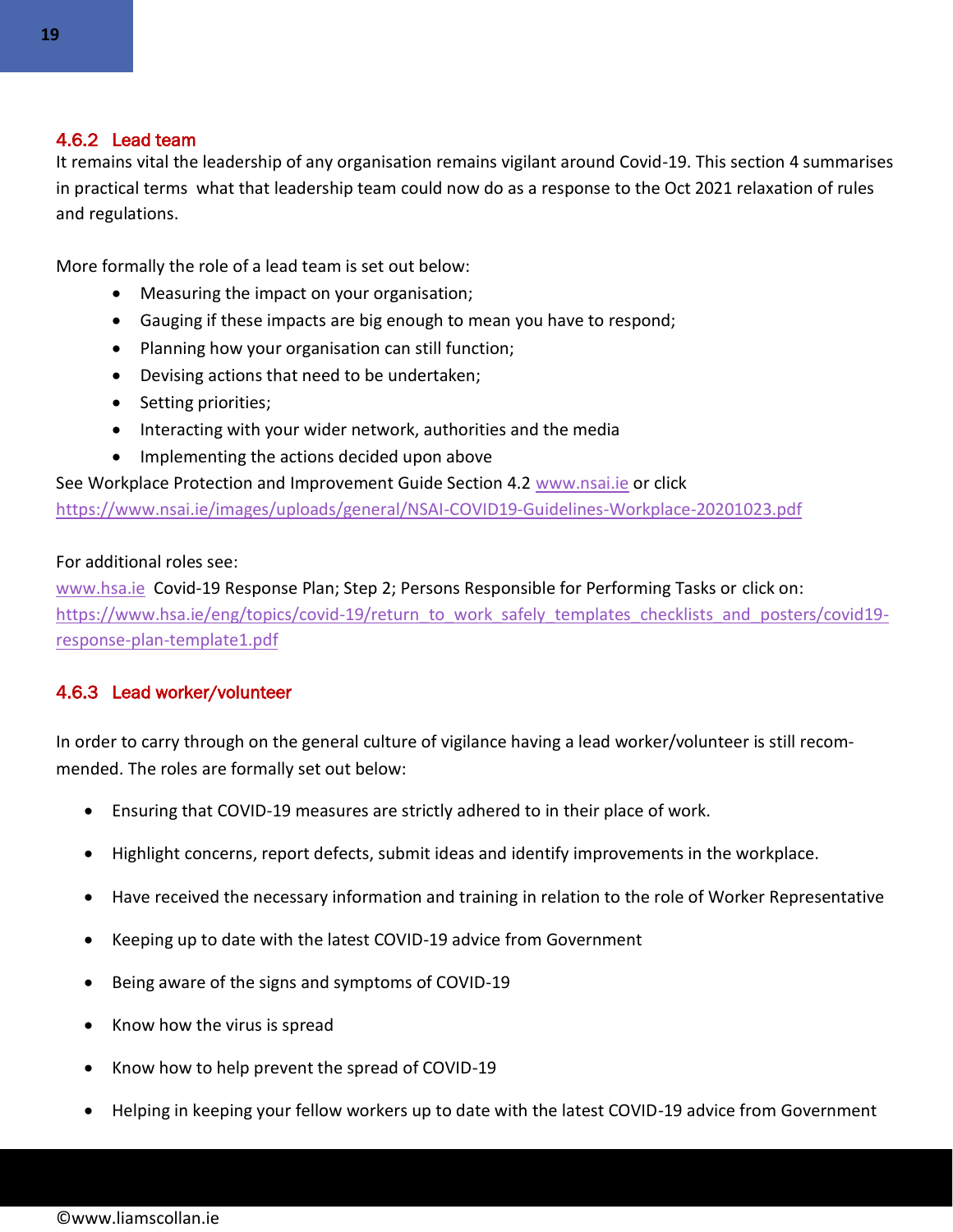See COVID-19 Return to Work Safely Protocol Checklist No. 7 - Worker Representative or click on

[https://pdf.browsealoud.com/PDFViewer/\\_Desktop/viewer.aspx?file=https://pdf.browsealoud.com/Stream](https://pdf.browsealoud.com/PDFViewer/_Desktop/viewer.aspx?file=https://pdf.browsealoud.com/StreamingProxy.ashx?url=https://www.hsa.ie/eng/topics/covid-19/return_to_work_safely_templates_checklists_and_posters/worker-representative-checklist-no-7-eng-revision-2-13_10_20.pdf&opts=www.hsa.ie#langidsrc=en-ie&locale=en-ie&dom=www.hsa.ie)[ingProxy.ashx?url=https://www.hsa.ie/eng/topics/covid-19/return\\_to\\_work\\_safely\\_templates\\_check](https://pdf.browsealoud.com/PDFViewer/_Desktop/viewer.aspx?file=https://pdf.browsealoud.com/StreamingProxy.ashx?url=https://www.hsa.ie/eng/topics/covid-19/return_to_work_safely_templates_checklists_and_posters/worker-representative-checklist-no-7-eng-revision-2-13_10_20.pdf&opts=www.hsa.ie#langidsrc=en-ie&locale=en-ie&dom=www.hsa.ie)lists and posters/worker-representative-checklist-no-7-eng-revision-2-13 10 20.pdf&opts=www.hsa.ie#lan[gidsrc=en-ie&locale=en-ie&dom=www.hsa.ie](https://pdf.browsealoud.com/PDFViewer/_Desktop/viewer.aspx?file=https://pdf.browsealoud.com/StreamingProxy.ashx?url=https://www.hsa.ie/eng/topics/covid-19/return_to_work_safely_templates_checklists_and_posters/worker-representative-checklist-no-7-eng-revision-2-13_10_20.pdf&opts=www.hsa.ie#langidsrc=en-ie&locale=en-ie&dom=www.hsa.ie)

#### <span id="page-19-0"></span>4.6.4 Revise Covid Protocols

For smaller organisations the steps taken so far in section 4 may well cover much of what is required. For larger organisations and those that had Covid 19 protocols in place it will now be necessary to review the Covid Response Plan. The pre October 2021 Covid protocols which make up the Covid Response Plan are now summarised in the next session 4.7.

## <span id="page-19-1"></span>4.7 Prevention and Control

#### <span id="page-19-2"></span>4.7.1 Introduction

This workbook divides the Government guidelines for prevention and control into 3 main types of measures: physical, human and dealing with a suspected case.

#### <span id="page-19-3"></span>4.7.2 Further reference

Access Government guidance on prevention and control o[n www.hsa.ie](http://www.hsa.ie/) in particular "COVID-19 Return to Work Safely Protocol; Employer Checklist No.2 - Control Measures" or click

[https://pdf.browsealoud.com/PDFViewer/\\_Desktop/viewer.aspx?file=https://pdf.browsealoud.com/Stream](https://pdf.browsealoud.com/PDFViewer/_Desktop/viewer.aspx?file=https://pdf.browsealoud.com/StreamingProxy.ashx?url=https://www.hsa.ie/eng/topics/covid-19/return_to_work_safely_templates_checklists_and_posters/employers_checklist_no2_control_measure1.pdf&opts=www.hsa.ie#langidsrc=en-ie&locale=en-ie&dom=www.hsa.ie)[ingProxy.ashx?url=https://www.hsa.ie/eng/topics/covid-19/return\\_to\\_work\\_safely\\_templates\\_check](https://pdf.browsealoud.com/PDFViewer/_Desktop/viewer.aspx?file=https://pdf.browsealoud.com/StreamingProxy.ashx?url=https://www.hsa.ie/eng/topics/covid-19/return_to_work_safely_templates_checklists_and_posters/employers_checklist_no2_control_measure1.pdf&opts=www.hsa.ie#langidsrc=en-ie&locale=en-ie&dom=www.hsa.ie)lists and posters/employers checklist no2 control measure1.pdf&opts=www.hsa.ie#langidsrc=en-ie&lo[cale=en-ie&dom=www.hsa.ie](https://pdf.browsealoud.com/PDFViewer/_Desktop/viewer.aspx?file=https://pdf.browsealoud.com/StreamingProxy.ashx?url=https://www.hsa.ie/eng/topics/covid-19/return_to_work_safely_templates_checklists_and_posters/employers_checklist_no2_control_measure1.pdf&opts=www.hsa.ie#langidsrc=en-ie&locale=en-ie&dom=www.hsa.ie)

For dealing with a suspected case refer to the HSA's COVID-19 Return to Work Safely Protocol Employer Checklist No.4 - Dealing with a Suspected Case of COVID-19 or click link [https://pdf.browsealoud.com/PDFViewer/\\_Desktop/viewer.aspx?file=https://pdf.browsealoud.com/Stream](https://pdf.browsealoud.com/PDFViewer/_Desktop/viewer.aspx?file=https://pdf.browsealoud.com/StreamingProxy.ashx?url=https://www.hsa.ie/eng/topics/covid-19/return_to_work_safely_templates_checklists_and_posters/employers-checklist-no-41.pdf&opts=www.hsa.ie#langidsrc=en-ie&locale=en-ie&dom=www.hsa.ie)[ingProxy.ashx?url=https://www.hsa.ie/eng/topics/covid-19/return\\_to\\_work\\_safely\\_templates\\_check](https://pdf.browsealoud.com/PDFViewer/_Desktop/viewer.aspx?file=https://pdf.browsealoud.com/StreamingProxy.ashx?url=https://www.hsa.ie/eng/topics/covid-19/return_to_work_safely_templates_checklists_and_posters/employers-checklist-no-41.pdf&opts=www.hsa.ie#langidsrc=en-ie&locale=en-ie&dom=www.hsa.ie)lists and posters/employers-checklist-no-41.pdf&opts=www.hsa.ie#langidsrc=en-ie&locale=en[ie&dom=www.hsa.ie](https://pdf.browsealoud.com/PDFViewer/_Desktop/viewer.aspx?file=https://pdf.browsealoud.com/StreamingProxy.ashx?url=https://www.hsa.ie/eng/topics/covid-19/return_to_work_safely_templates_checklists_and_posters/employers-checklist-no-41.pdf&opts=www.hsa.ie#langidsrc=en-ie&locale=en-ie&dom=www.hsa.ie)

For an overall checklist and explanation of measures see Covid-19 Workplace Protection and Improvement Guid[e www.nsai.ie](http://www.nsai.ie/) or click on<https://www.nsai.ie/covid-19/#Workplace>

See template below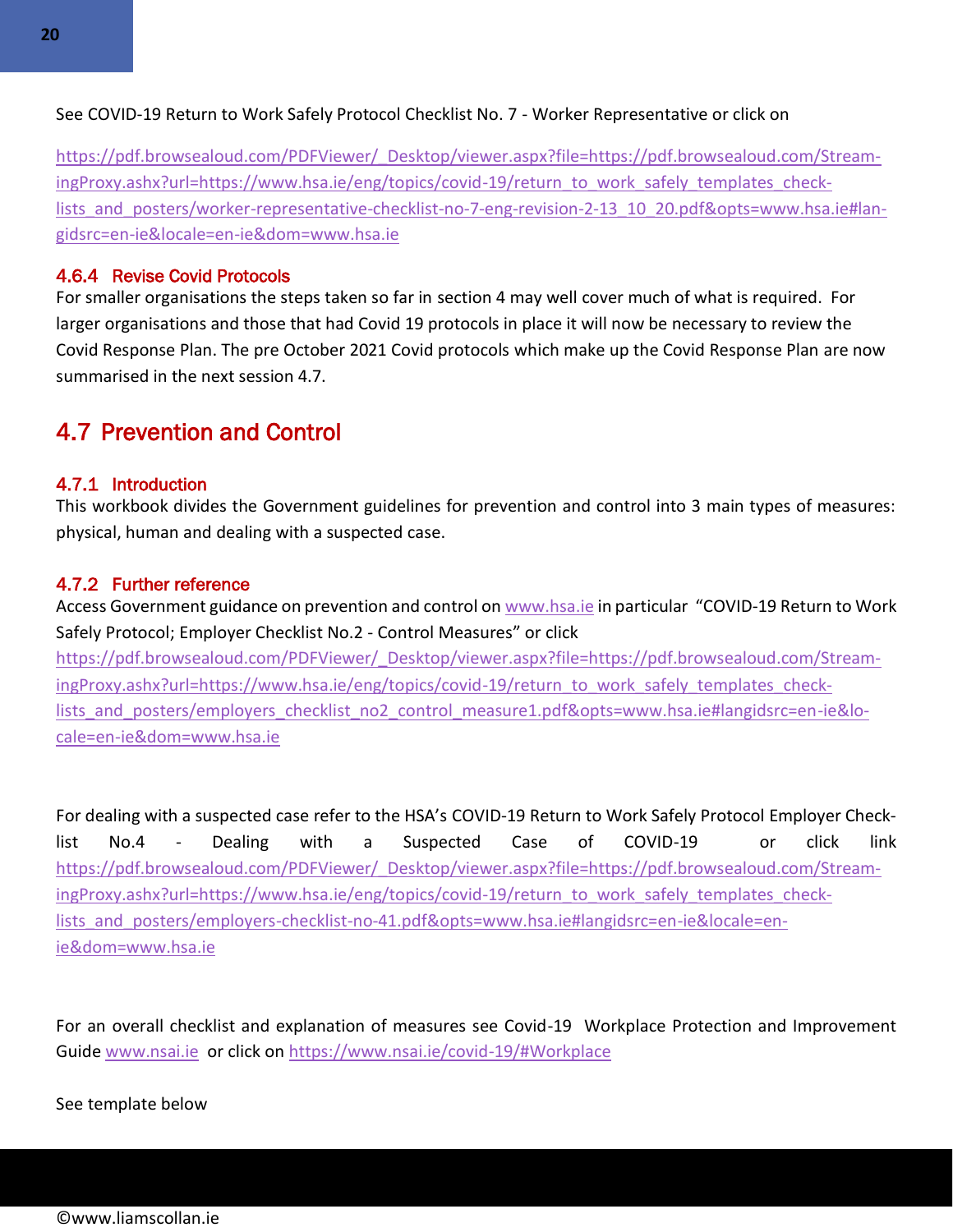### <span id="page-20-0"></span>4.7.3 Preventative actions - Physical measures

<span id="page-20-1"></span>

|              | <b>Heading</b>                                             | <b>Action plan</b>                                                                                                                                                                                                                                                                                                                                                                                                                                                                                                                                   | Who re-<br>sponsible |
|--------------|------------------------------------------------------------|------------------------------------------------------------------------------------------------------------------------------------------------------------------------------------------------------------------------------------------------------------------------------------------------------------------------------------------------------------------------------------------------------------------------------------------------------------------------------------------------------------------------------------------------------|----------------------|
| a            | Hand hygiene                                               |                                                                                                                                                                                                                                                                                                                                                                                                                                                                                                                                                      |                      |
| $\mathsf{b}$ | PPE (personal<br>protective<br>equipment)                  | For face masks see www.hse.ie or click<br>https://www.gov.ie/en/publication/aac74c-guidance-on-safe-use-of-<br>face-coverings/?referrer=http://www.gov.ie/facecoverings/                                                                                                                                                                                                                                                                                                                                                                             |                      |
| $\mathsf{C}$ |                                                            | Physical distancing and room capacities                                                                                                                                                                                                                                                                                                                                                                                                                                                                                                              |                      |
| d            |                                                            | Movement of staff, visitors and deliveries                                                                                                                                                                                                                                                                                                                                                                                                                                                                                                           |                      |
| e            | Respiratory hygiene                                        |                                                                                                                                                                                                                                                                                                                                                                                                                                                                                                                                                      |                      |
| $\mathsf{f}$ | Cleaning<br>actions                                        | Refer to COVID-19 Return to Work Safely Protocol Employer Checklist<br>No.5 - Cleaning and Disinfection or click below<br>https://www.hsa.ie/eng/topics/covid-19/return to work safely tem-<br>plates checklists and posters/employers checklist no5 cleaning-and-<br>disinfection1.pdf<br>WHO Cleaning in non-health surroundings in the context of Covid<br>https://www.who.int/news-room/q-a-detail/q-a-considerations-for-the-<br>cleaning-and-disinfection-of-environmental-surfaces-in-the-context-of-<br>covid-19-in-non-health-care-settings |                      |
| g            | Update Legionella and Occupational Health and Safety (OHS) |                                                                                                                                                                                                                                                                                                                                                                                                                                                                                                                                                      |                      |
| $\mathsf{h}$ | Heating ventilation /Air conditioning (AC)                 |                                                                                                                                                                                                                                                                                                                                                                                                                                                                                                                                                      |                      |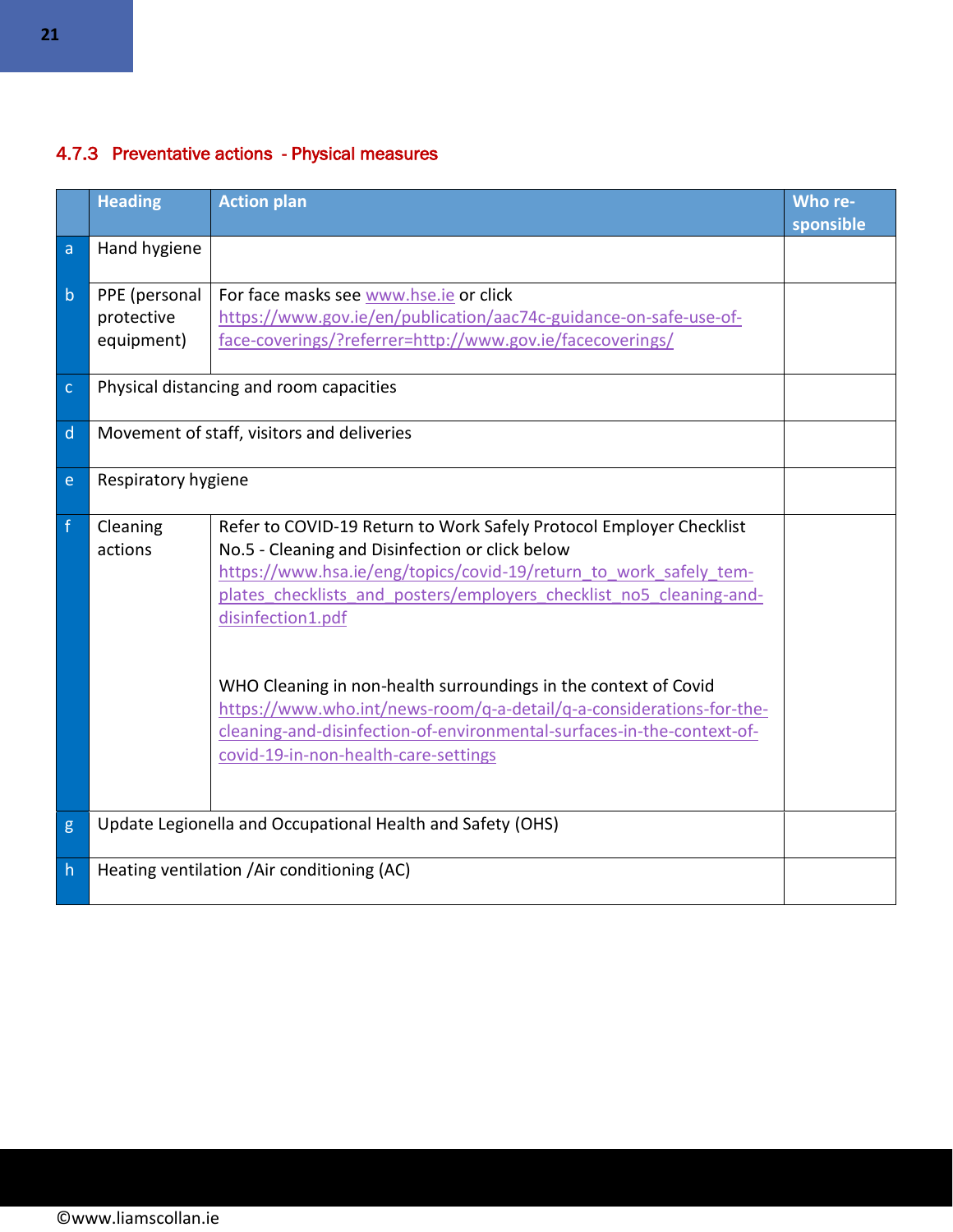### 4.7.4 Preventative measures: human resources

|             | <b>Action plan</b>                                                                                                                                                                                                                                                                                                                                                                                                                                                                                                                                                                              |  |
|-------------|-------------------------------------------------------------------------------------------------------------------------------------------------------------------------------------------------------------------------------------------------------------------------------------------------------------------------------------------------------------------------------------------------------------------------------------------------------------------------------------------------------------------------------------------------------------------------------------------------|--|
|             |                                                                                                                                                                                                                                                                                                                                                                                                                                                                                                                                                                                                 |  |
|             | Rapid Antigen Diagnostic Tests (RADTs): Consider whether to introduce RADT in your workplace<br>by engaging first in consultation with all relevant people and adhering to the guidance in Section<br>D13 of the Working Safely Protocol https://enterprise.gov.ie/en/Publications/Publication-<br>files/Work-Safely-Protocol.pdf<br>HSA checklist no. 10<br>https://www.hsa.ie/eng/topics/covid-19 coronavirus information and resources/covid-<br>19 business supports/business supports/work safely templates checklists and posters/em-<br>ployers-checklist-no-10---radts--12-aug-2021.pdf |  |
| Ĵ           | Return to Work Form (At least three days before returning to work) See 5.6 for template and<br>suggestions for use by informal group activity attendees.                                                                                                                                                                                                                                                                                                                                                                                                                                        |  |
| $\mathsf k$ | Temperature testing                                                                                                                                                                                                                                                                                                                                                                                                                                                                                                                                                                             |  |
|             | Re-arranging shift patterns/rosters/zones in order to improve social distances for workers                                                                                                                                                                                                                                                                                                                                                                                                                                                                                                      |  |
| m           | <b>Training</b>                                                                                                                                                                                                                                                                                                                                                                                                                                                                                                                                                                                 |  |
| n.          | Vaccination information:<br>Inform the employees/volunteers of the benefits and drawbacks of both vaccination and non-<br>vaccination. Employees/volunteers can then decide whether to avail of the vaccination or not.<br>Review workplace risk assessments in the light of workers' vaccine status if that is known. See<br>Section D14 "Vaccination" of the Working Safely Protocol: https://enterprise.gov.ie/en/Publica-<br>tions/Publication-files/Work-Safely-Protocol.pdf<br>Please see the template outline which is provided in Chapter 7 of this manual (Vaccination Pol-            |  |
|             | icy Outline.)                                                                                                                                                                                                                                                                                                                                                                                                                                                                                                                                                                                   |  |
| $\mathbf O$ | Working from home policy<br>See HSA Template for working from home risk assessment: https://www.hsa.ie/eng/topics/re-<br>mote working/appendix 1 homeworking risk assessment checklist.pdf                                                                                                                                                                                                                                                                                                                                                                                                      |  |
|             | Please see the template outline which is provided in Chapter 8 of this manual (Homeworking<br>Policy Template.                                                                                                                                                                                                                                                                                                                                                                                                                                                                                  |  |
| р           | <b>Right to Disconnect:</b><br>Refer to the "Workplace Relations Commission Code of Practice for Employers and Employees<br>on the Right to Disconnect" or click on link: https://www.workplacere-<br>lations.ie/en/what you should know/codes practice/code-of-practice-for-employers-and-em-<br>ployees-on-the-right-to-disconnect.pdf<br>A summary outline is contained in Chapter 10 of this manual.                                                                                                                                                                                        |  |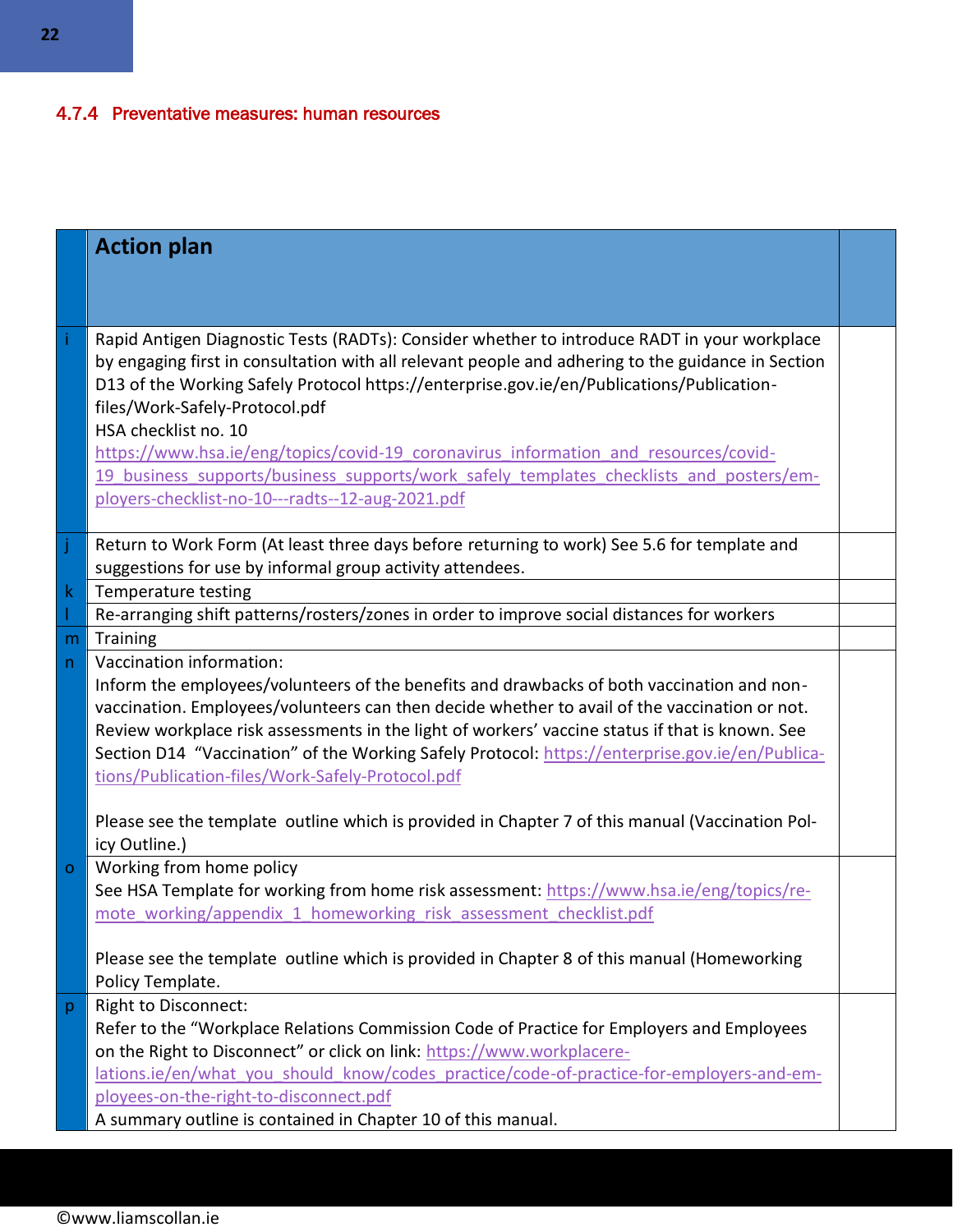| q            | Travel for work duties policy: Minimise this where possible.                                       |  |
|--------------|----------------------------------------------------------------------------------------------------|--|
|              |                                                                                                    |  |
| r            | Protecting vulnerable people                                                                       |  |
|              |                                                                                                    |  |
|              | See Return to Work Safely Protocol, page 14                                                        |  |
|              | See www.hse.ie People at higher Risk from Coronavirus click on https://www2.hse.ie/condi-          |  |
|              | tions/coronavirus/people-at-higher-risk.html                                                       |  |
|              |                                                                                                    |  |
|              | For information about Support Bubbles click in https://www.gov.ie/en/publication/3516d-sup-        |  |
|              | port-bubbles/                                                                                      |  |
|              |                                                                                                    |  |
|              |                                                                                                    |  |
| $\mathsf S$  | Training                                                                                           |  |
| $\mathsf{t}$ | Customer facing roles                                                                              |  |
| u.           | Contractors/ Visitors and keeping logs                                                             |  |
|              | Data protection link: www.dataprotection.ie or click                                               |  |
|              | https://www.dataprotection.ie/sites/default/files/uploads/2020-07/Data%20Protection%20im-          |  |
|              | plications%20of%20the%20Return%20to%20Work%20Safely%20Protocol.pdf                                 |  |
|              |                                                                                                    |  |
| $\mathbf V$  | Users of shared facilities: checklist for interface between building managers and external build-  |  |
|              | ing users                                                                                          |  |
|              | Lead people, shared understandings around Covid-19, sharing response plans and including but       |  |
|              | not limited to: method of registering to use space, logging names, cleaning, toilet use, food pro- |  |
|              | tocols, division of responsibilities, adherence, review.                                           |  |
| W            | Mental health wellbeing                                                                            |  |
|              | See www.hse.ie Minding Your Mental Health during Covid-19 or click on                              |  |
|              | https://www2.hse.ie/wellbeing/mental-health/covid-19/minding-your-mental-health-during-            |  |
|              | the-coronavirus-outbreak.html                                                                      |  |
|              |                                                                                                    |  |
|              | For human health and wellbeing and community and voluntary services see:                           |  |
|              | https://www.gov.ie/en/publication/c9158-essential-services/#human-health-and-social-work-          |  |
|              | activities                                                                                         |  |
|              |                                                                                                    |  |
| $\mathsf X$  | Sick leave policy                                                                                  |  |
|              | Consider updating your sick policies in relation infection with Covid-19 and impacts of getting    |  |
|              | the Covi-19 vaccination or the potential for ill effects from taking the vaccine.                  |  |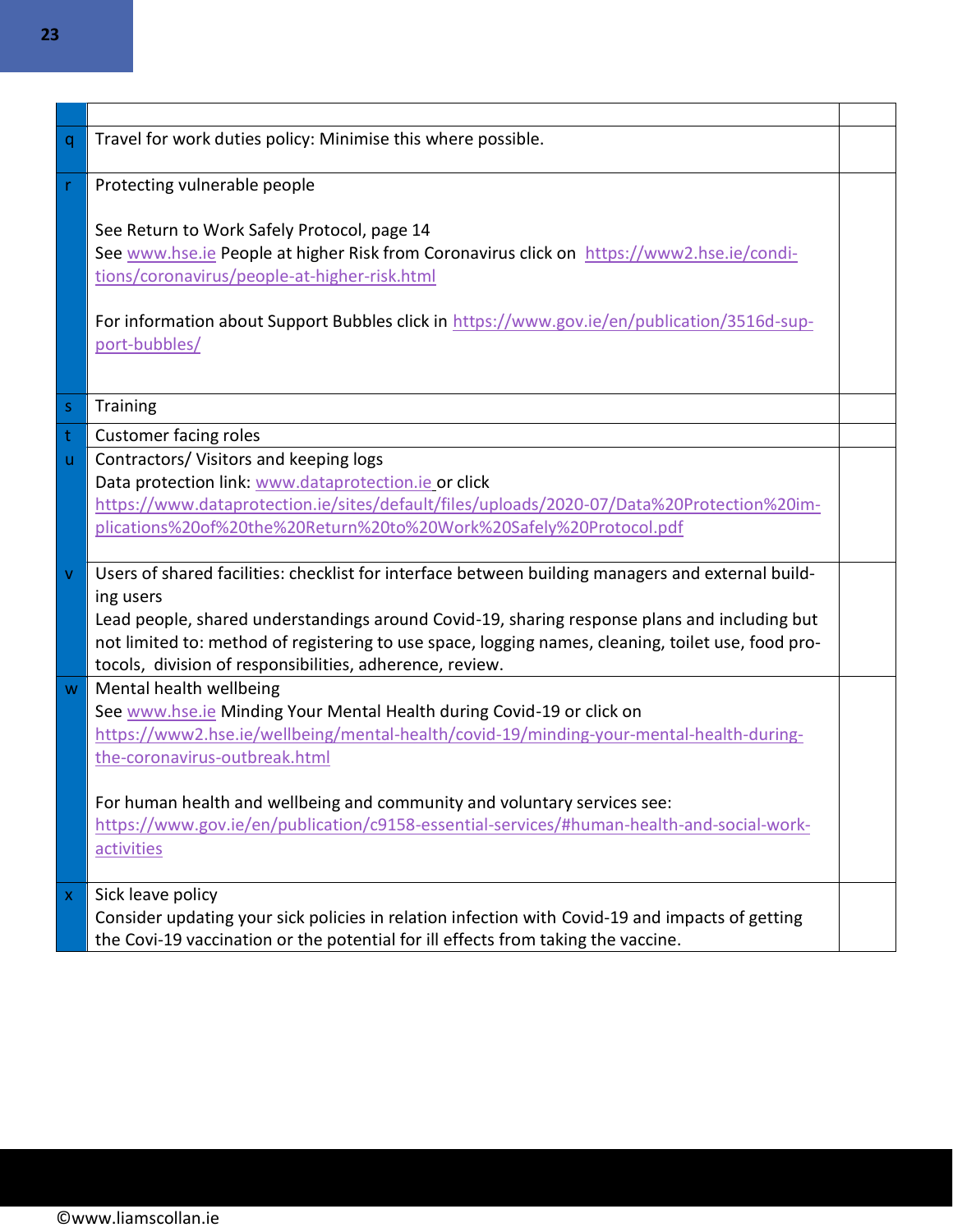### <span id="page-23-0"></span>4.7.5 Control measure: Dealing with a suspected case

#### **4.7.5.1 FURTHER REFERENCE**

Return to Work Safely Protocol, pages 9,10 or click on [https://www.gov.ie/en/publication/22829a-return-to](https://www.gov.ie/en/publication/22829a-return-to-work-safely-protocol/)[work-safely-protocol/](https://www.gov.ie/en/publication/22829a-return-to-work-safely-protocol/)

www.hsa.ie ; Templates Checklists and Posters; Checklist No. 4; Dealing with a Suspected Case of Covid-19 or click on https://hsa.ie/eng/topics/covid-19/return to work safely templates checklists and posters/re[turn\\_to\\_work\\_safely\\_templates\\_checklists\\_and\\_posters.html](https://hsa.ie/eng/topics/covid-19/return_to_work_safely_templates_checklists_and_posters/return_to_work_safely_templates_checklists_and_posters.html)

|                | Action Plan: How we will undertake the following actions                                                                                                                                                               | Who re-<br>sponsible |
|----------------|------------------------------------------------------------------------------------------------------------------------------------------------------------------------------------------------------------------------|----------------------|
| $\overline{A}$ | Incident response personnel: stabilisation, recovery, continuity of operations                                                                                                                                         |                      |
| B              | Isolation area<br>$\bullet$<br>Ventilation, <i>i.e.</i> via a window,<br>$\bullet$<br>Hygiene practice by providing: tissues, hand sanitizer, disinfectant, PPE, gloves,<br>$\bullet$<br>masks<br>Clinical waste bags. |                      |
| <sub>C</sub>   | Decision:<br>Call doctor or<br>$\bullet$<br>Go home and continue isolation<br>$\bullet$                                                                                                                                |                      |
| D              | Advice:<br>To unwell person concerning prevention of spread                                                                                                                                                            |                      |
| Ε              | First aid                                                                                                                                                                                                              |                      |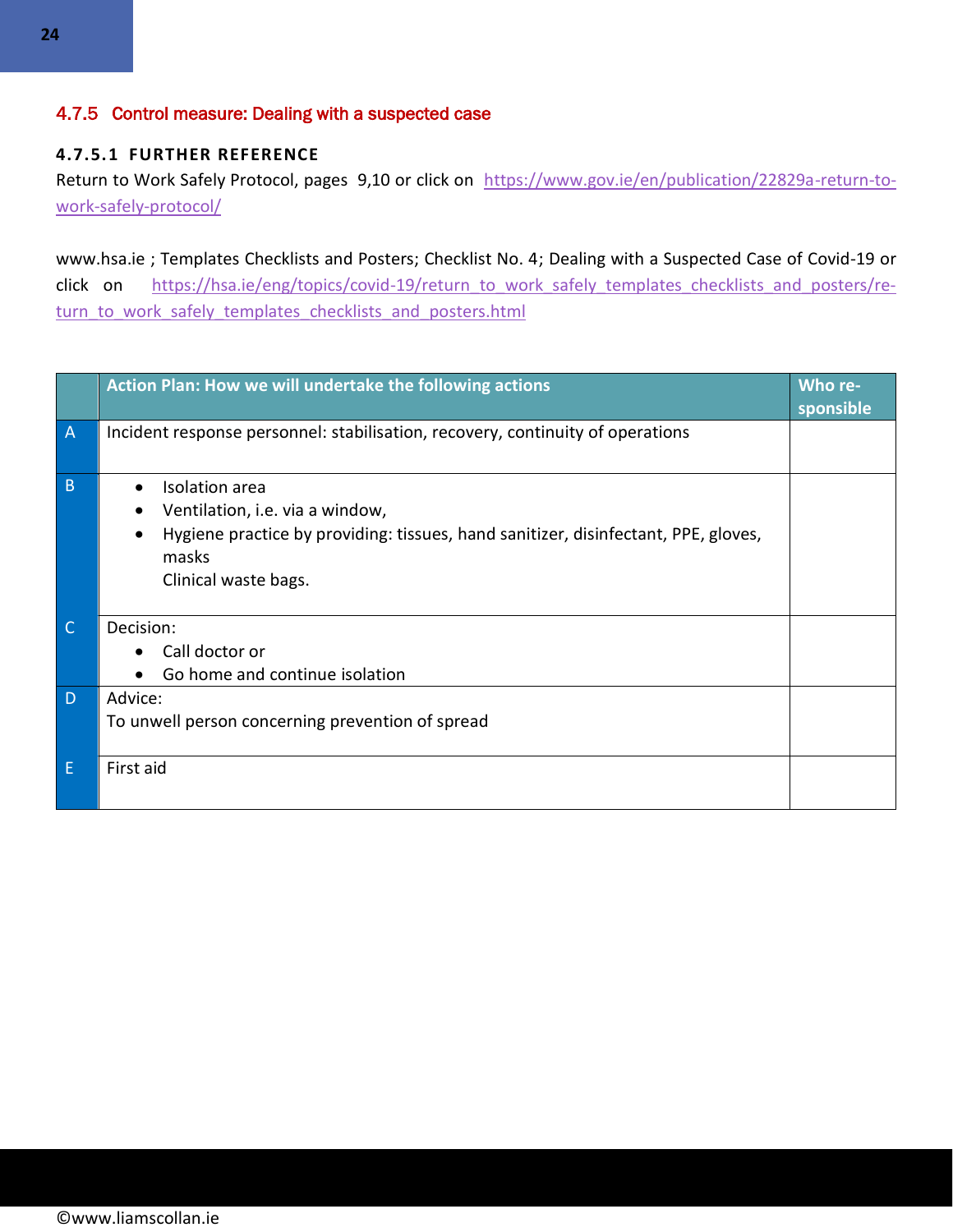## <span id="page-24-0"></span>4.8 Communications and Training

#### <span id="page-24-1"></span>4.8.1 Further reference

#### Visit

[www.gov.ie](http://www.gov.ie/) Return to Work Safely Protocol; Section C and E.3 or click link <https://www.gov.ie/en/publication/22829a-return-to-work-safely-protocol/>

Visit [www.hse.ie](http://www.hse.ie/) Coronavirus (COVID-19) posters and resources or click link [https://www.hse.ie/eng/ser](https://www.hse.ie/eng/services/news/newsfeatures/covid19-updates/partner-resources/)[vices/news/newsfeatures/covid19-updates/partner-resources/](https://www.hse.ie/eng/services/news/newsfeatures/covid19-updates/partner-resources/)

Visit [https://www.pobal.ie/covid-19-updates-from-government-departments/download-print-the-most-re](https://www.pobal.ie/covid-19-updates-from-government-departments/download-print-the-most-recent-public-information-posters/)[cent-public-information-posters/](https://www.pobal.ie/covid-19-updates-from-government-departments/download-print-the-most-recent-public-information-posters/)

|              | <b>Actions</b>                                                                                                                                                                                                                                                                                                                                                                                                                                               | who |
|--------------|--------------------------------------------------------------------------------------------------------------------------------------------------------------------------------------------------------------------------------------------------------------------------------------------------------------------------------------------------------------------------------------------------------------------------------------------------------------|-----|
| a            | Consult and communicate internally and externally                                                                                                                                                                                                                                                                                                                                                                                                            |     |
| $\mathsf{b}$ | Management and lead worker representative(s) and lead users communicate at all<br>stages                                                                                                                                                                                                                                                                                                                                                                     |     |
| $\mathsf{C}$ | Provide induction training for all staff/volunteers with emphasis on sharing the Response<br>Plan and ensuring that everyone is familiar with Covid-19 signs and symptoms, personal<br>behavior advice and revisions to any of the policies above especially changes in 4.7.3,<br>4.7.4, 4.75<br>See Return to Work Safely Protocol https://www.gov.ie/en/publication/22829a-return-<br>to-work-safely-protocol/                                             |     |
|              | See www.hsa.ie Covid-19 Return to work Safely Protocol, Employer Checklist No. 3;<br>Induction and Familiarization. https://pdf.browsealoud.com/PDFViewer/ Desk-<br>top/viewer.aspx?file=https://pdf.browsealoud.com/Stream-<br>ingProxy.ashx?url=https://www.hsa.ie/eng/topics/covid-19/return to work safely tem-<br>plates checklists and posters/employers checklist no3 induc-<br>tion1.pdf&opts=www.hsa.ie#langidsrc=en-ie&locale=en-ie&dom=www.hsa.ie |     |
|              | See www.pobal.ie Step 4 Write Location Inductions or click https://www.pobal.ie/reo-<br>peningyourservice/                                                                                                                                                                                                                                                                                                                                                   |     |
| d            | Occupational health advice                                                                                                                                                                                                                                                                                                                                                                                                                                   |     |
| $\mathsf{e}$ | Provide specific training to your designated Compliance Officer                                                                                                                                                                                                                                                                                                                                                                                              |     |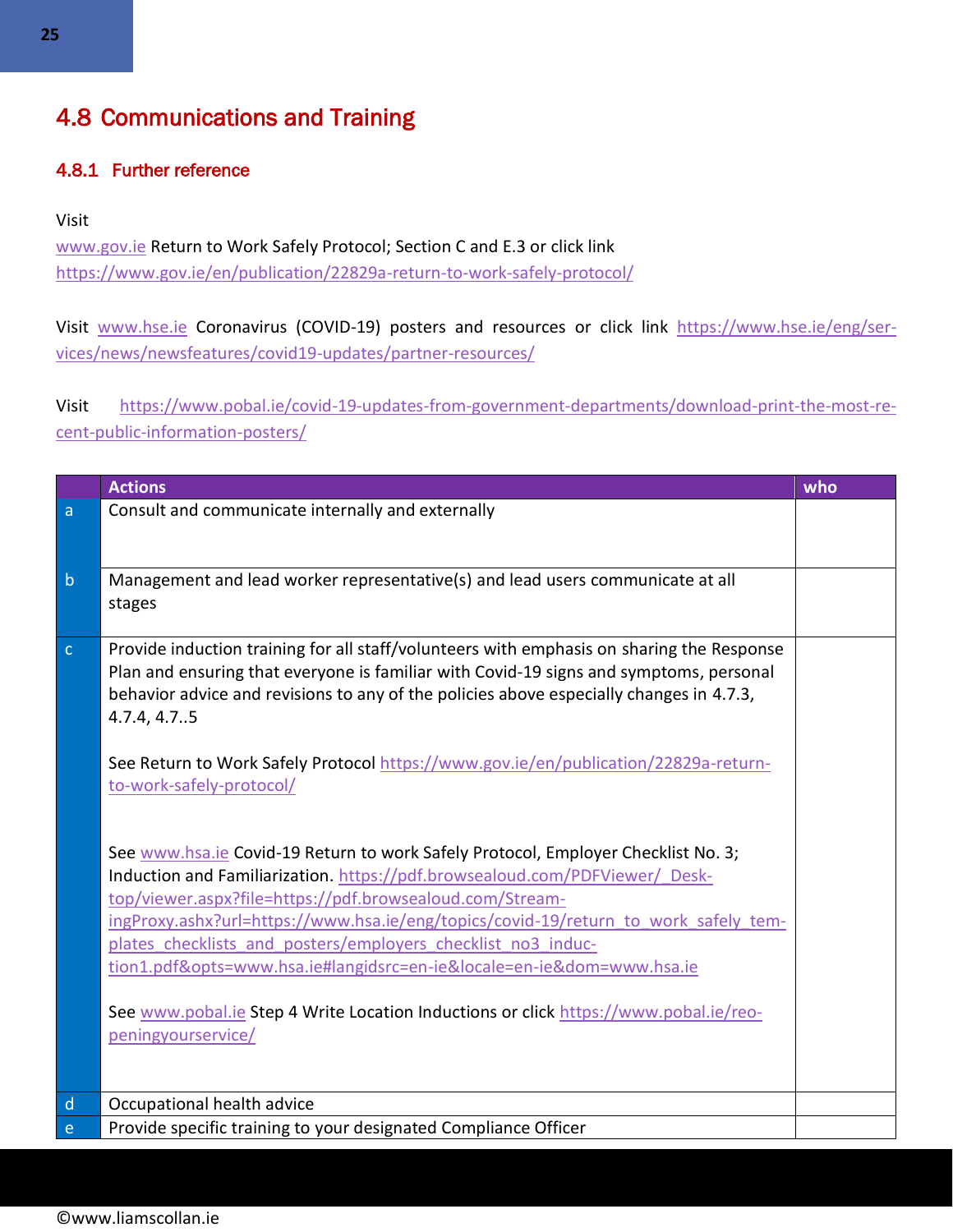| $\mathbf{f}$ | Alert as many people as possible before they visit your site e.g. notices on website or so-<br>cial media                                                                                                                                                                                                                                                                                                                                                                                                                                                                                                                                                                        |  |
|--------------|----------------------------------------------------------------------------------------------------------------------------------------------------------------------------------------------------------------------------------------------------------------------------------------------------------------------------------------------------------------------------------------------------------------------------------------------------------------------------------------------------------------------------------------------------------------------------------------------------------------------------------------------------------------------------------|--|
| g            | Clearly display all signs and advices concerning your Covid-19 prevention and control<br>measures                                                                                                                                                                                                                                                                                                                                                                                                                                                                                                                                                                                |  |
| h            | Keep up to date with all official advice and communicate these updates within your or-<br>ganisation                                                                                                                                                                                                                                                                                                                                                                                                                                                                                                                                                                             |  |
| Ť            | Data protection<br>Consider updating GDPR policy in light of the additional collection of information on at-<br>tendance logs, return to work forms and information in relation to vaccine status. See<br>the Data Protection Commissioner guidance in relation to the working Safely Protocol<br>https://www.dataprotection.ie/sites/default/files/uploads/2020-07/Data%20Protec-<br>tion%20implications%20of%20the%20Return%20to%20Work%20Safely%20Protocol.pdf<br>See also more general guidance from the Data Protection Commissioner on protecting<br>personal data:<br>https://dataprotection.ie/sites/default/files/uploads/2020-04/Data Security Guid-<br>ance Feb20.pdf |  |
|              | Internet, cyber and social media policy<br>A summary outline is contained in Chapter 9 of this manual and the full policy template<br>is provided under separate cover to this manual for those completing the Ready and Re-<br>turning Session.                                                                                                                                                                                                                                                                                                                                                                                                                                 |  |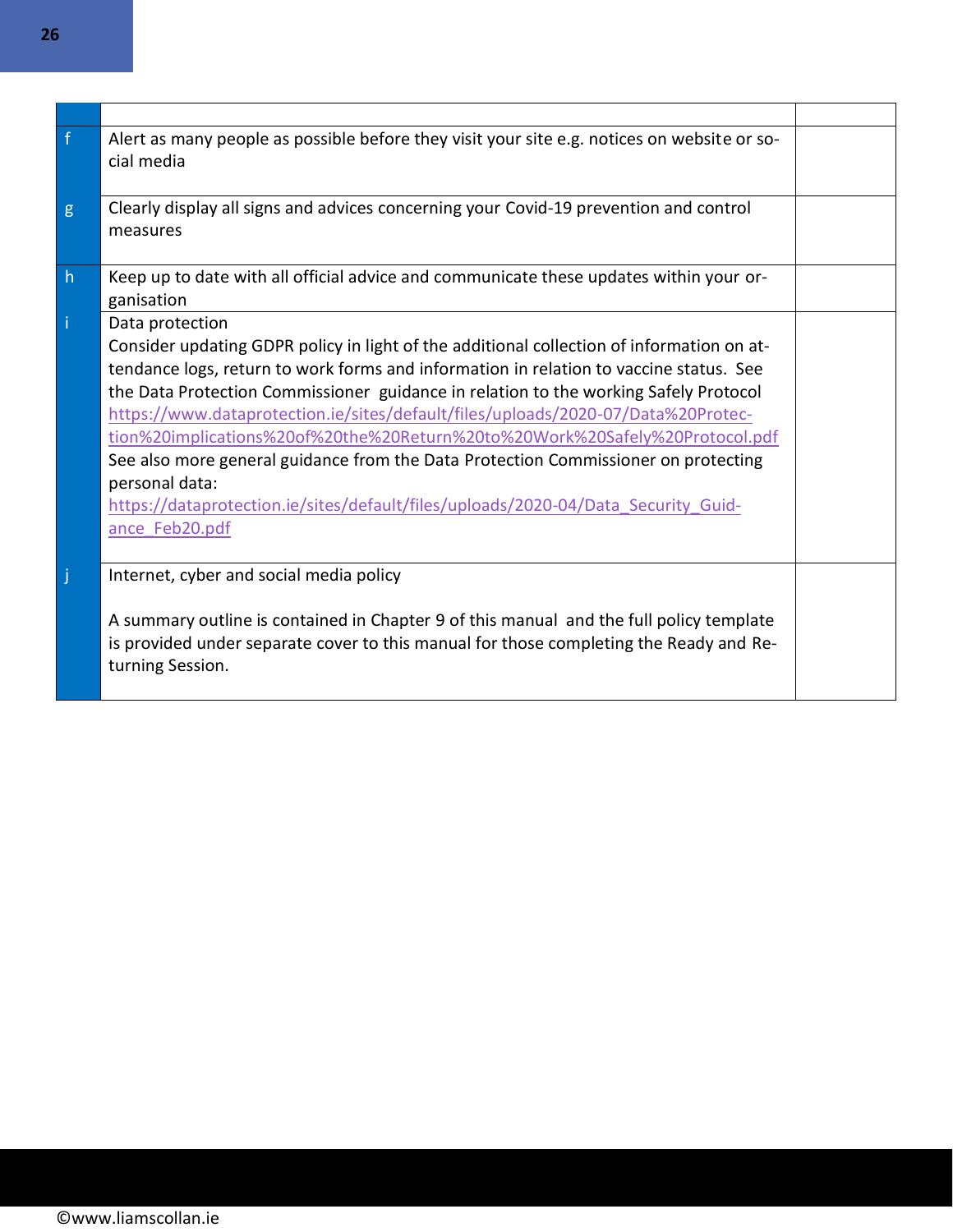## <span id="page-26-0"></span>5 Preparing documentation including Response Plan

## <span id="page-26-1"></span>5.1 Introduction

If you have followed the steps outlined in this manual so far you can more easily create the documentation and response plan that you require as follows:

The following previous sections, already completed, can now be included as Part 1 of your Response Plan

- Risk analysis (Sections 4.3 and 4.5)
- Preventative measures (physical and human resource measures) (Sections 4.7.3, 4.7.4)
- Control measures in the event of a suspected case of Covid-19. (Section 4.7.5)
- Communications and training measures (Section 4.8)

The remainder of this Chapter 5 below completes the Response Plan and will provide the main documentation you will need on file. The pro-formas are included below.

- Policy Statement
- Responsible persons task register. Refer to key responsibilities in sections 4.6.1 to 4.6.3 as well as referring to section 5.4 below.
- Employer information
- Return to Work Forms
- Contact logs (Only share data when required by HSE for contract tracing purposes or for other statutory purposes.)

## <span id="page-26-2"></span>5.2 Further Reference

For further reference see [www.hsa.ie](http://www.hsa.ie/) COVID-19 Templates, Checklists and Posters -

Covid-19 Response Plan and Checklist No. 1 Planning and Preparing

Or clic[k https://www.hsa.ie/eng/topics/covid-19/return\\_to\\_work\\_safely\\_templates\\_checklists\\_and\\_post](https://www.hsa.ie/eng/topics/covid-19/return_to_work_safely_templates_checklists_and_posters/return_to_work_safely_templates_checklists_and_posters.html)[ers/return\\_to\\_work\\_safely\\_templates\\_checklists\\_and\\_posters.html](https://www.hsa.ie/eng/topics/covid-19/return_to_work_safely_templates_checklists_and_posters/return_to_work_safely_templates_checklists_and_posters.html)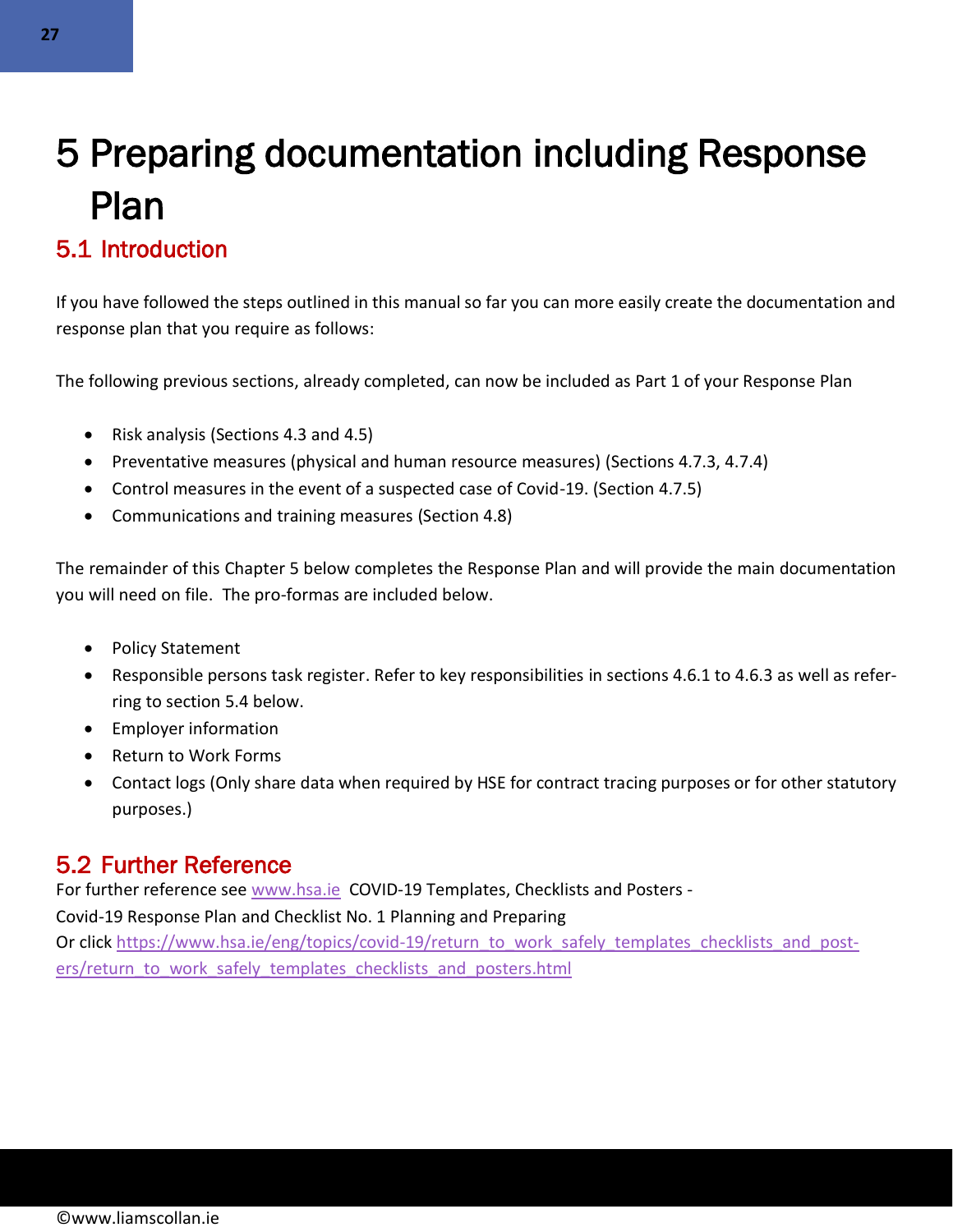## <span id="page-27-0"></span>5.3 Policy Statement

…………………………………………………………………………………………….is committed to providing a safe and healthy workplace for all our workers and customers. To ensure that, we have developed the following COVID-19 Response Plan. All managers, supervisors and workers are responsible for the implementation of this plan and a combined effort will help contain the spread of the virus. We will:

- continue to monitor our COVID-19 response and amend this plan in consultation with our workers
- provide up to date information to our workers on the Public Health advice issued by the HSE and Gov.ie
- display information on the signs and symptoms of COVID-19 and correct hand-washing techniques

• provide an adequate number of trained Worker Representative(s) who are easily identifiable and put in place a reporting system

- inform all workers of essential hygiene and respiratory etiquette and physical distancing requirements
- adapt the workplace to facilitate physical distancing
- keep a contact log to help with contact tracing
- have all workers undergo an induction / familiarisation briefing

• develop a procedure to be followed in the event of someone showing symptoms of COVID-19 while at work or in the workplace

- provide instructions for workers to follow if they develop signs and symptoms of COVID-19 during work
- intensify cleaning in line with government advice

All committee members, volunteers, managers, supervisors and workers will be consulted on an ongoing basis and feedback is encouraged on any concerns, issues or suggestions. This can be done through a worker's representative(s):

Signed \_\_\_\_\_\_\_\_\_\_\_\_\_\_\_\_\_\_\_\_\_\_\_\_\_\_\_\_\_\_\_\_\_\_\_\_\_\_\_\_\_\_\_\_\_\_\_\_\_\_\_ Date\_\_\_\_\_\_\_\_\_\_\_\_\_\_\_\_\_\_\_\_\_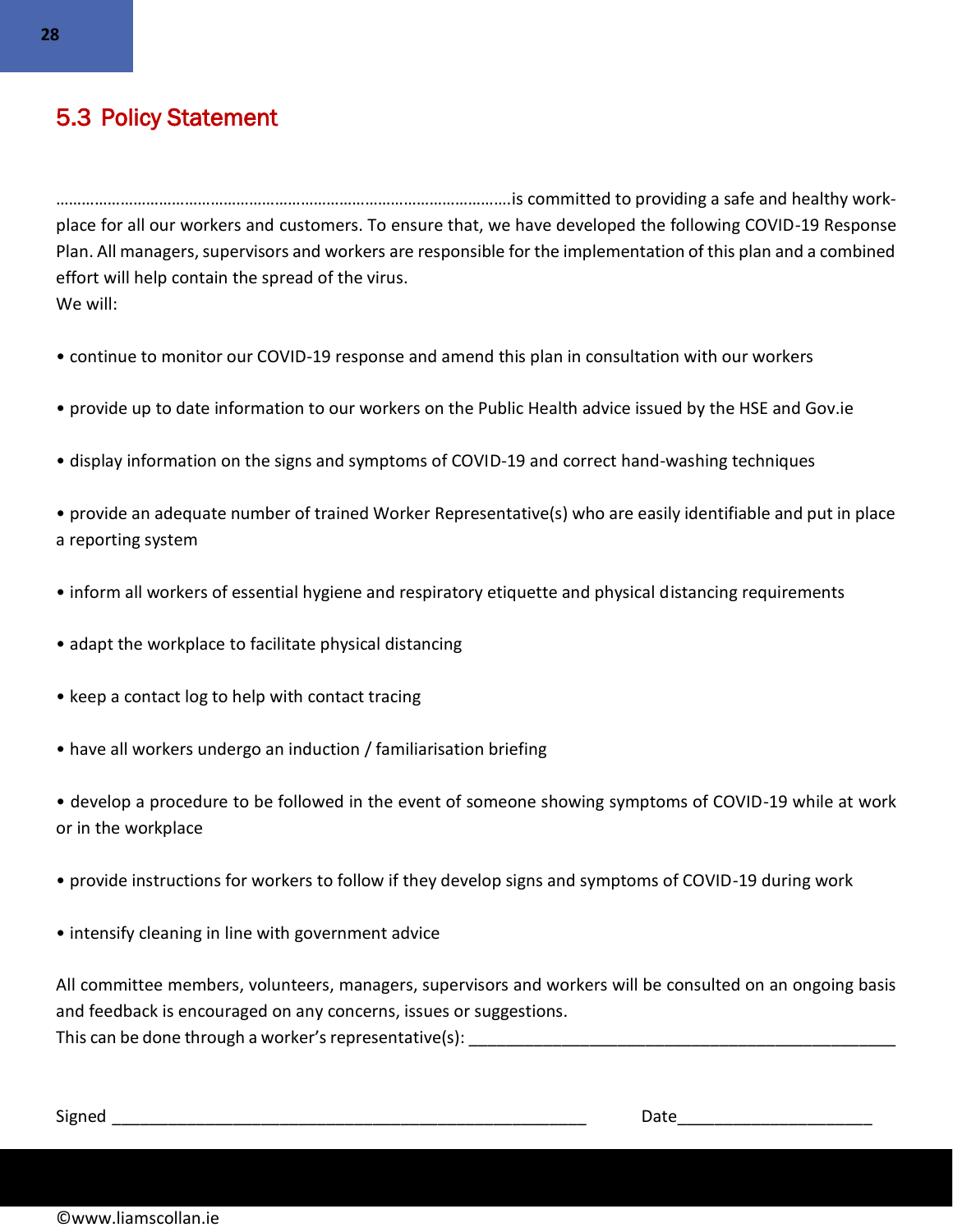## <span id="page-28-0"></span>5.4 Responsible Persons Task Register

This is based on our decisions in the earlier sections.

| $\overline{1}$          | Decision to re-open                                                                                                                                      | <b>Na</b> | Signa- |
|-------------------------|----------------------------------------------------------------------------------------------------------------------------------------------------------|-----------|--------|
|                         |                                                                                                                                                          | me(       | ture(s |
| $\overline{2}$          | Response Team                                                                                                                                            | s)        |        |
|                         |                                                                                                                                                          |           |        |
|                         |                                                                                                                                                          |           |        |
| $\overline{3}$          | <b>Deputies</b>                                                                                                                                          |           |        |
|                         |                                                                                                                                                          |           |        |
| $\overline{\mathbf{4}}$ | Persons responsible for implementation of plan                                                                                                           |           |        |
| $\overline{\mathbf{5}}$ | Identification and training of worker or volunteer representative                                                                                        |           |        |
|                         |                                                                                                                                                          |           |        |
| $6\overline{6}$         | Planning and preparing Return to Work (Checklist nos. 1 and 9)                                                                                           |           |        |
|                         | https://www.hsa.ie/eng/topics/covid-19 coronavirus information and re-                                                                                   |           |        |
|                         | sources/covid-19 business supports/business supports/work safely tem-                                                                                    |           |        |
|                         | plates checklists and posters/checklist 1 30nov20.pdf                                                                                                    |           |        |
|                         | https://www.hsa.ie/eng/topics/covid-19 coronavirus information and re-                                                                                   |           |        |
|                         | sources/covid-19 business supports/business supports/work safely tem-                                                                                    |           |        |
|                         | plates checklists and posters/employers-checklist-no-9--returning-to-the-office-12-                                                                      |           |        |
|                         | aug-2021.pdf                                                                                                                                             |           |        |
|                         |                                                                                                                                                          |           |        |
| $\overline{7}$          | Person responsible for preventative measures (physical) (Checklist No. 2)                                                                                |           |        |
|                         | https://www.hsa.ie/eng/topics/covid-19 coronavirus information and re-                                                                                   |           |        |
|                         | sources/covid-19 business supports/business supports/work safely tem-                                                                                    |           |        |
|                         | plates checklists and posters/checklist no 2 1dec20.pdf                                                                                                  |           |        |
|                         |                                                                                                                                                          |           |        |
| $\boldsymbol{8}$        | Person responsible for preventative measures (human resources actions) (Checklist                                                                        |           |        |
|                         | No. 2) https://www.hsa.ie/eng/topics/covid-19 coronavirus information and re-                                                                            |           |        |
|                         | sources/covid-19 business supports/business supports/work safely tem-                                                                                    |           |        |
|                         | plates checklists and posters/checklist no 2 1dec20.pdf                                                                                                  |           |        |
|                         |                                                                                                                                                          |           |        |
| 9                       | Covid-19 induction (Checklist No. 3) https://www.hsa.ie/eng/topics/covid-19 corona-                                                                      |           |        |
|                         | virus information and resources/covid-19 business supports/business sup-<br>ports/work safely templates checklists and posters/checklist no 3 1dec20.pdf |           |        |
|                         |                                                                                                                                                          |           |        |
|                         |                                                                                                                                                          |           |        |
| 10                      | Response to suspected case of Covid-19                                                                                                                   |           |        |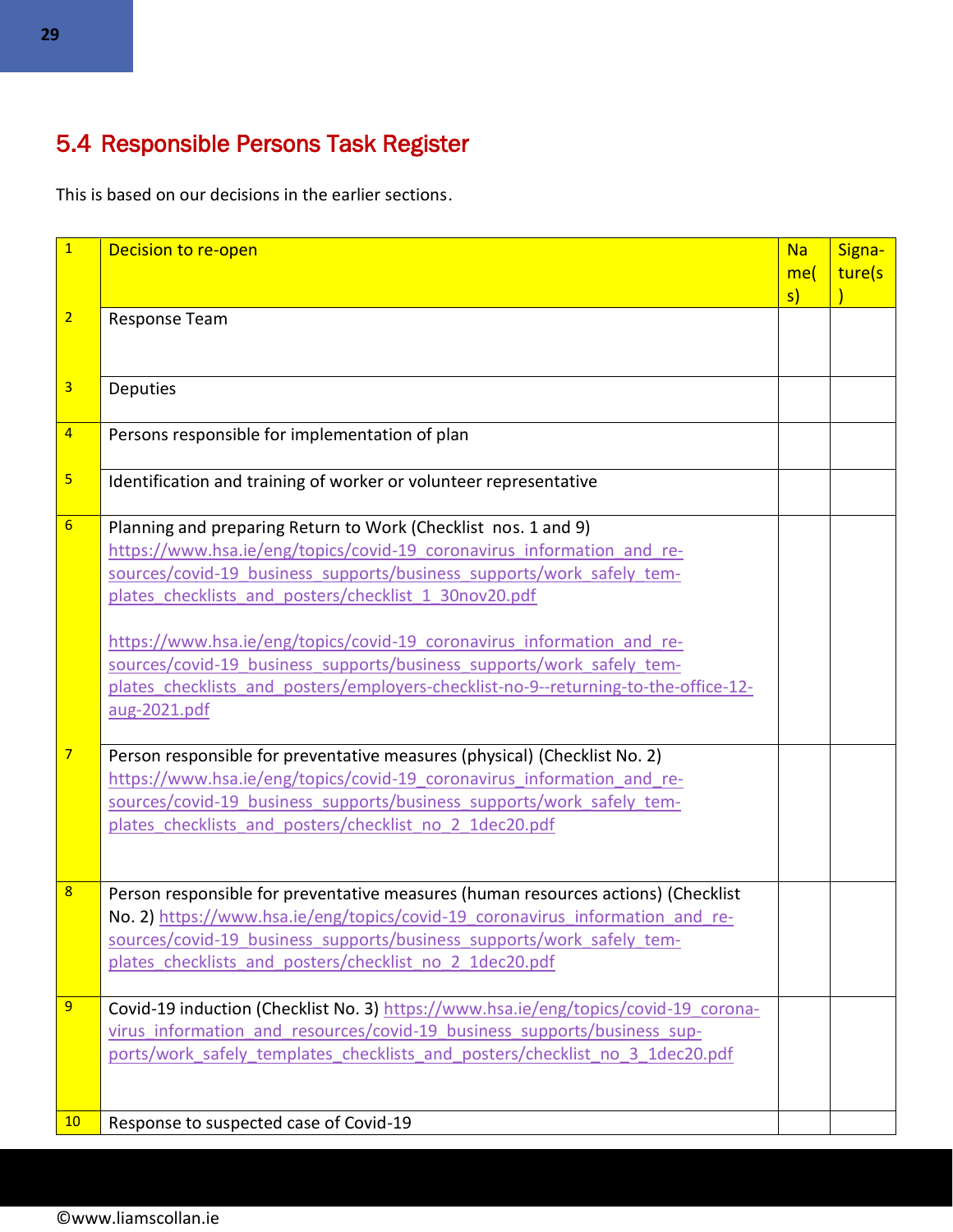|          | (Checklist No. 4) https://www.hsa.ie/eng/topics/covid-19 coronavirus infor-      |  |
|----------|----------------------------------------------------------------------------------|--|
|          | mation and resources/covid-19 business supports/business sup-                    |  |
|          | ports/work safely templates checklists and posters/checklist no 4 14dec20.pdf    |  |
|          |                                                                                  |  |
|          |                                                                                  |  |
| 11       | Cleaning and disinfection(Checklist No. 5) https://www.hsa.ie/eng/topics/covid-  |  |
|          | 19 coronavirus information and resources/covid-19 business supports/busi-        |  |
|          | ness supports/work safely templates checklists and posters/check-                |  |
|          | list no 5 1dec20.pdf                                                             |  |
| 12       | Employee information checklist (Checklist No. 6)                                 |  |
|          | https://pdf.browsealoud.com/PDFViewer/ Desk-                                     |  |
|          | top/viewer.aspx?file=https://pdf.browsealoud.com/Stream-                         |  |
|          | ingProxy.ashx?url=https://www.hsa.ie/eng/topics/covid-19/re-                     |  |
|          | turn to work safely templates checklists and posters/covid-19-checklist-no -6-   |  |
|          | eng-revision-2-13 10 20.pdf&opts=www.hsa.ie#langidsrc=en-ie&locale=en-           |  |
|          | ie&dom=www.hsa.ie                                                                |  |
|          |                                                                                  |  |
|          |                                                                                  |  |
| 13       | Worker Representative (Checklist No. 7) https://www.hsa.ie/eng/topics/covid-     |  |
|          | 19 coronavirus information and resources/covid-19 business supports/busi-        |  |
|          | ness supports/work safely templates checklists and posters/check-                |  |
|          | list no 7 1dec2020.pdf                                                           |  |
|          |                                                                                  |  |
|          |                                                                                  |  |
| 14<br>15 | <b>Return to Work forms</b>                                                      |  |
|          | Rapid Antigen Tests (Checklist no. 10)                                           |  |
|          | https://www.hsa.ie/eng/topics/covid-19 coronavirus information and re-           |  |
|          | sources/covid-19 business supports/business supports/work safely tem-            |  |
|          | plates checklists and posters/employers-checklist-no-10---radts--12-aug-2021.pdf |  |
| 16       | Communications                                                                   |  |
|          |                                                                                  |  |
| 17       | Other                                                                            |  |
|          |                                                                                  |  |

## <span id="page-29-0"></span>5.5 Employer Information

<span id="page-29-1"></span>

| Information summary  |  |
|----------------------|--|
| Organisation name    |  |
| Organisation address |  |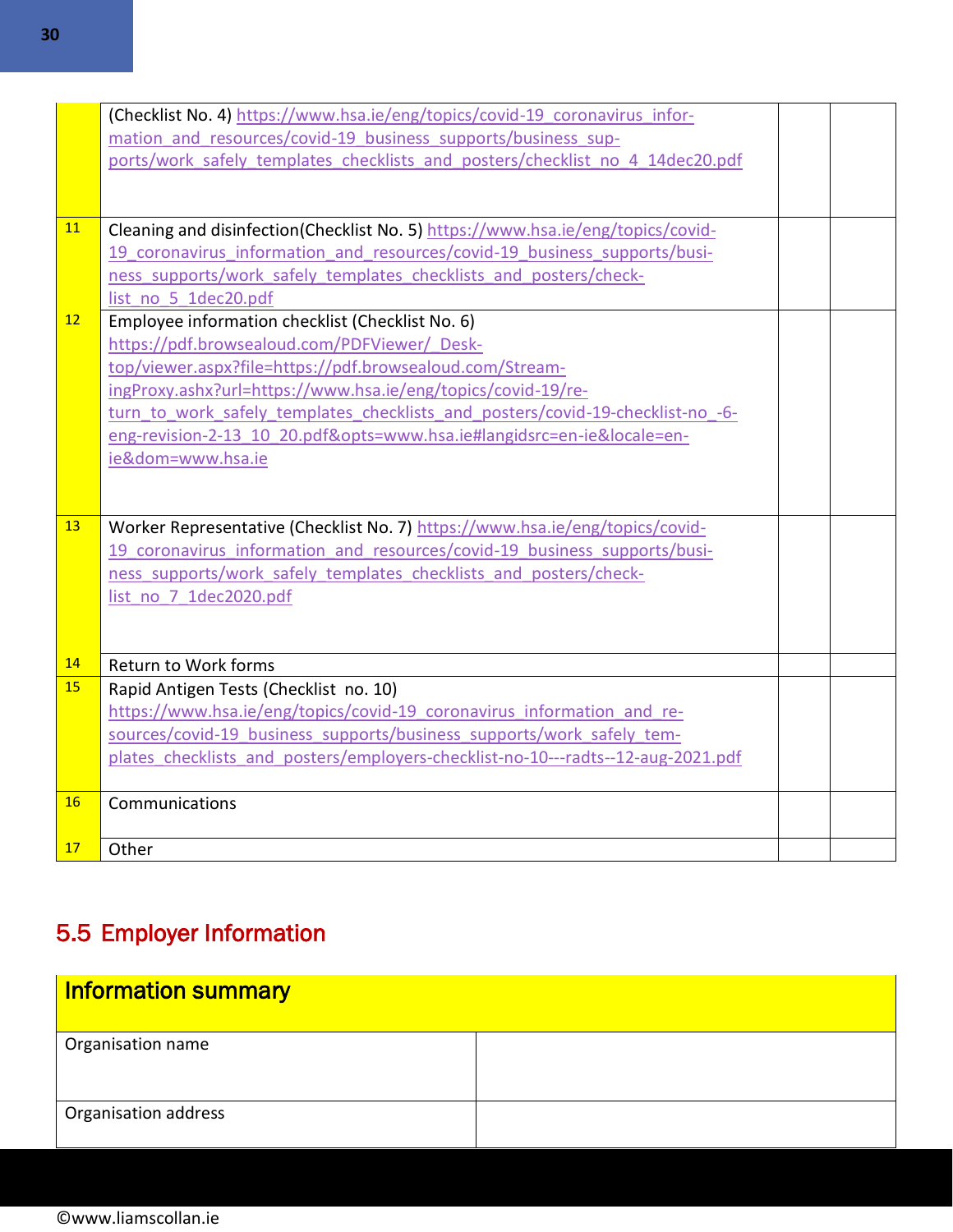| Chairperson                                                                |  |
|----------------------------------------------------------------------------|--|
| Manager                                                                    |  |
| Worker /volunteer representative (s)                                       |  |
|                                                                            |  |
| Number of workers and/or volunteers                                        |  |
| Number of workers and/or volunteers who deal di-<br>rectly with the public |  |
| Phone                                                                      |  |
| Email                                                                      |  |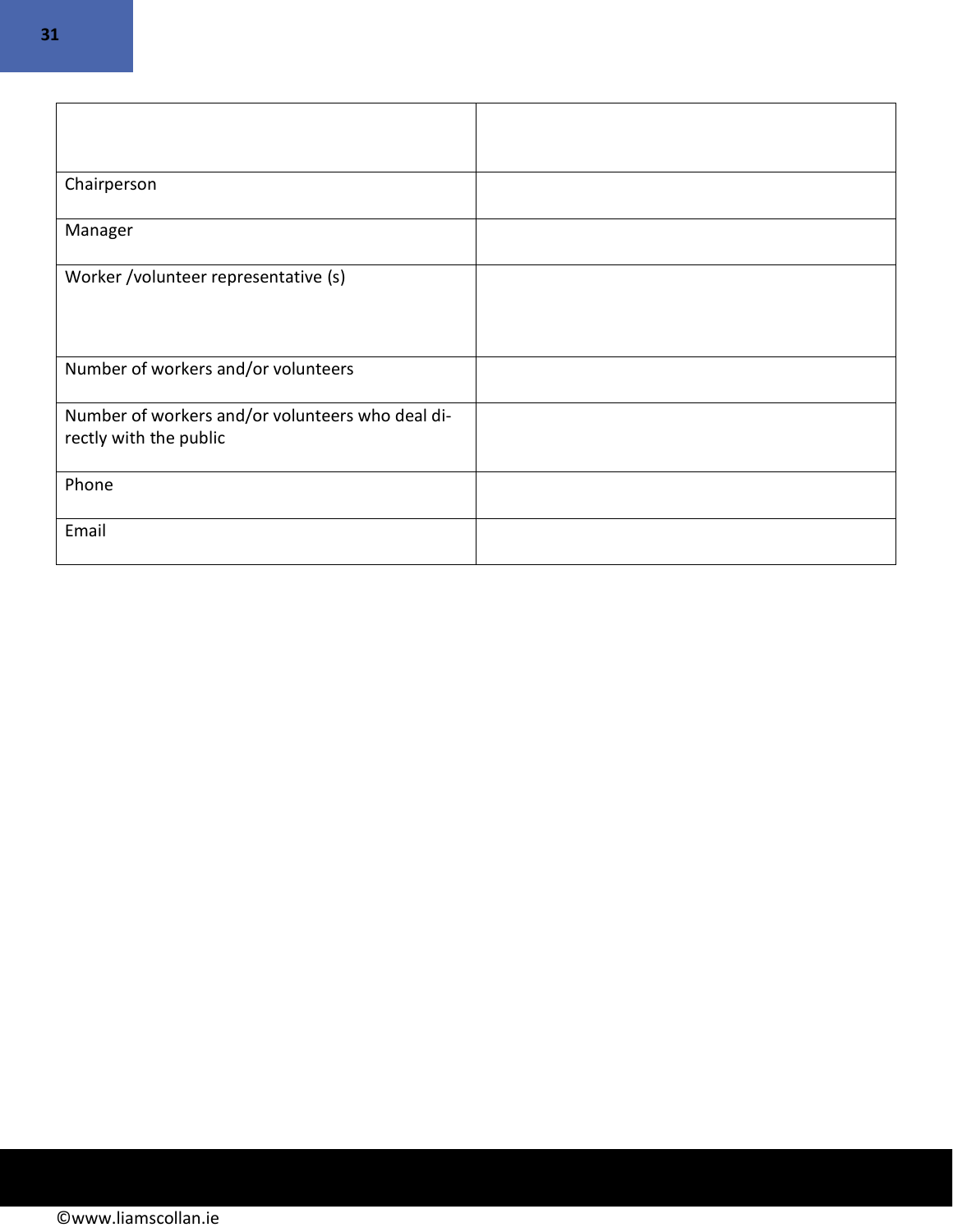## <span id="page-31-0"></span>5.6 Return to Work Form – Official Government version

Always check updated version[: https://www.hsa.ie/eng/topics/covid-19\\_coronavirus\\_information\\_and\\_re](https://www.hsa.ie/eng/topics/covid-19_coronavirus_information_and_resources/covid-19_business_supports/business_supports/work_safely_templates_checklists_and_posters/rtw_form_1dec20.pdf)sources/covid-19 business supports/business supports/work safely templates checklists and post[ers/rtw\\_form\\_1dec20.pdf](https://www.hsa.ie/eng/topics/covid-19_coronavirus_information_and_resources/covid-19_business_supports/business_supports/work_safely_templates_checklists_and_posters/rtw_form_1dec20.pdf)

Adapt first two rows below for optional use by individuals attending non-work events such as club/leisure/informal activities by inserting some or all of: Name: Contact number/email: Activity group

| Employee/volunteer name |                                                                                                                                                                                                                                                         | Manager name |     |           |  |  |
|-------------------------|---------------------------------------------------------------------------------------------------------------------------------------------------------------------------------------------------------------------------------------------------------|--------------|-----|-----------|--|--|
| Workplace address       |                                                                                                                                                                                                                                                         |              |     |           |  |  |
|                         | Please tick yes or no to the following 7 questions                                                                                                                                                                                                      |              | Yes | <b>No</b> |  |  |
| $\mathbf{1}$            | Do you have symptoms of cough, fever, high temperature, sore throat, runny nose,<br>breathlessness, flu like symptoms or loss or change to your sense of smell or taste<br>now or in the past 14 days?                                                  |              |     |           |  |  |
| $\overline{2}$          | Have you been diagnosed with confirmed or suspected COVID-19 infection in the<br>last 14 days?                                                                                                                                                          |              |     |           |  |  |
| 3                       | Are you a close contact of a person who is a confirmed or suspected case of<br>COVID-19 in the past 14 days (i.e. less than 2 metres for more than 15 minutes al-<br>together in 1 day)?                                                                |              |     |           |  |  |
| 4                       | Have you been advised by a doctor to self-isolate at this time?                                                                                                                                                                                         |              |     |           |  |  |
| 5                       | Have you been advised by a doctor to cocoon at this time?                                                                                                                                                                                               |              |     |           |  |  |
| 6                       | Have you returned from abroad to Ireland in the last 14 days. See the Govern-<br>ment's Covid-19 Travel Advice on www.gov.ie<br>Click https://www.gov.ie/en/campaigns/75d92-covid-19-travel-advice/                                                     |              |     |           |  |  |
| 7                       | Please provide details below of any other circumstances relating to COVID-19, not<br>included in the above, which may need to be considered to allow your safe return<br>to work. https://www2.hse.ie/conditions/coronavirus/people-at-higher-risk.html |              |     |           |  |  |
|                         | <b>Additional information</b>                                                                                                                                                                                                                           |              |     |           |  |  |
|                         |                                                                                                                                                                                                                                                         |              |     |           |  |  |

If you are unsure whether or not you are in an at-risk category, please check the information at the link in Question 6. If your situation changes after you complete and submit this form, please tell management.

Print Name:\_\_\_\_\_\_\_\_\_\_\_\_\_\_\_\_\_\_\_\_\_\_\_\_\_\_\_Signature:\_\_\_\_\_\_\_\_\_\_\_\_\_\_\_\_\_\_\_\_\_\_\_\_Date:\_\_\_\_\_\_\_\_\_\_\_\_\_\_-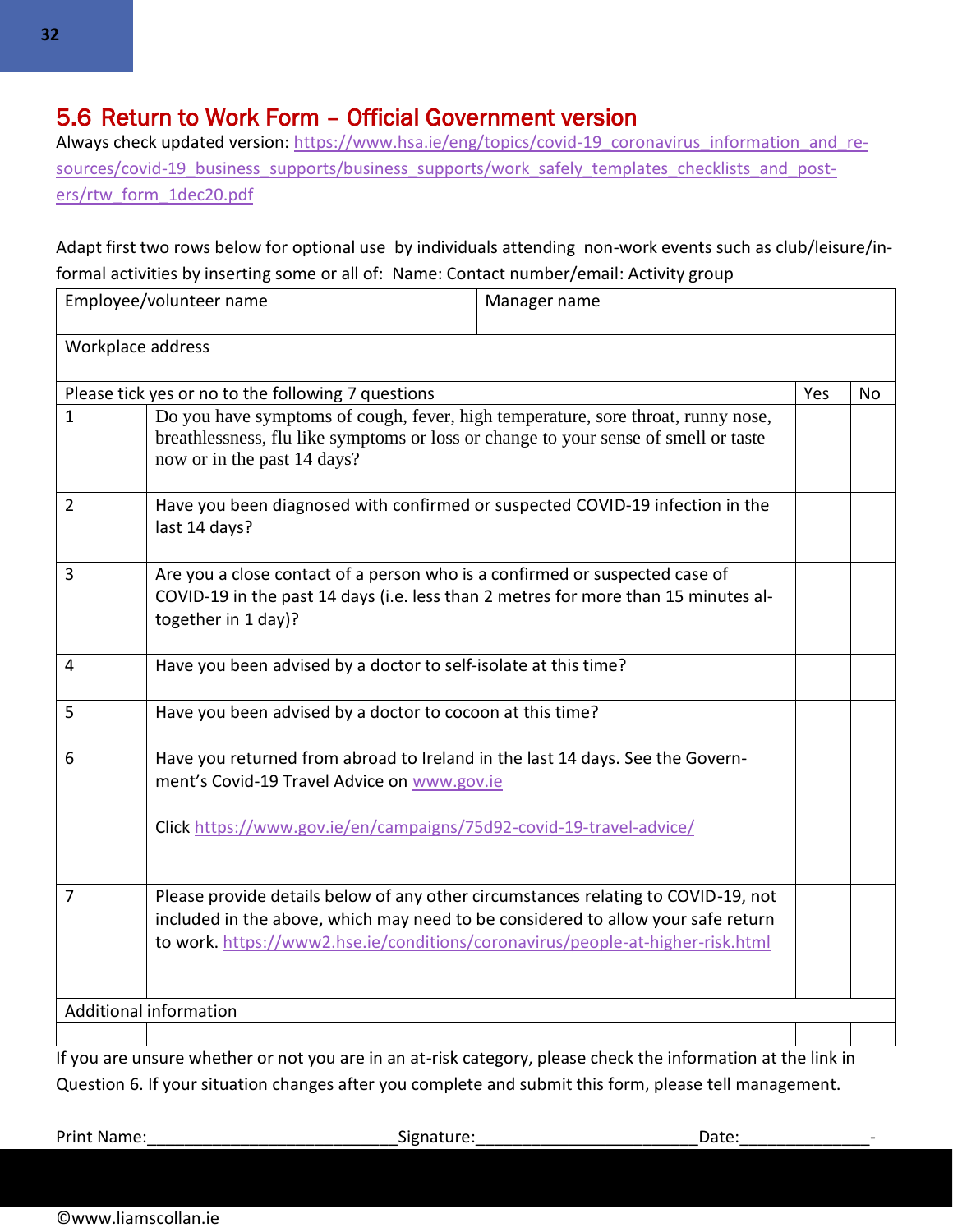## <span id="page-32-0"></span>Contact Logs

### <span id="page-32-1"></span>5.6.1 Staff log

| <b>Who</b>  | <b>Where</b>              |                     | When        |             |             |
|-------------|---------------------------|---------------------|-------------|-------------|-------------|
| <b>Name</b> | <b>Allocated section</b>  | <b>Area visited</b> | <b>Date</b> | <b>Time</b> | <b>Time</b> |
|             | (For completion by staff) |                     |             | in          | out         |
|             |                           |                     |             |             |             |
|             |                           |                     |             |             |             |
|             |                           |                     |             |             |             |
|             |                           |                     |             |             |             |
|             |                           |                     |             |             |             |
|             |                           |                     |             |             |             |
|             |                           |                     |             |             |             |
|             |                           |                     |             |             |             |
|             |                           |                     |             |             |             |
|             |                           |                     |             |             |             |

### <span id="page-32-2"></span>5.6.2 Visitor log

| Who         |                | Where               | When        |             |             |
|-------------|----------------|---------------------|-------------|-------------|-------------|
| <b>Name</b> | Contact number | <b>Area visited</b> | <b>Date</b> | <b>Time</b> | <b>Time</b> |
|             |                |                     |             | in          | out         |
|             |                |                     |             |             |             |
|             |                |                     |             |             |             |
|             |                |                     |             |             |             |
|             |                |                     |             |             |             |
|             |                |                     |             |             |             |
|             |                |                     |             |             |             |
|             |                |                     |             |             |             |
|             |                |                     |             |             |             |
|             |                |                     |             |             |             |
|             |                |                     |             |             |             |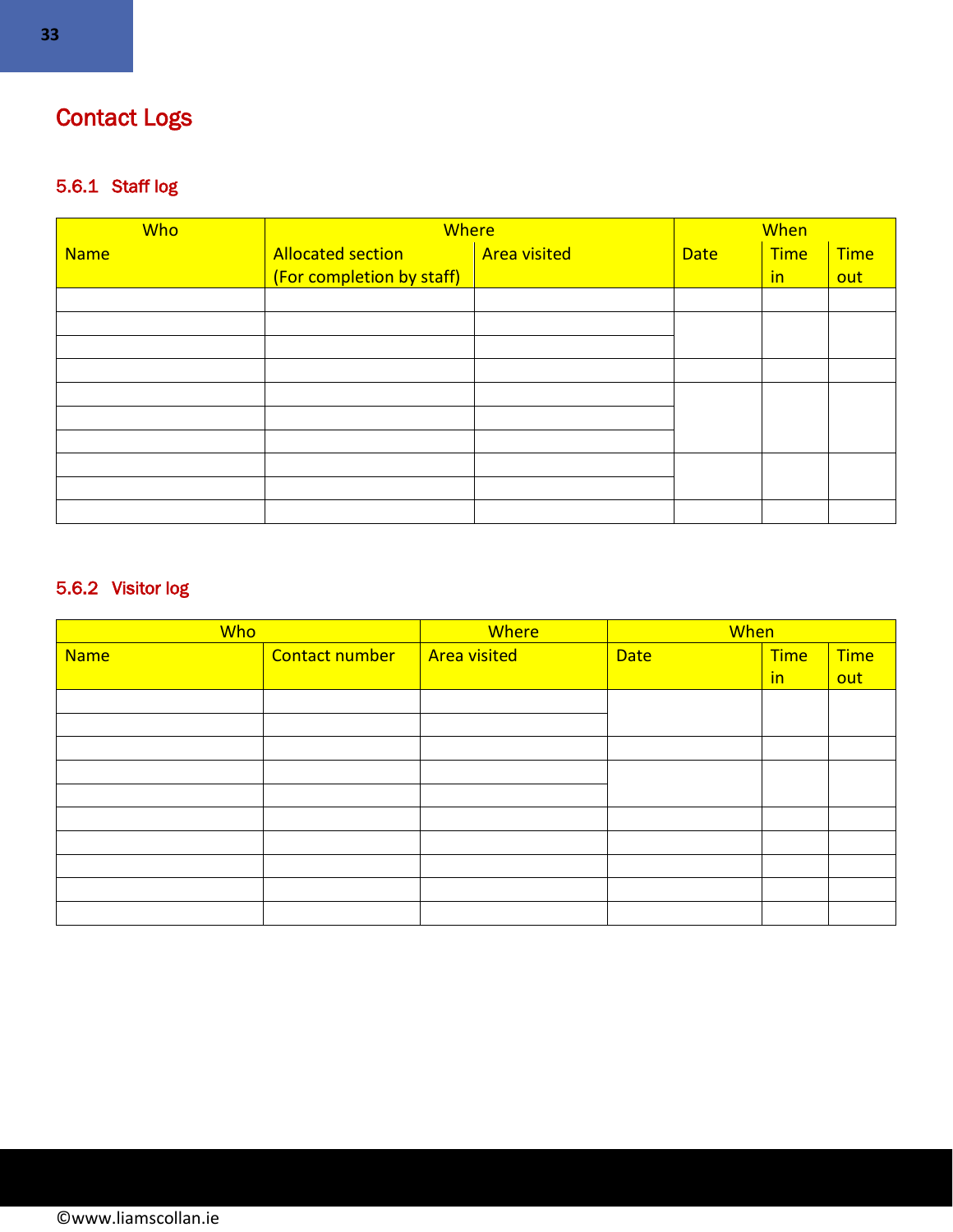## <span id="page-33-0"></span>6 Workplace Questionnaire : How I feel about coming back:

1 a How comfortable do you feel about returning to work at this point in Covid-19? Please tick the ranking scale number between 1 and 5, with 1 indicating that you are very uncomfortable and 5 indicating that you feel very comfortable.

1b. If you wish, please explain your reasons for your choice above.

2a. Please tick the ranking scale number between 1 and 5, with 1 indicating that you are very unfamiliar and 5 indicating that you feel very familiar with your organisation's covid safety protocols for returning to activities.

2b. Please suggest below (if you think necessary) any actions that could be taken to improve it or to make colleagues more aware of it.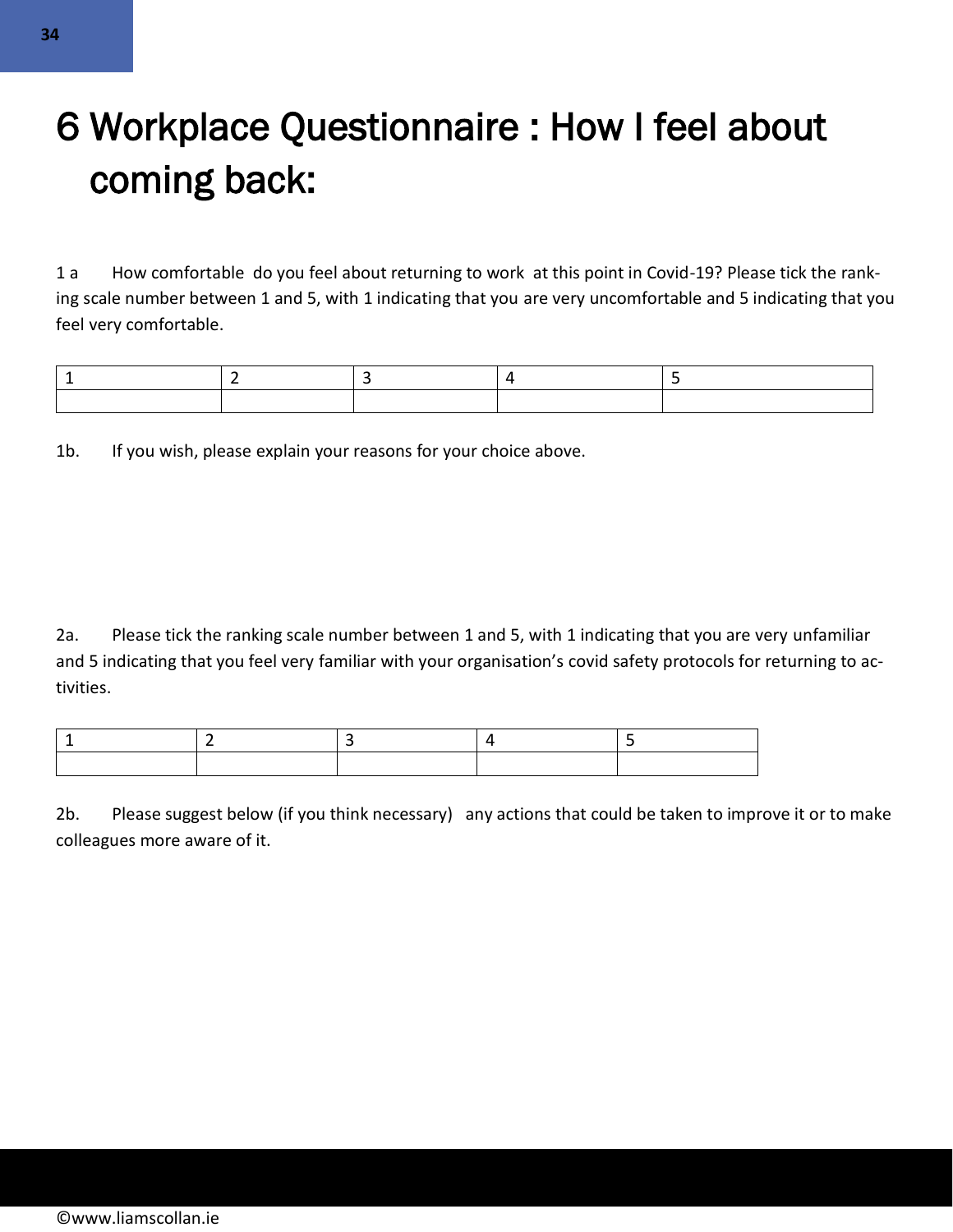| <b>Heading</b> | <b>Action</b>                        | Yes | No | <b>Maybe</b> | <b>Comment</b> |
|----------------|--------------------------------------|-----|----|--------------|----------------|
| Testing for    | Would you favour temperature test-   |     |    |              |                |
| temperature    | ing at work?                         |     |    |              |                |
| Testing for    | Would you favour the undertaking of  |     |    |              |                |
| the Covid-19   | tests for the presence of the virus  |     |    |              |                |
| virus          | were the technology to be accessible |     |    |              |                |
|                | for our organisation?                |     |    |              |                |
| Workplace      | Homeworking or a mixture of home     |     |    |              |                |
|                | and working form base                |     |    |              |                |
|                | Go back to where I worked from be-   |     |    |              |                |
|                | fore Covid-19                        |     |    |              |                |
|                | Introduce a home working policy for  |     |    |              |                |
|                | guidance in case it is required.     |     |    |              |                |
| Vaccinations   | Consider any changes that may be     |     |    |              |                |
|                | necessary as regards working prac-   |     |    |              |                |
|                | tices for people depending on        |     |    |              |                |
|                | whether or not they are vaccinated.  |     |    |              |                |

3 What changes (if any) would you like to see to help improve your sense of safety or wellbeing:

4. Covid-19 has been very disruptive for most people. What actions would you suggest we take together to improve how restore our own confidence and team spirit?

5. Other comments

Please add any other comments or suggestions you may have.

 $Name$ 

Email **Email Email Email Email Email Email Email Email Email Email Email Email Email Email Email Email Email Email Email Email Email Email Email Email Email Email Email**

Please note all of your information provided in this form will be kept strictly confidential.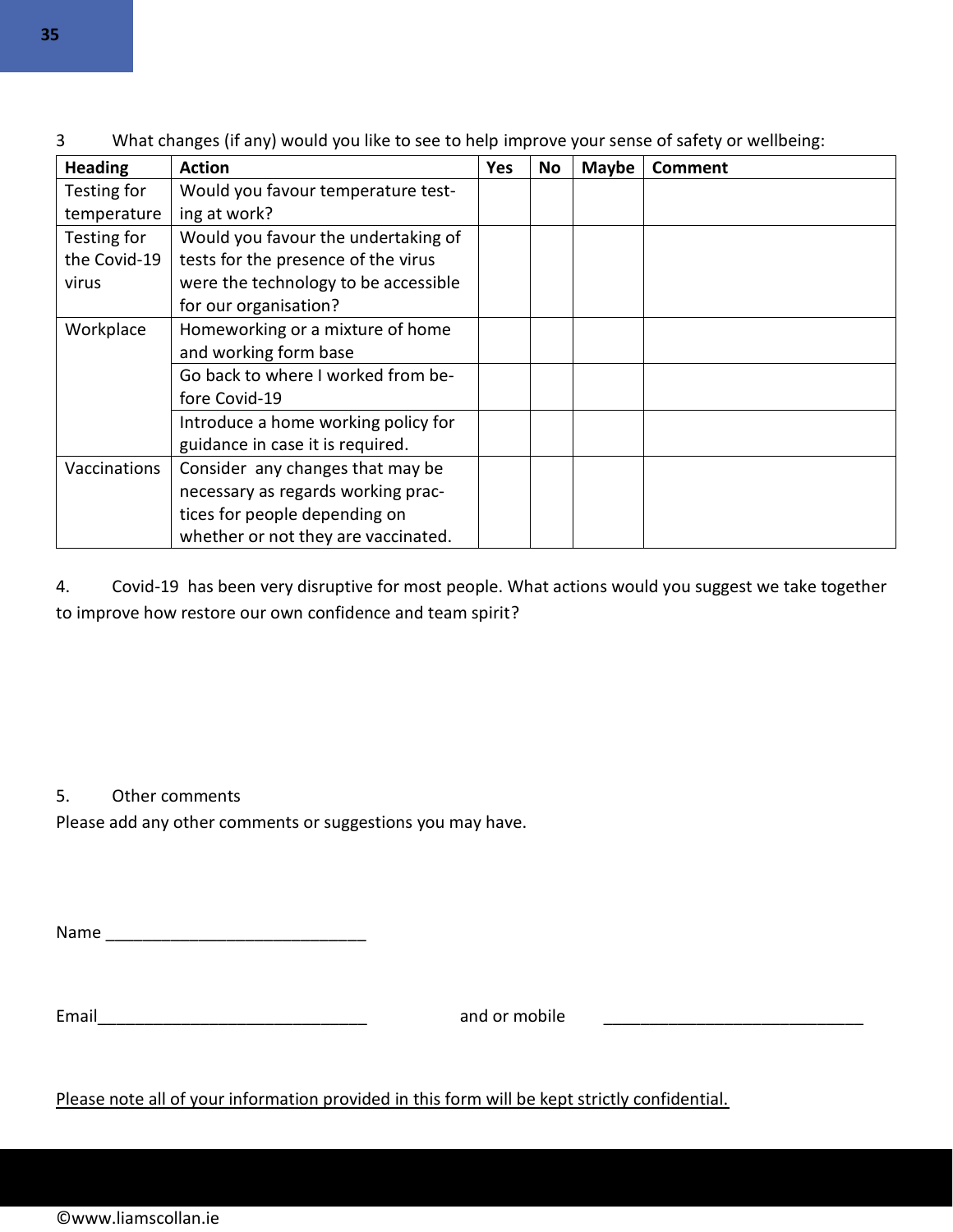## <span id="page-35-0"></span>7 Vaccination policy outline

## <span id="page-35-1"></span>7.1 Introduction

COVID-19 vaccines have been approved for safe use and are being offered to members of the general public, on a phased basis, by order of priority. This policy is part of our overall COVID-secure steps to ensure a safe working environment. The Irish government has not made the taking of the vaccine mandatory and therefore this is a **voluntary** policy and therefore, (with some exceptions) it is generally up to each individual to decide.

This policy is designed to enable employers to respect the wishes of those who choose not to be vaccinated, whether this be for health reasons or other reasons as well as respecting the actions of those who do get vaccinated. It helps to ensure that staff/volunteers will be treated with dignity and respect in relation to their decision to take the vaccine or not.

It will also engender a culture of openness about vaccines, which can make it easier to manage some of the choices around staff/volunteer deployment in certain situations.

## <span id="page-35-2"></span>7.2 The vaccination policy template

We summarise below the contents of a vaccination policy. The full template is available separate to this manual for those completing the Ready and Returning Session.

- 1. Introduction and Overview
- 2. Scope and Application of the Policy
- 3. Roles and Responsibilities
- 4. Making an Informed Decision
- 5. Maintaining a COVID-19 Secure Workplace
- 6. Time-Off for Vaccination
- 7. Incentives for Vaccination (Optional)
- 8. Proof of Vaccination
- 9. Changes to this Policy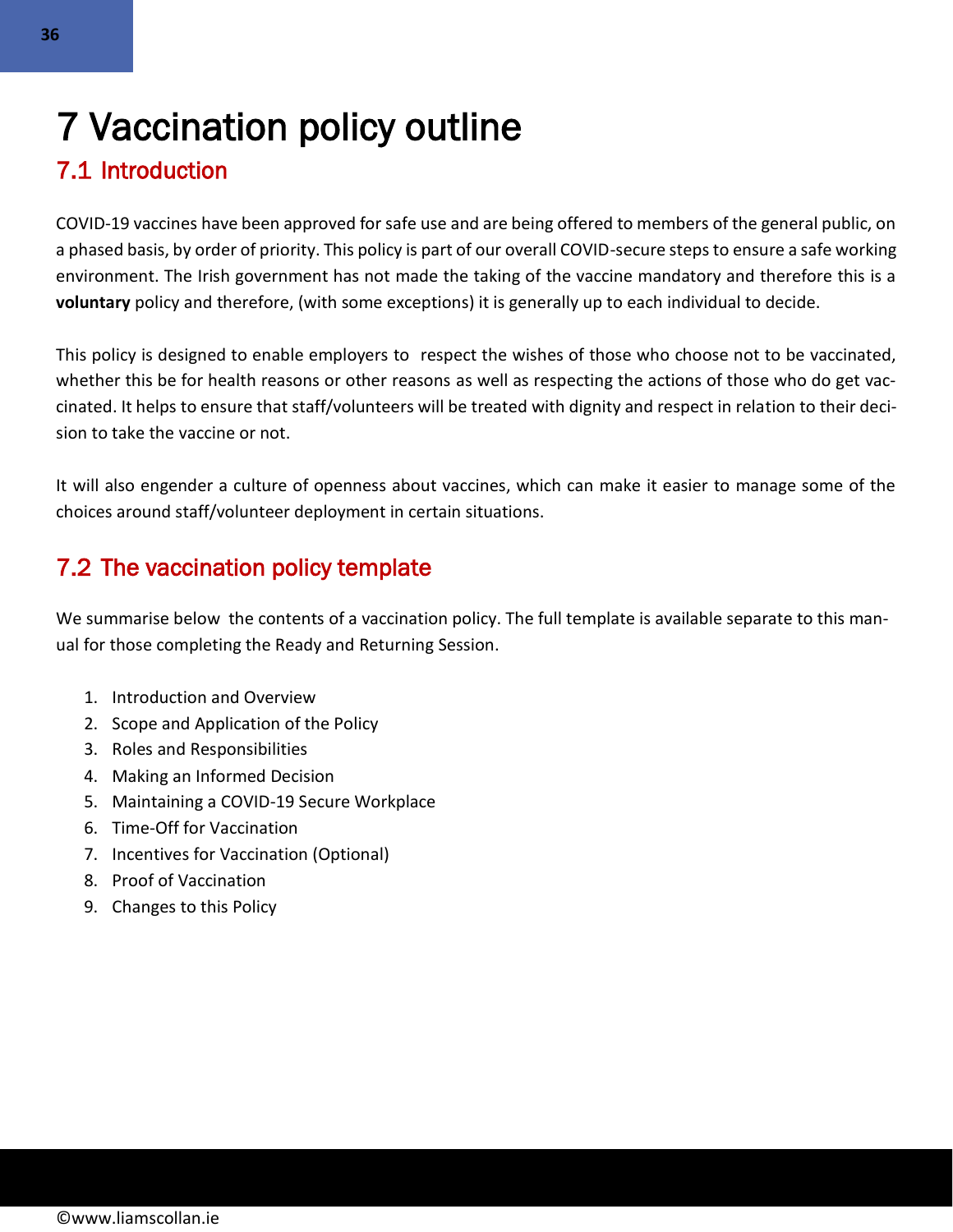## <span id="page-36-0"></span>8 Homeworking Policy Template

## <span id="page-36-1"></span>8.1 Introduction

We provide below the main contents summary of a homeworking policy template which can be used by notfor-profit organisations to quickly develop their own bespoke homeworking policy. The full template accompanies this manual under separate cover.

### <span id="page-36-2"></span>8.2 Main contents

- Document control
- Nature of work
- Quarantine and temporary working from home
- Dedicated space at home
- Equipment
- Training
- Home-working and stress
- Risk Assessment
	- o Introduction
	- o Homeworking risk assessment/ checklist
		- Step 1 Equipment/resources required
		- Step 2 Homeworking risk assessment checklist (non-exhaustive list)
- **Communications**
- Home office environment
	- o Lighting
	- o Housekeeping
	- o Temperature
	- o Electrical safety
		- Category A Organisation responsibilities
		- Category B Employees'/volunteer's responsibilities:
- Fire
- Appendix 1: Risk Assessment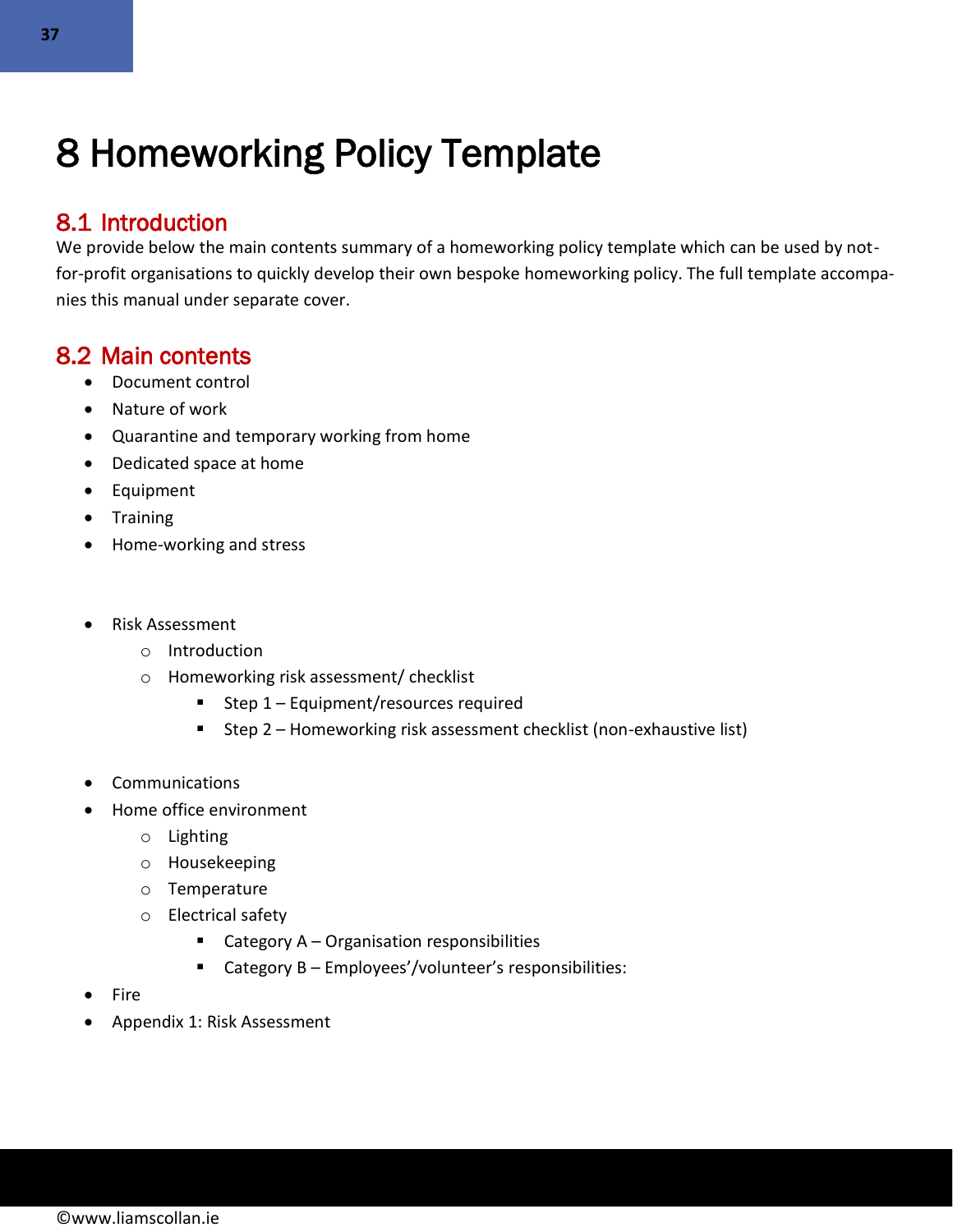## <span id="page-37-0"></span>9 Cyber and paper file security at home

## <span id="page-37-1"></span>9.1 Introduction

Measures to control and prevent the spread of COVID-19 will involve more people working remotely than usual. Below are some tips to keep personal data safe when working away from the office.

## <span id="page-37-2"></span>9.2 Devices

- Take extra care that devices, such as USBs, phones, laptops, or tablets, are not lost or misplaced,
- Make sure that any device has the necessary updates, such as operating system updates (like iOS or android) and software/antivirus updates.
- Ensure your computer, laptop, or device, is used in a safe location, for example where you can keep sight of it and minimise who else can view the screen, particularly if working with sensitive personal data.
- Lock your device if you do have to leave it unattended for any reason.
- Make sure your devices are turned off, locked, or stored carefully when not in use.
- Use effective access controls (such as multi-factor authentication and strong passwords) and, where available, encryption to restrict access to the device, and to reduce the risk if a device is stolen or misplaced.
- When a device is lost or stolen, you should take steps immediately to ensure a remote memory wipe, where possible.

## <span id="page-37-3"></span>9.3 Emails

- Follow any applicable policies in your organisation around the use of email.
- Use work email accounts rather than personal ones for work-related emails involving personal data. If you have to use personal email make sure contents and attachments are encrypted and avoid using personal or confidential data in subject lines.
- Before sending an email, ensure you're sending it to the correct recipient, particularly for emails involving large amounts of personal data or sensitive personal data.

## <span id="page-37-4"></span>9.4 Cloud and Network Access

- Where possible only use your organisation's trusted networks or cloud services, and complying with any organisational rules and procedures about cloud or network access, login and, data sharing.
- If you are working without cloud or network access, ensure any locally stored data is adequately backed up in a secure manner.

## <span id="page-37-5"></span>9.5 Paper Records

• It's important to remember that data protection applies to not only electronically stored or processed data, but also personal data in manual form (such as paper records) where it is, or is intended to be, part of filing system.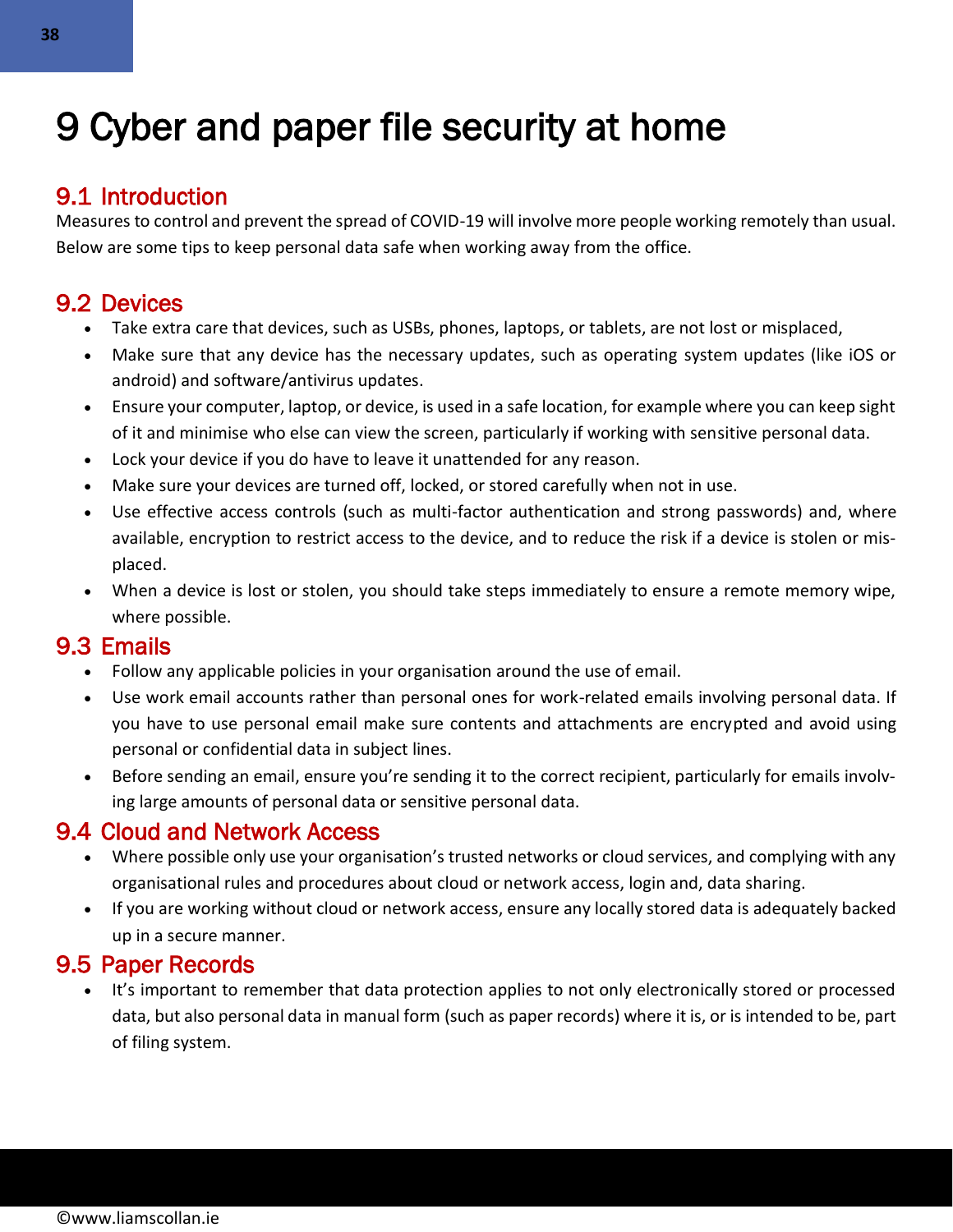- Where you are working remotely with paper records, take steps to ensure the security and confidentiality of these records, such as by keeping them locked in a filing cabinet or drawer when not in use, disposing of them securely (e.g. shredding) when no longer needed, and making sure they are not left somewhere where they could be misplaced or stolen.
- If you're dealing with records that contain special categories of personal data (e.g. health data) you should take extra care to ensure their security and confidentiality, and only remove such records from a secure location where it is strictly necessary carry out your work.
- Where possible, you should keep a written record of which records and files have been taken home, in order to maintain good data access and governance practices.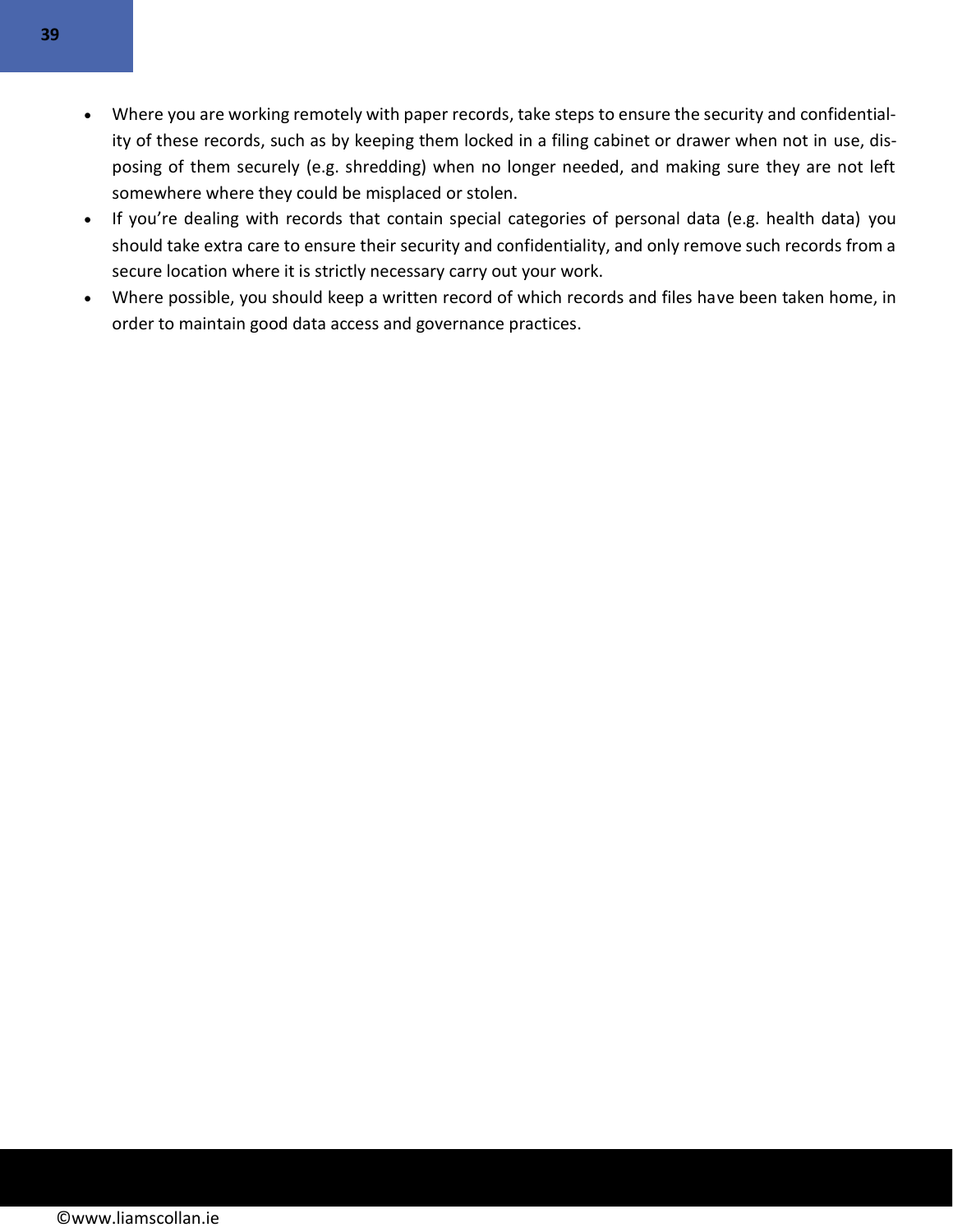## <span id="page-39-0"></span>10 The Right to Disconnect

## <span id="page-39-1"></span>10.1 Introduction

A new Code of Practice called "The Right to Disconnect" was introduced by the Government in April 2021.

## <span id="page-39-2"></span>10.2 Definition

The Right to Disconnect refers to an employee's right to be able to disengage from work and refrain from engaging in work-related electronic communications, such as emails, telephone calls or other messages, outside normal working hours.

The Right to Disconnect has three main elements:

- 1. The right of an employee to not routinely perform work outside normal working hours.
- 2. The right to not be penalised for refusing to attend to work matters outside of normal working hours.
- 3. The duty to respect another person's right to disconnect (e.g., by not routinely emailing or calling outside normal working hours).

## <span id="page-39-3"></span>10.3 Right to Disconnect Policy

Not-for-profit organisations may wish to draft a "Right to disconnect Policy

" This manual provides practical assistance to do this.

A summary outline of the main contents is set out below and the full policy template "The Right to Disconnect" is provided under separate cover to this manual for those completing the Ready and Returning Session.

## <span id="page-39-4"></span>10.4 Outline summary of a Right to disconnect Policy

- Introduction
- Definition
- Wellbeing
- Obligations on Employers and Employees
	- o Joint effort
	- o Employers
	- o Employees/Volunteers
- Our managers' role
- Working Hours
	- o Introduction
	- o Rostering arrangements
- **Communications** 
	- o Introduction
	- o Communications procedures
	- o Holding meetings
- Raising Concerns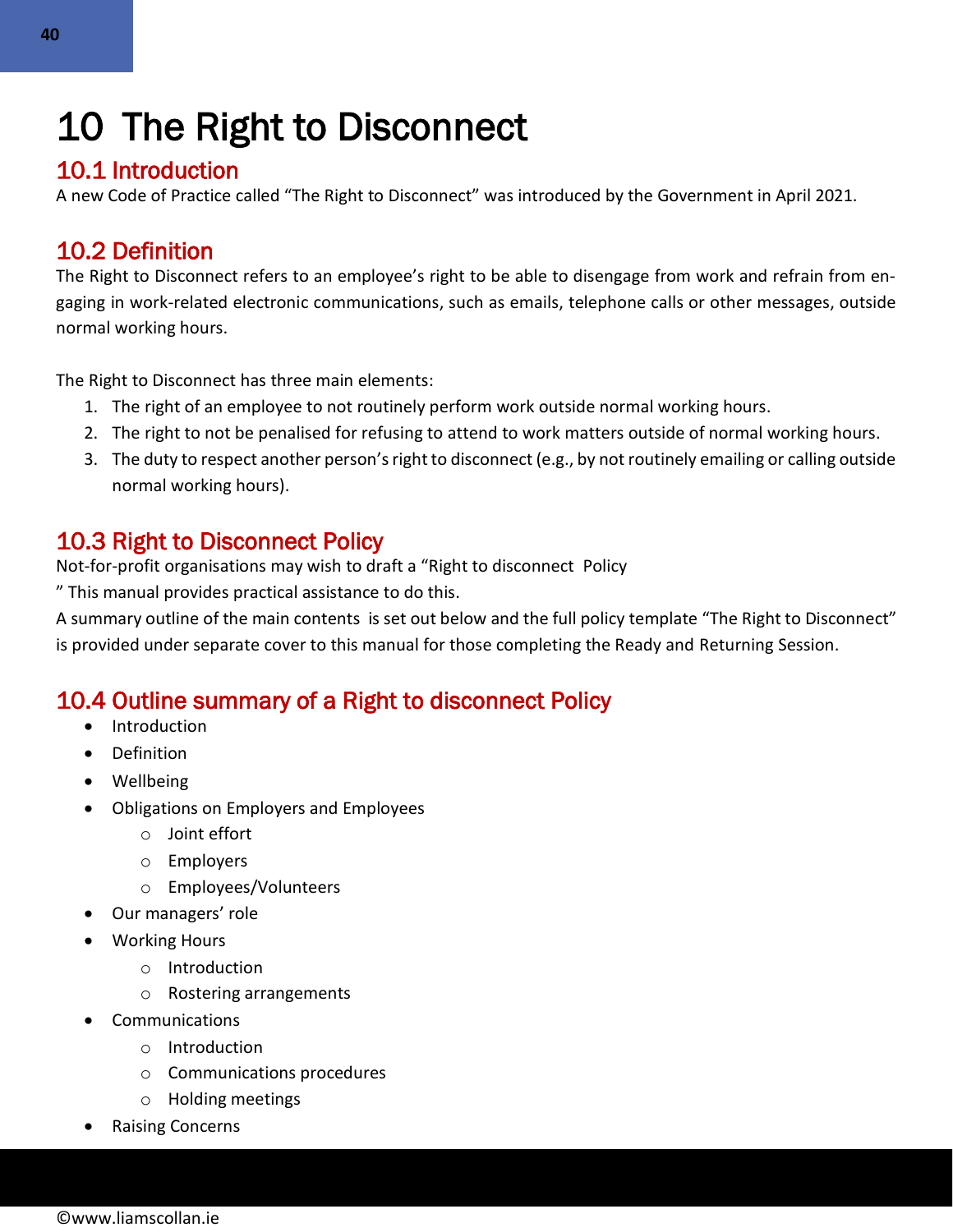## <span id="page-40-0"></span>11 Checklist for mitigating against Covid-19 related claims

### <span id="page-40-1"></span>11.1 Introduction

One issue that has been raised by many organisations is the fear of having a claim made against them by someone who feels they contracted the virus in their place of work or building. A Response Team will need be also mindful this possibility. Two steps are suggested here.

Contact your solicitor if you have concerns in this regard. Also, for information refer to a useful article in [www.lawyer.ie](http://www.lawyer.ie/) or click on<https://www.lawyer.ie/covid-19-claims-law/>

Secondly, check your Response Plan with your insurer to satisfy yourself that your organisation's prevention and control measures meet the requirements of your insurance policies.

See below for a checklist for mitigating against Covid-19 related claims

## <span id="page-40-2"></span>11.2 Checklist to mitigate risk of compensation

Actions by employers to mitigate risk of covid-19 related compensation claims

Comply with the government's Return to Work Safely Protocol

<https://www.gov.ie/en/publication/22829a-return-to-work-safely-protocol/>

Assess risks in your own workplace(s) via your own individual risk assessment as in Section 4 above and plan and implement prevention and control measures and strategies for dealing with a suspected case as in section 4.7.5 above.

Welcome volunteers/employees raising concerns in relation to covid-19 compliance.

Establish and communicate clear procedures for doing so. Avail of the "Employee/Volunteer Lead Officer" to help achieve this as a positive measure.

Implement your Communication Plan as in 4.8 above.

Train employees in Covid-19 protection measures both for themselves and others in danger e.g. by removing themselves from danger e.g. colleagues not observing face mask Rules or social distancing.

If a paid employee leaves the workplace early over legitimate safety concerns, maintain pay (if possible) for that working day/shift. Keep doing so until you are sure that that the issue has been resolved.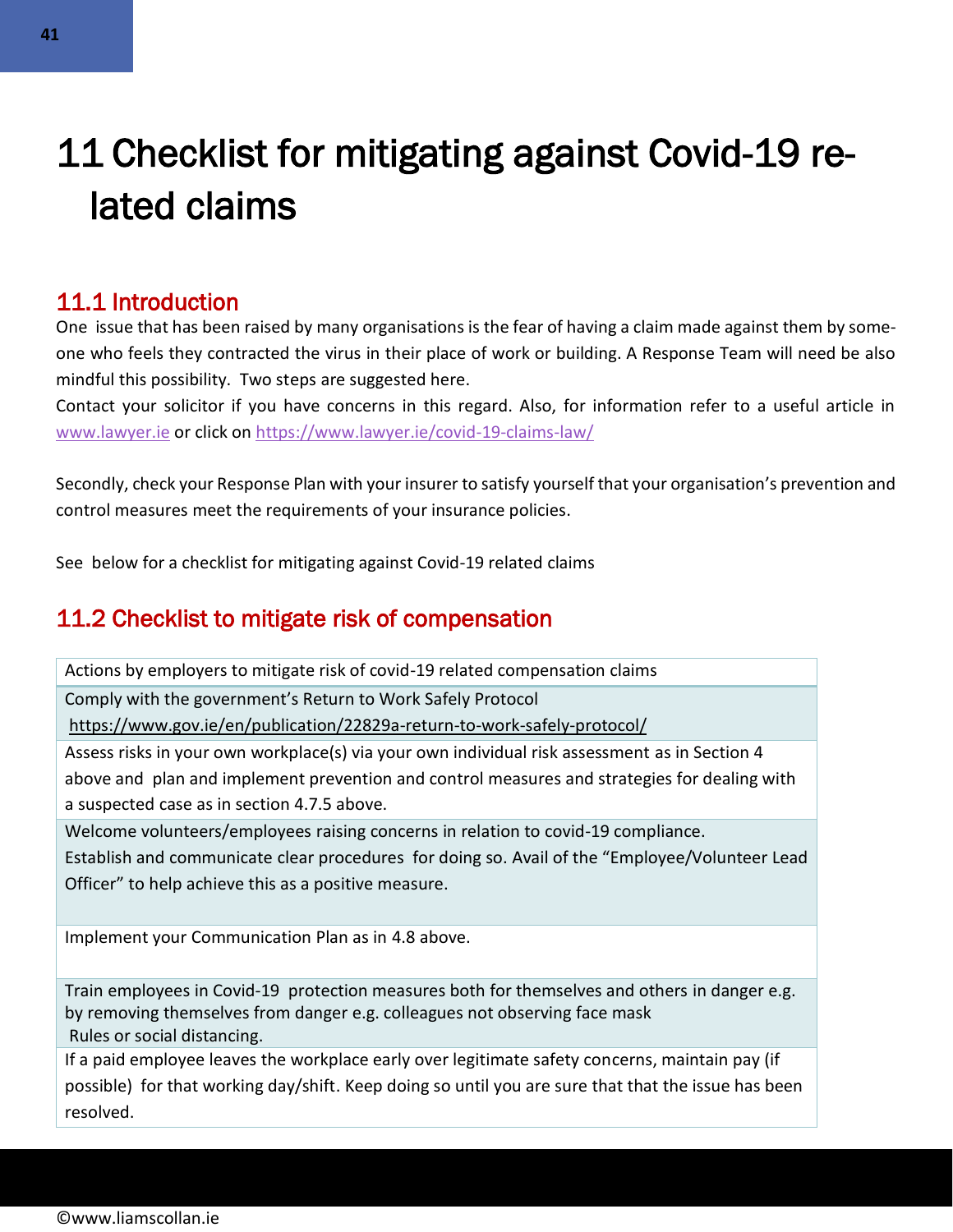Act quickly to rectify legitimate safety concerns raised through your reporting channels and let all effected people know.

Suspend and discipline employees who break the rules, doing so within good practice human resource management guidelines (irrespective of their seniority).

Train managers/committee/board members on being able to facilitate people inside or outside the organisation who come forward to report alleged safety breaches in your organisation.

In responding to any concerns about health and safety, consider each volunteers'/employee's circumstances individually

Provide Personal Protective Equipment (PPE)/face coverings in all cases where advised by your risk assessment and (potentially) upon request in other cases

Do not compel anyone to return to work and maintain this as a voluntary decision.

Do not ask vulnerable employees to return and ensure this is decided voluntarily by the person.

Treat employees who live with vulnerable people as if they were vulnerable themselves and do not compel them to return when this is an issue. As above this should be a voluntary decision and discussed with the person concerned.

Adjust hours as necessary to allow public transport users to avoid peak times. (i.e. in periods when public transport use is an option) Support alternative methods of getting to work other than by public transport

Consider disciplinary action for out-of-work irresponsible conduct (e.g. employees who ignore government guidance)

Ask volunteers/employees to use the contact tracing apps. [https://covidtracker.gov.ie](https://covidtracker.gov.ie/)

Ask volunteers/employees to obey instructions from contact tracers to self-isolate

Provide full company sick pay to employees who are asked by contact tracers to self-isolate

**Do not ask for or store vaccination status. This should be a matter for voluntary disclosure.**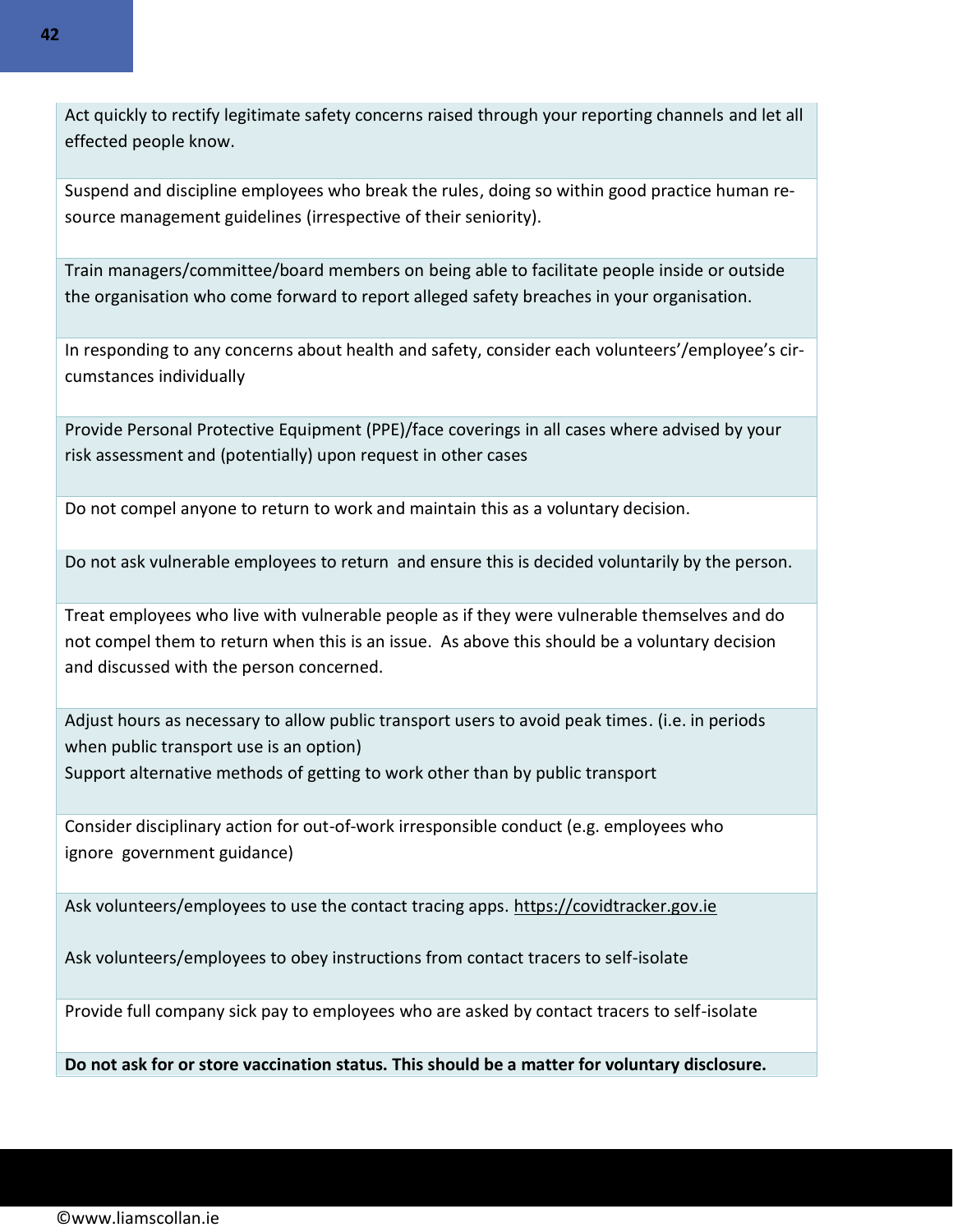## <span id="page-42-0"></span>12 Official references and other resources

It is of the utmost importance that users of this manual keep up to date with official sources of information. Official guidance is constantly evolving. Also, every organization will have different needs and is advised to interpret official guidance in ways that make sense for their organisation and situation.

| www.Gov.ie   |  |
|--------------|--|
| www.hse.ie   |  |
| www.hpsc.ie  |  |
| www.hsa.ie   |  |
| www.nsai.ie  |  |
| www.fsai.ie  |  |
| www.pobal.ie |  |
|              |  |

[www.artscouncil.ie](http://www.artscouncil.ie/)

#### Arts related activities

<http://www.artscouncil.ie/covid-19/latest-news/>

#### Citizens information

[https://www.citizensinformation.ie/en/employment/return\\_to\\_work/returning\\_to\\_work\\_and\\_covid19.html#](https://www.citizensinformation.ie/en/employment/return_to_work/returning_to_work_and_covid19.html)

#### Community facilities

<https://www.pobal.ie/reopeningyourservice/>

#### Dance

<https://www.danceireland.ie/covid-19-information-for-dance-artists/governments-5-level-covid-19-plan>

Domestic abuse: Men: [www.mensaid.ie](http://www.mensaid.ie/) Women: [www.womensaid.ie](http://www.womensaid.ie/)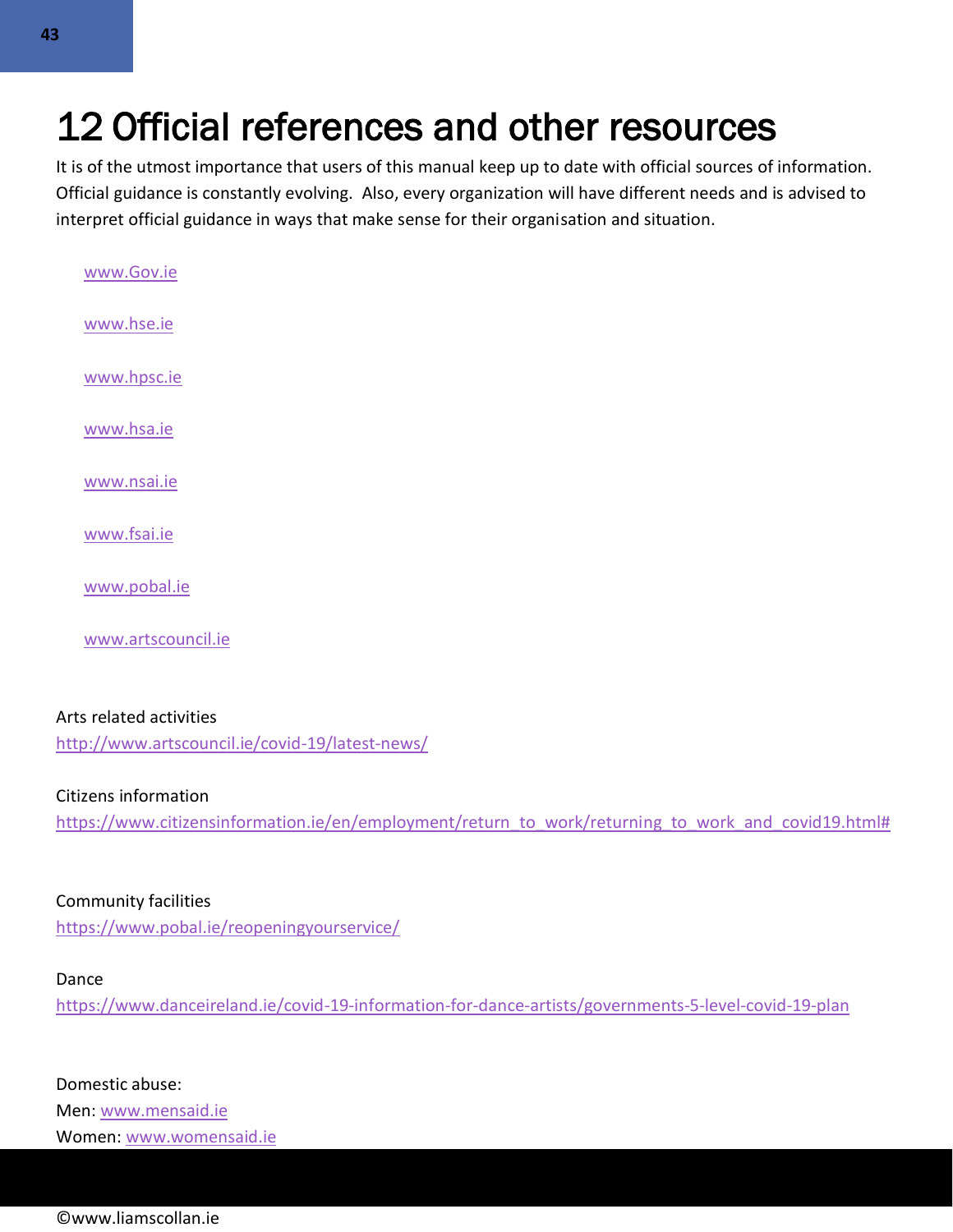Or your local Rape Crisis Centre if it is in your county.

#### Education Sector

<https://www.gov.ie/en/publication/7acad-reopening-our-post-primary-schools/>

Families

Check with your local Family Resource Centre

Men's sheds

<https://menssheds.ie/covid-guidelines/>

Older people [www.alone.ie](http://www.alone.ie/)

### Right to Disconnect

[https://www.workplacerelations.ie/en/what\\_you\\_should\\_know/codes\\_practice/code-of-practice-for-employ](https://www.workplacerelations.ie/en/what_you_should_know/codes_practice/code-of-practice-for-employers-and-employees-on-the-right-to-disconnect.pdf)[ers-and-employees-on-the-right-to-disconnect.pdf](https://www.workplacerelations.ie/en/what_you_should_know/codes_practice/code-of-practice-for-employers-and-employees-on-the-right-to-disconnect.pdf)

#### **Students**

[www.usi.ie](http://www.usi.ie/)

#### Tourism activities sector

Visi[t www.failteireland.ie](http://www.failteireland.ie/) or click on particular sectors below:

- [Download an overview of guidelines for re-opening for all sectors \[pdf, 5mb\]](https://failtecdn.azureedge.net/failteireland/Overview-Guidelines-to-Re-opening.pdf)
- Download the quidelines for re-opening hotels and questhouses (V1.2) [pdf, 8.7mb]
- [Download the guidelines for re-opening B&Bs and historic houses \(V1.1\) \[pdf, 5.6mb\]](https://failtecdn.azureedge.net/failteireland/Guidelines-for-Re-opening-b-and-b-and-historic-houses.pdf)
- Download the quidelines for re-opening self-catering (V1.1) [pdf, 5.6mb]
- [Download the guidelines for re-opening restaurants and cafes \(V1.2\) \[pdf, 4.8mb\]](https://failtecdn.azureedge.net/failteireland/Guidelines-for-Re-opening-Restaurants-and-Cafes.pdf)
- [Download the guidelines for re-opening caravan and camping parks \(V1.1\) \[pdf, 5.4mb\]](https://failtecdn.azureedge.net/failteireland/Guidelines-for-Re-opening-Caravan-and-Camping-Parks.pdf)
- [Download the guidelines for re-opening visitor attractions \(V1.1\) \[pdf, 5.7mb\]](https://failtecdn.azureedge.net/failteireland/Guidelines-for-Re-opening-Visitor-Attractions.pdf)
- [Download the guidelines for re-opening activity providers \(V1.1\) \[pdf, 6.1mb\]](https://failtecdn.azureedge.net/failteireland/Guidelines-for-Re-opening-Activity-Providers.pdf)

#### Volunteering

[www.volunteerireland.ie](http://www.volunteerireland.ie/) or click on covid-19 Resources page: [https://www.volunteer.ie/about-us/covid-](https://www.volunteer.ie/about-us/covid-19/covid-19-resources/)[19/covid-19-resources/](https://www.volunteer.ie/about-us/covid-19/covid-19-resources/)

#### Wellbeing

Visi[t www.hse.ie](http://www.hse.ie/) or click on<https://www2.hse.ie/healthy-you/minding-your-wellbeing-programme.html>